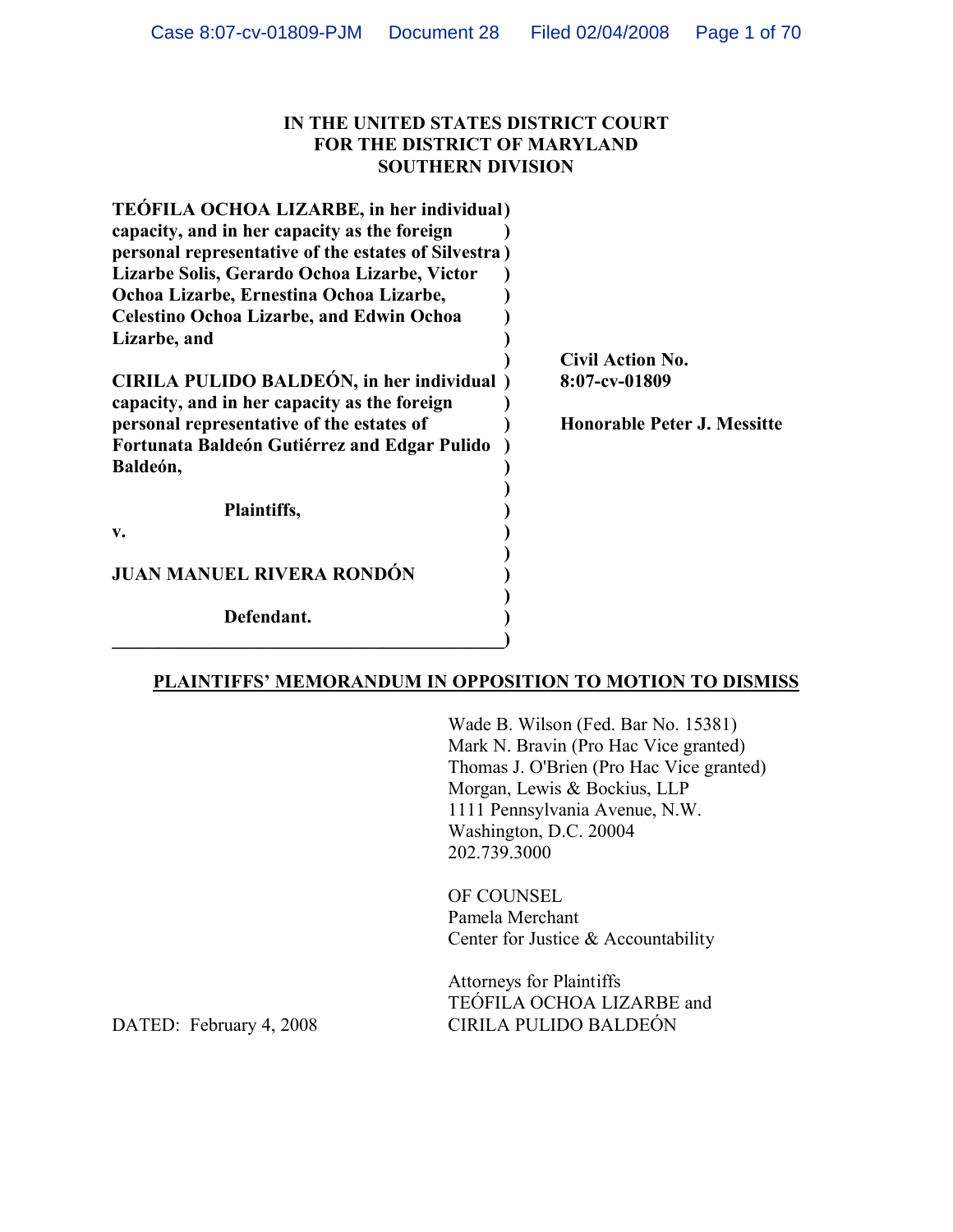# **TABLE OF CONTENTS**

|             | A.              |                                                                                                                                                                           |  |
|-------------|-----------------|---------------------------------------------------------------------------------------------------------------------------------------------------------------------------|--|
|             | B.              |                                                                                                                                                                           |  |
|             | $C_{\cdot}$     |                                                                                                                                                                           |  |
|             | D.              | Rivera Rondón's Status as a Civilian and Resident Alien in the                                                                                                            |  |
|             | Ε.              |                                                                                                                                                                           |  |
|             | F.              |                                                                                                                                                                           |  |
|             |                 |                                                                                                                                                                           |  |
| $I_{\cdot}$ |                 | DEFENDANT'S MOTION TO DISMISS CONTRAVENES APPLICABLE                                                                                                                      |  |
| $\prod$ .   |                 | PLAINTIFFS' CLAIMS ARE TIMELY, AS THE STATUTE OF<br>LIMITATIONS MUST BE EQUITABLY TOLLED FROM 1985 TO 2000, A<br>PERIOD WHEN PLAINTIFFS COULD NOT REASONABLY PURSUE THEIR |  |
|             | A.              | Equitable Tolling is Frequently Applied Under ATCA and the TVPA 13                                                                                                        |  |
|             | <b>B.</b>       | Plaintiffs' Claims Should Be Equitably Tolled Between 1985 and<br>November 2000 Because Of Plaintiffs' Fear Of Retribution, Persecution                                   |  |
|             | $C_{\cdot}$     | Plaintiffs Claims Should Be Equitably Tolled Between 1985 and the Early<br>1990s for the Further Reasons That Defendant Was Not Present in the                            |  |
|             | D.              | Defendant's Additional Arguments Defy Logic and Rely Improperly on                                                                                                        |  |
| III.        |                 | RIVERA RONDÓN IS NOT IMMUNE FROM SUIT UNDER THE FOREIGN                                                                                                                   |  |
|             | A.              | The FSIA Does Not Apply to Persons Who Are Not Agents or<br>21                                                                                                            |  |
|             | B.              | The FSIA Does Not Protect Former Officials Who Commit Human Rights                                                                                                        |  |
|             | $\mathcal{C}$ . | Defendant Rivera Rondón Confuses "Official Capacity" With the Concept<br>28                                                                                               |  |
|             |                 | 1.                                                                                                                                                                        |  |
|             |                 | 2.                                                                                                                                                                        |  |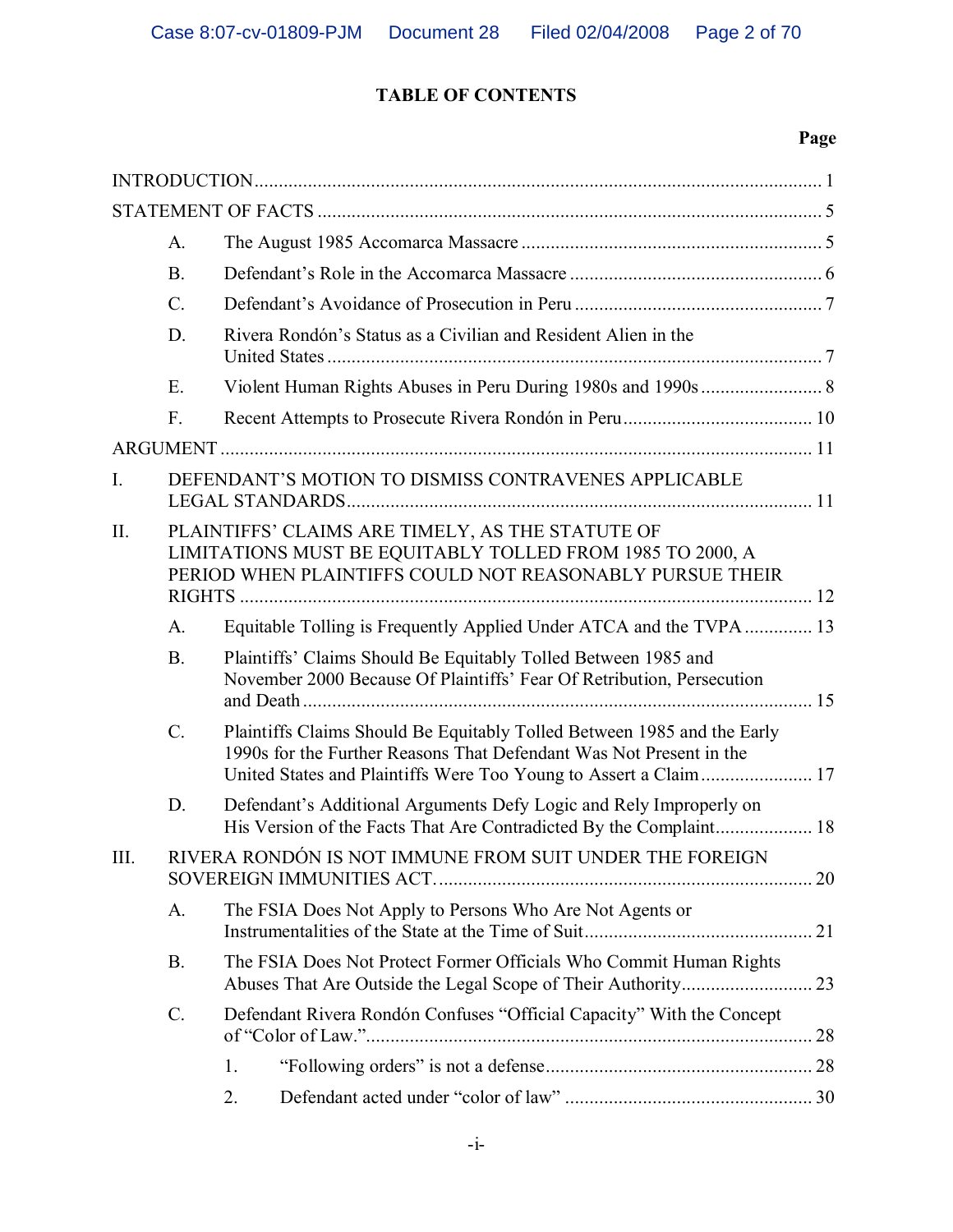# **TABLE OF CONTENTS**

# (continued)

|       |             | 3 <sub>1</sub> | The test is not whether Rivera Rondón acted in his personal or<br>private capacity but rather whether he acted outside the scope of                                                                       |  |
|-------|-------------|----------------|-----------------------------------------------------------------------------------------------------------------------------------------------------------------------------------------------------------|--|
|       |             | 4.             | Congress did not intend the FSIA to act as a bar to TVPA claims                                                                                                                                           |  |
| IV.   |             |                | <b>PLAINTIFFS HAVE NOT FAILED TO EXHAUST REMEDIES IN PERU  36</b>                                                                                                                                         |  |
|       | A.          |                | Defendant Has Not Met His Burden to Show That Remedies Are                                                                                                                                                |  |
|       | <b>B.</b>   |                | Plaintiffs Have Pursued Remedies in Peru But They Proved Neither                                                                                                                                          |  |
| V.    |             |                | DISMISSAL ON POLITICAL QUESTION GROUNDS IS UNWARRANTED  40                                                                                                                                                |  |
| VI.   |             |                | PLAINTIFFS' CLAIMS ARE NOT BARRED BY THE ACT OF STATE                                                                                                                                                     |  |
|       | $A_{\cdot}$ |                | Defendant Rivera Rondón Has Not Shown That An Act of State Is At                                                                                                                                          |  |
|       | <b>B.</b>   |                |                                                                                                                                                                                                           |  |
|       |             | 1.             | The acts alleged in this case have been universally condemned as                                                                                                                                          |  |
|       |             | 2.             |                                                                                                                                                                                                           |  |
|       |             | 3.             | Because the Fujimori era ended seven years ago, and the crimes at<br>issue are the subject of proceedings pending in Peru, a suit against<br>Rivera Rondón does not give rise to act of state concerns 47 |  |
| VII.  |             |                | THE COMPLAINT STATES A CLAIM UPON WHICH RELIEF CAN BE                                                                                                                                                     |  |
| VIII. |             |                | FEDERAL COURTS HAVE JURISDICTION TO ADJUDICATE ATCA<br>CLAIMS BROUGHT BY NONRESIDENT ALIENS, SUCH AS PLAINTIFFS 55                                                                                        |  |
| IX.   |             |                | HAVING BEEN APPOINTED PERSONAL REPRESENTATIVES OF SEVEN<br>DECEDENT ESTATES IN FLORIDA, PLAINTIFFS HAVE STANDING TO<br>BRING THIS ACTION IN MARYLAND ON BEHALF OF THOSE ESTATES 56                        |  |
| X.    |             |                |                                                                                                                                                                                                           |  |
|       |             |                |                                                                                                                                                                                                           |  |
|       |             |                |                                                                                                                                                                                                           |  |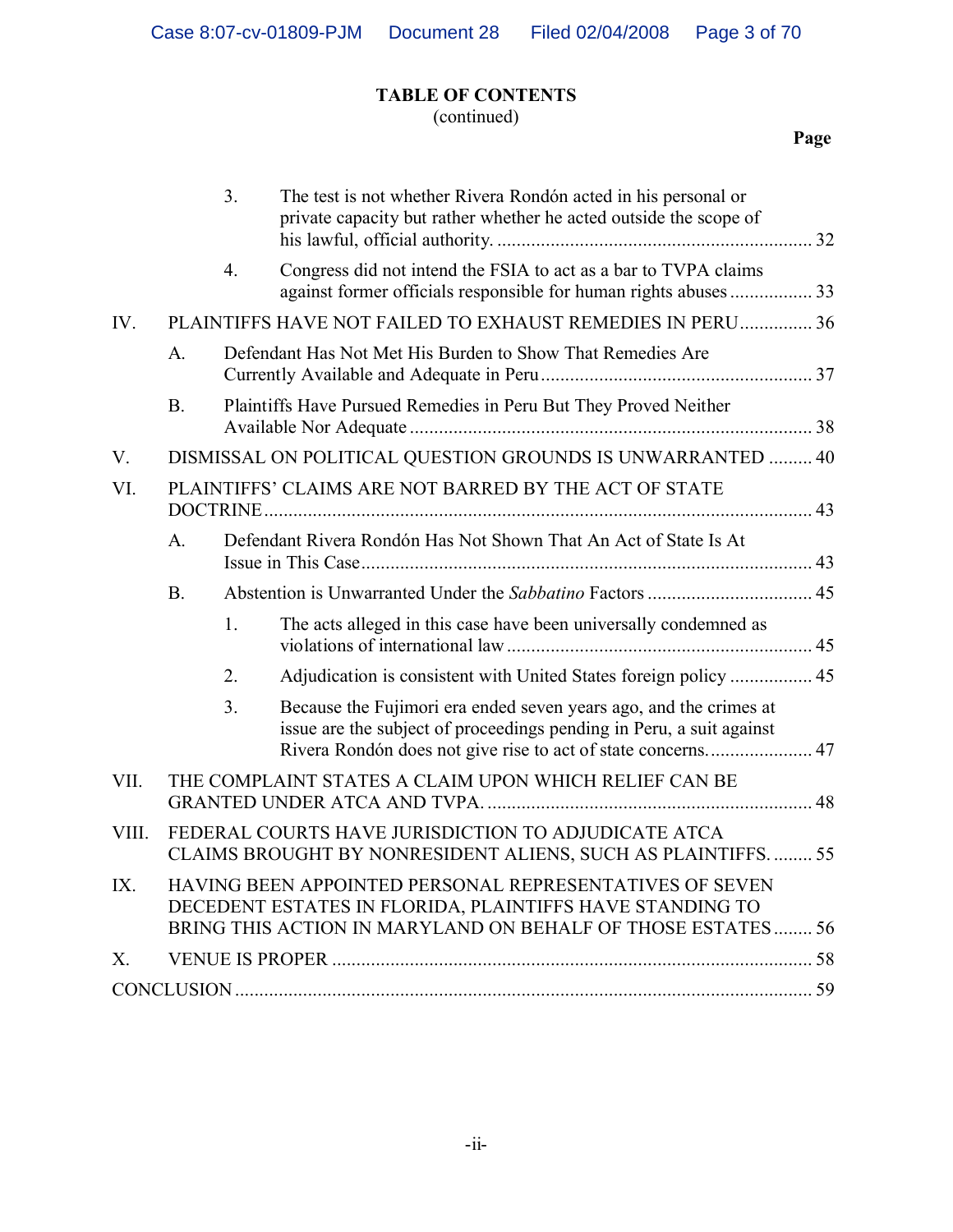# **FEDERAL CASES**

| Abrams v. Société Nationale des Chemins de Fer Français, 389 F.3d 61 (2d Cir.    |  |
|----------------------------------------------------------------------------------|--|
|                                                                                  |  |
| Aldana v. Del Monte Fresh Produce, N.A., Inc., 416 F.3d 1242 (11th Cir. 2005) 49 |  |
| Alfred Dunhill of London, Inc. v. Republic of Cuba, 425 U.S. 682 (1976) 43       |  |
|                                                                                  |  |
|                                                                                  |  |
|                                                                                  |  |
|                                                                                  |  |
| Barrueto v. Larios, 205 F. Supp. 2d 1325 (S.D. Fla. 2002) 22, 29, 49, 50         |  |
|                                                                                  |  |
|                                                                                  |  |
| Benford v. American Broadcasting Cos., 554 F. Supp. 145 (D. Md. 1982)  29-30     |  |
| Beyond System v. Keynetics, Inc., 422 F. Supp. 2d 523 (D. Md. 2006) 11           |  |
| Bowoto v. Chevron Corp., No. C-99-02506-SI, 2006 WL 2455752 (N.D. Cal.           |  |
| Byrd v. Corporation Forestal y Industrial De Olancho S.A., 182 F.3d 380 (5th     |  |
|                                                                                  |  |
| Cabiri v. Assasie-Gyimah, 921 F. Supp. 1189 (S.D.N.Y. 1996)12, 25                |  |
|                                                                                  |  |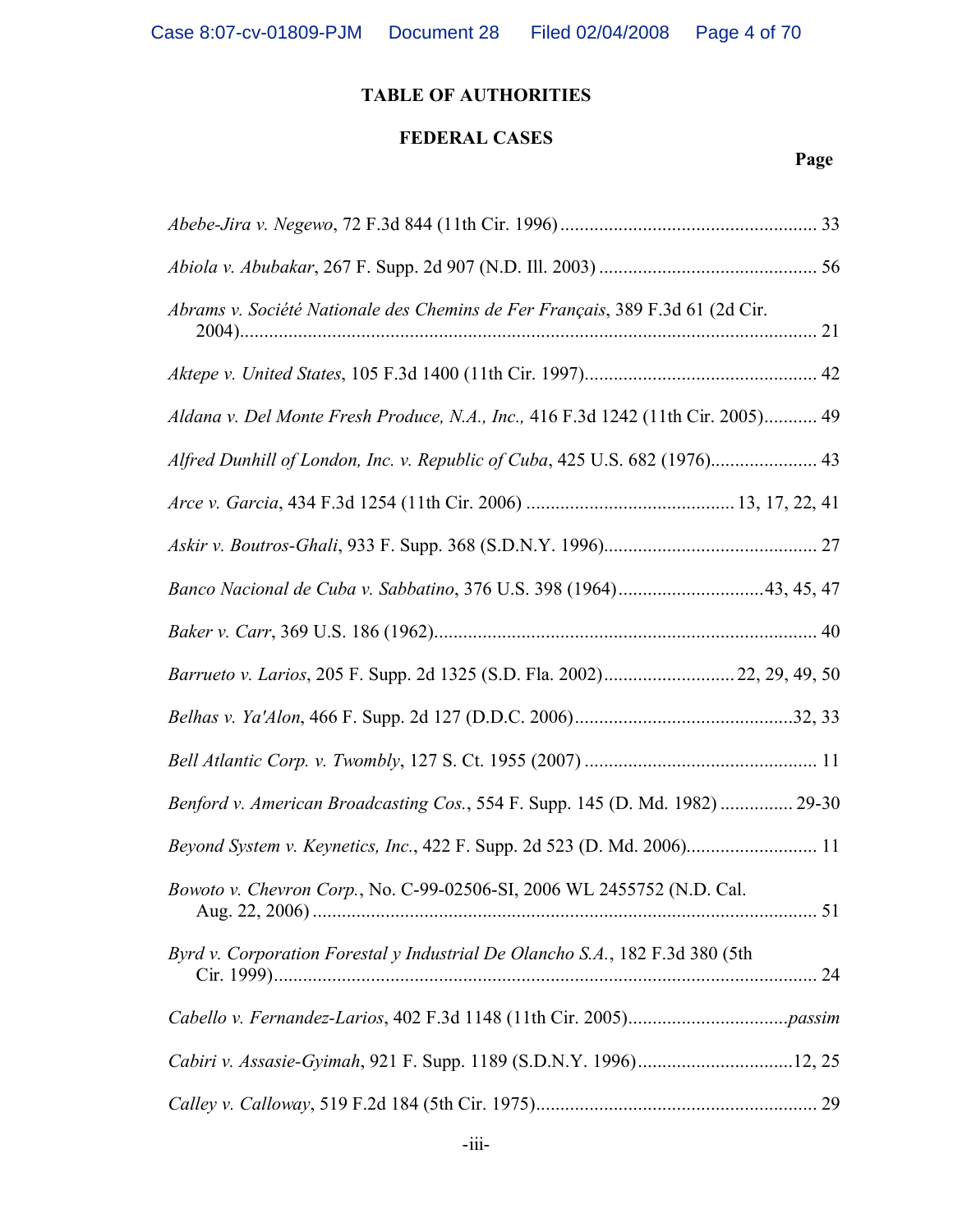(continued)

| Chavez v. Carranza, No. 03-2932, 2006 WL 2434934                                |  |
|---------------------------------------------------------------------------------|--|
| Chuidian v. Philippine National Bank, 912 F.2d 1095 (9th Cir. 1990) 23-24       |  |
|                                                                                 |  |
| Doe v. Islamic Salvation Front, 993 F. Supp. 3 (D.D.C. 1998)30, 50              |  |
|                                                                                 |  |
|                                                                                 |  |
|                                                                                 |  |
|                                                                                 |  |
| Dominican Republic v. AES Corp., 466 F. Supp. 2d 680 (D. Va. 2006) 43           |  |
| Eckert International v. Government of Sovereign Democratic Republic of Fiji,    |  |
|                                                                                 |  |
|                                                                                 |  |
|                                                                                 |  |
|                                                                                 |  |
|                                                                                 |  |
| Flores v. S. Peru Copper Corp., 343 F.3d 140, repub. at 414 F.3d 233 (2d Cir.   |  |
|                                                                                 |  |
| Greenham Women Against Cruise Missiles v. Reagan, 755 F.2d 34 (2d Cir. 1985) 42 |  |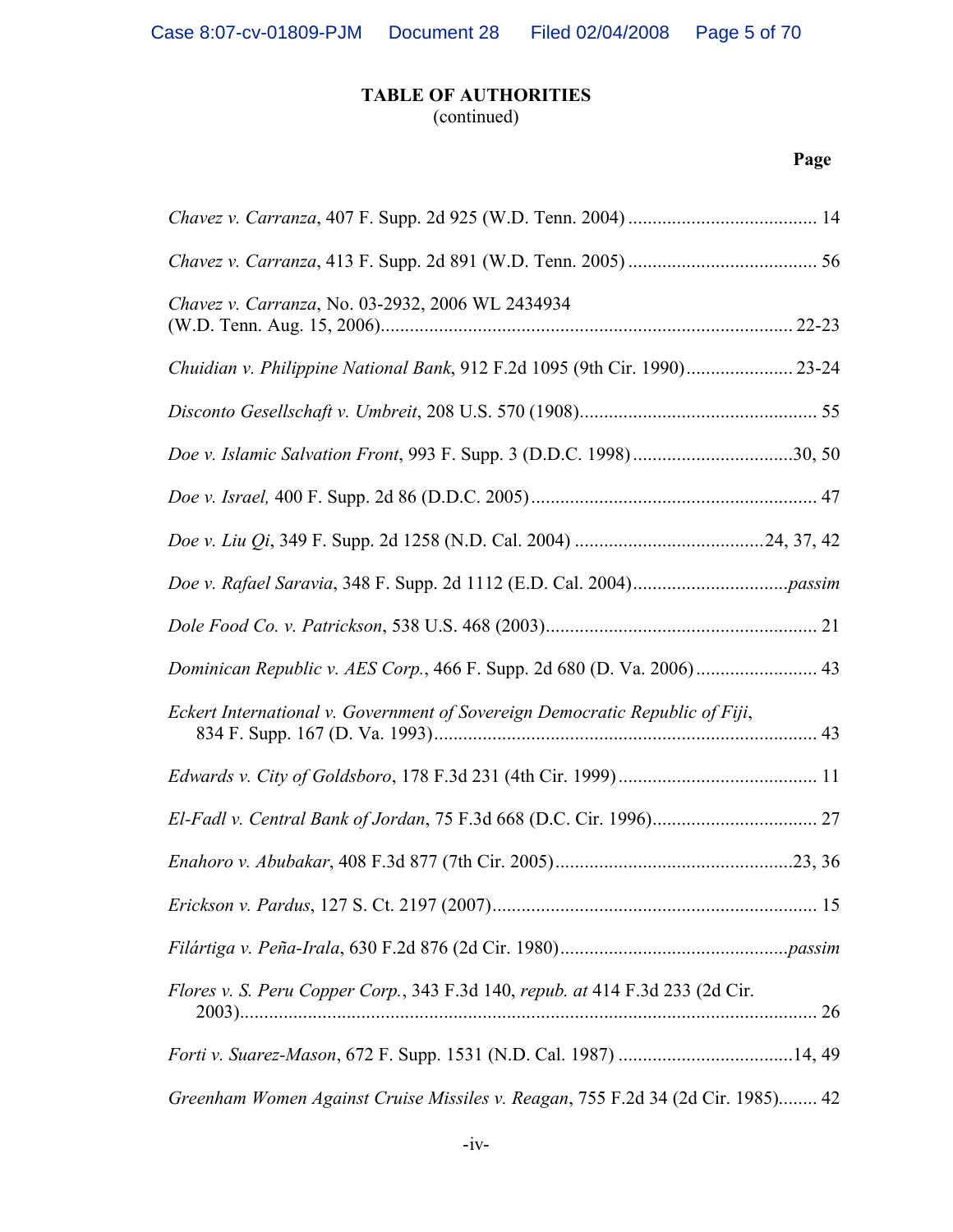# **TABLE OF AUTHORITIES** (continued)

| Hanoch Telegraph-Oren v. Libyan Arab Republic, 517 F. Supp. 542 (D.D.C.         |
|---------------------------------------------------------------------------------|
| Higgins v. Food Lion, Inc., No. 00-CV-2617, 2001 WL 77696 (D. Md. Jan. 23,      |
|                                                                                 |
|                                                                                 |
| Iwanowa v. Ford Motor Co., 67 F. Supp. 2d 424 (D.N.J. 1999)12, 50               |
| Japan Whaling Association v. American Cetacean Social, 478 U.S. 221 (1986) 40   |
|                                                                                 |
|                                                                                 |
|                                                                                 |
|                                                                                 |
| Kensington International Ltd. v. Itoua, 505 F.3d 147 (2d Cir. 2007) 23          |
| Kerby v. Mortgage Funding Corp., 992 F. Supp. 787 (D. Md. 1998) 13              |
| Larson v. Domestic and Foreign Commerce Corp., 337 U.S. 682 (1949)  24          |
|                                                                                 |
|                                                                                 |
|                                                                                 |
|                                                                                 |
| Mujica v. Occidental Petroleum Corp., 381 F. Supp. 2d 1180 (C.D. Cal. 2005)  50 |
| National Coalition Government of Union of Burma v. Unocal, 176 F.R.D. 329       |
|                                                                                 |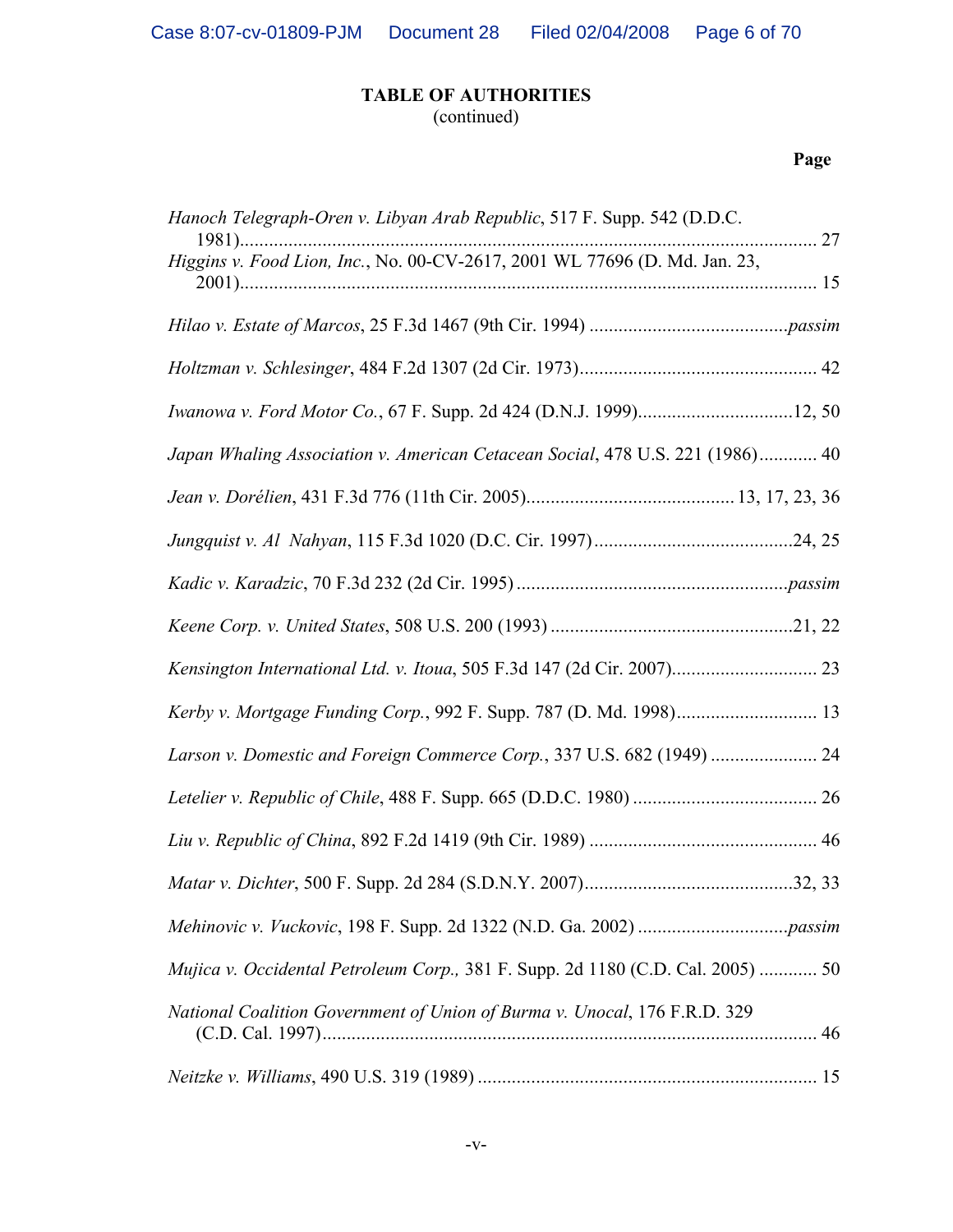(continued)

| Presbyterian Church of Sudan v. Talisman Energy, Inc., 374 F. Supp. 2d 331            |  |
|---------------------------------------------------------------------------------------|--|
| Pugh v. Socialist People's Libyan Arab Jamahiriya, No. 02-02026, 2006                 |  |
| Pugh v. Socialist People's Libyan Arab Jamahiriya, No. 02-02026, 2008                 |  |
| Pugh v. Socialist People's Libyan Arab Jamahiriya, No. 06-7167, 2007 U.S.             |  |
|                                                                                       |  |
|                                                                                       |  |
| <i>Estate of Rodriquez v. Drummond Co., 256 F. Supp. 2d 1250 (N.D. Ala. 2003) </i> 37 |  |
|                                                                                       |  |
|                                                                                       |  |
|                                                                                       |  |
| Sanjuan v. America Board of Psychiatry and Neurology, Inc., 40 F.3d 247 (7th          |  |
|                                                                                       |  |
|                                                                                       |  |
| Siderman de Blake v. Republic of Argentina, 965 F.2d 699 (9th Cir. 1992) 44, 50       |  |
| Sinaltrainal v. Coca Cola Co., 256 F. Supp. 2d 1345 (S.D. Fla. 2003)  37              |  |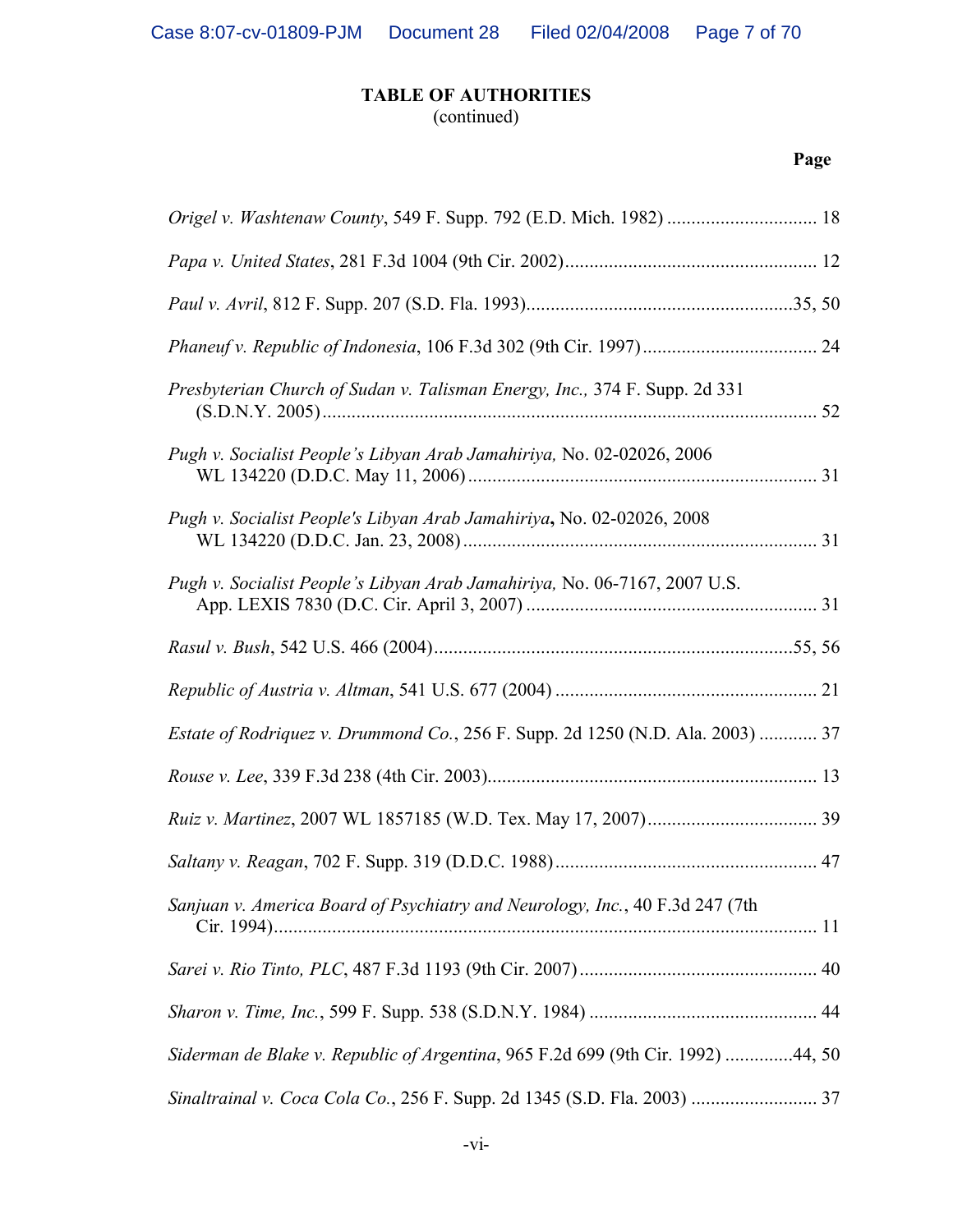(continued)

| Tannenbaum v. Rabin, No. CV-95-4357, 1996 WL 75283                                        |  |
|-------------------------------------------------------------------------------------------|--|
| <i>In re Terrorist Attacks on Sept. 11, 2001, 349 F. Supp. 2d 765 (S.D.N.Y. 2005)  22</i> |  |
| Todd v. Panjaitan, No. 92-12255, 1994 WL 827111 (D. Mass. Oct. 26, 1994) 25               |  |
| Torres v. Southern Peru Copper Corp, 965 F. Supp. 899 (S.D. Tex. 1996), aff'd,            |  |
|                                                                                           |  |
|                                                                                           |  |
| VanGrack, Axelson & Williamowsky, P.C. v. Estate of Abbasi, 261 F. Supp. 2d               |  |
|                                                                                           |  |
|                                                                                           |  |
| Velasco v. Government of Indonesia, 370 F.3d 392 (4th Cir. 2004) 21, 22, 23               |  |
| W. S. Kirkpatrick & Co., Inc. v. Environmental Tectonics Corp., International,            |  |
|                                                                                           |  |
| Wiwa v. Royal Dutch Petroleum Co., 226 F.3d 88 (2d Cir. 2000), cert. denied,              |  |
| Wiwa v. Royal Dutch Petroleum Co., No. 96-8386, 2002 WL 319887 (S.D.N.Y.                  |  |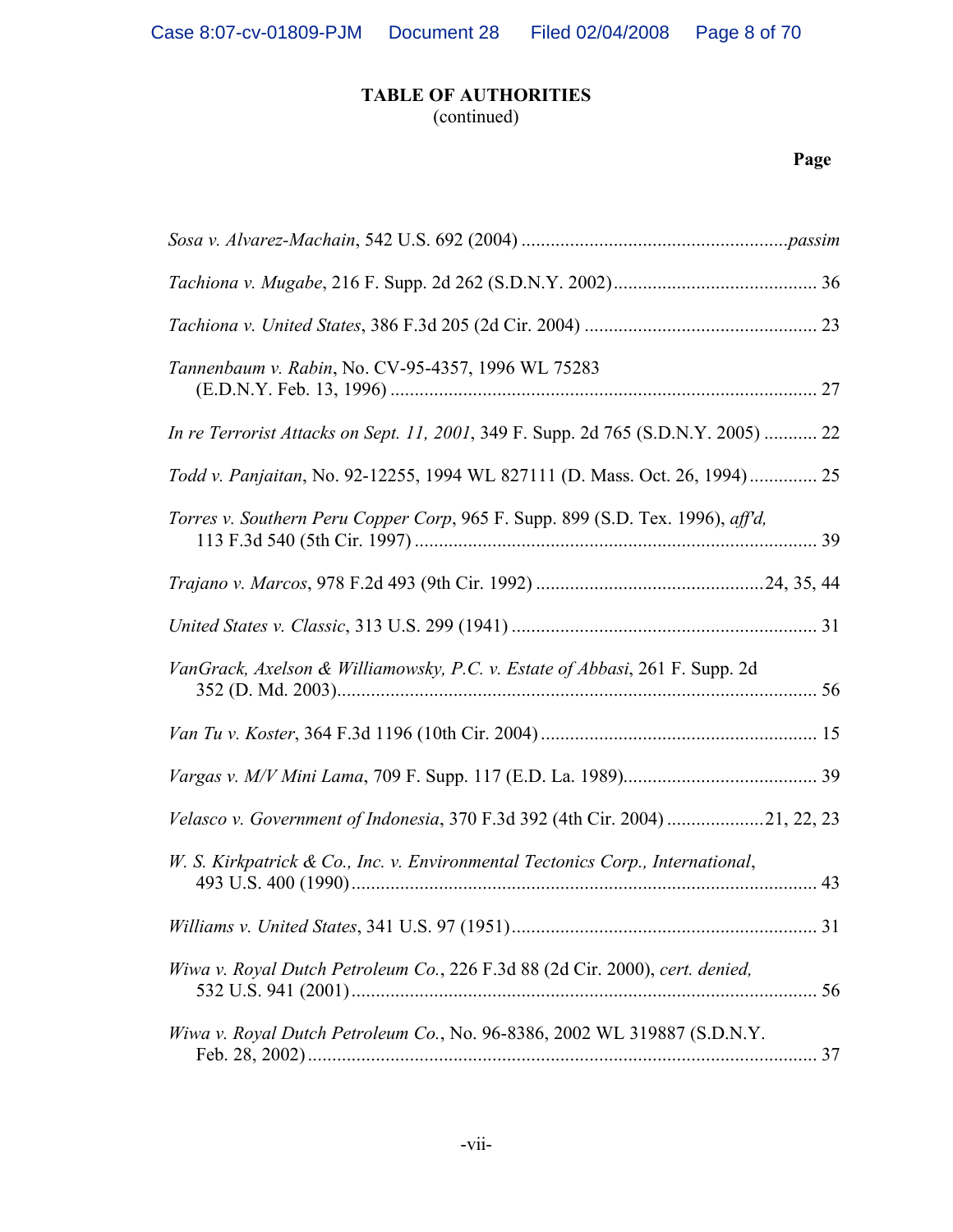(continued)

# **Page**

| In re: World War II Era Japanese Forced Labor Litigation, 164 F. Supp. 2d 1153 |  |
|--------------------------------------------------------------------------------|--|
|                                                                                |  |
|                                                                                |  |
|                                                                                |  |
| Yousuf v. Samantar, No. 1:04-01360-LMB, 2007 U.S. Dist. LEXIS 56227 (E.D.      |  |

## **STATE AND OTHER CASES**

| Piselli v. 75th Street Medical, 371 Md. 188, 808 A.2d 508 (Md. 2002)  18 |  |
|--------------------------------------------------------------------------|--|
|                                                                          |  |

## **FEDERAL STATUTES**

| Military Commissions Act of 2006, Pub. L. No. 109-366, 120 Stat. 2600 (2006)  57 |  |
|----------------------------------------------------------------------------------|--|
|                                                                                  |  |
|                                                                                  |  |
|                                                                                  |  |
|                                                                                  |  |
|                                                                                  |  |
|                                                                                  |  |
|                                                                                  |  |
| Foreign Sovereign Immunities Act of 1976, as amended, 28 U.S.C. § 1602, et       |  |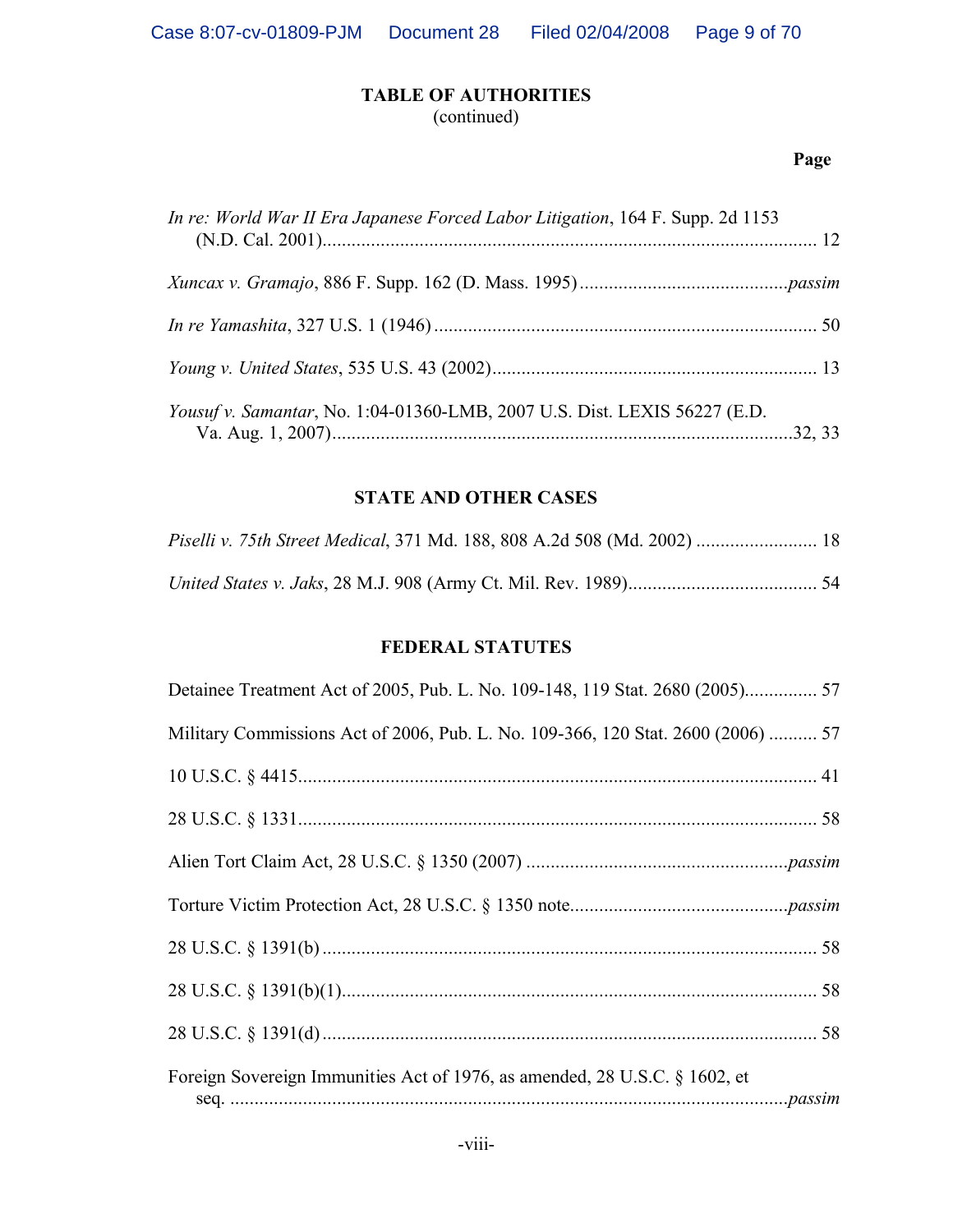(continued)

# Page

| 20 |
|----|
| 20 |
| 35 |
| 35 |
| 35 |
|    |
|    |
| 35 |
| 35 |
| 35 |
| 35 |
| 35 |
| 31 |
|    |

## **STATE STATUTES**

## **LEGISLATIVE MATERIALS**

| 137 Cong. Rec. H11244 (daily ed. Nov. 25, 1991) (statement of Rep. Mazzoli)  33 |
|---------------------------------------------------------------------------------|
|                                                                                 |
|                                                                                 |

# **FOREIGN LEGAL AUTHORITIES**

| Peruvian Rules of Criminal Procedure, Preliminary Title, Art. IV, Legislative |  |
|-------------------------------------------------------------------------------|--|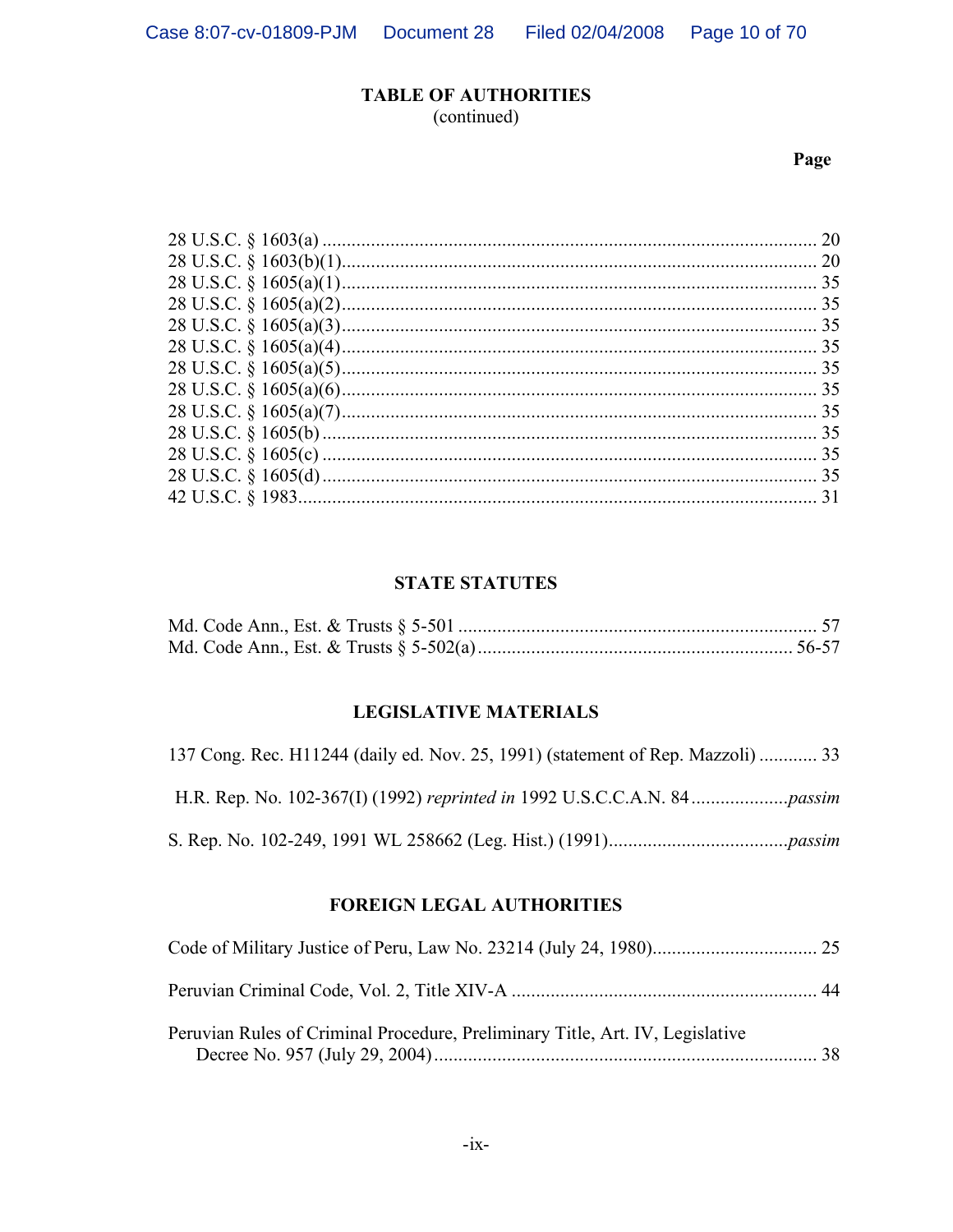(continued)

# **Page**

| Prosecutor v. Bradjanin, Case No. IT-99-36-T, ¶ 258 at 111 (ICTY Trial Chamber, Sept.                                                                                                                                                                             |  |
|-------------------------------------------------------------------------------------------------------------------------------------------------------------------------------------------------------------------------------------------------------------------|--|
| <i>Prosecutor v. Milutinović</i> , Decision on Dragolijub Ojdanić's Motion Challenging<br>Jurisdiction – Joint Criminal Enterprise, Case No. IT-99-37-AR72, 1 26 at 12 (ICTY<br>App. Chamber, May 21, 2003) available at http://ww.un.org/icty/supplement/supp41- |  |
| Statute of the International Tribunal for the former Yugoslavia, May 25, 1993, art. 7(4),                                                                                                                                                                         |  |
| Statute of the International Tribunal for Rwanda, art. 6(4), <i>available at</i>                                                                                                                                                                                  |  |

# **MISCELLANEOUS**

| Restatement (Third) of the Foreign Relations Law of the United                                                                                                                                                                                              |  |
|-------------------------------------------------------------------------------------------------------------------------------------------------------------------------------------------------------------------------------------------------------------|--|
| Dan Collyns, "Peru Struggles With its Dark Past," BBC News (Dec. 10, 2007), <i>available</i>                                                                                                                                                                |  |
| Simon Romero, Ex-President Stands Trial in Edgy Peru, N.Y. Times, Dec. 10, 2007,<br>available at http://www.nytimes.com/2007/12/10/                                                                                                                         |  |
|                                                                                                                                                                                                                                                             |  |
| U.S. Department of State, State Sponsors of Terrorism, available at                                                                                                                                                                                         |  |
| U.S. Department of State, Country Report on Human Rights Practices for 1985, 99th<br>Cong. 2d Sess., Report Submitted to the Comm. on Foreign Affairs, U.S. House of<br>Representatives, and the Comm. on Foreign Relations, U.S. Senate, (Jt. Comm. Print, |  |
| U.S. Department of State, 1999 Country Reports on Human Rights Practices: Peru,<br>available at<br>http://www.state.gov/www/global/human rights/1999 hrp report/peru.html 46                                                                                |  |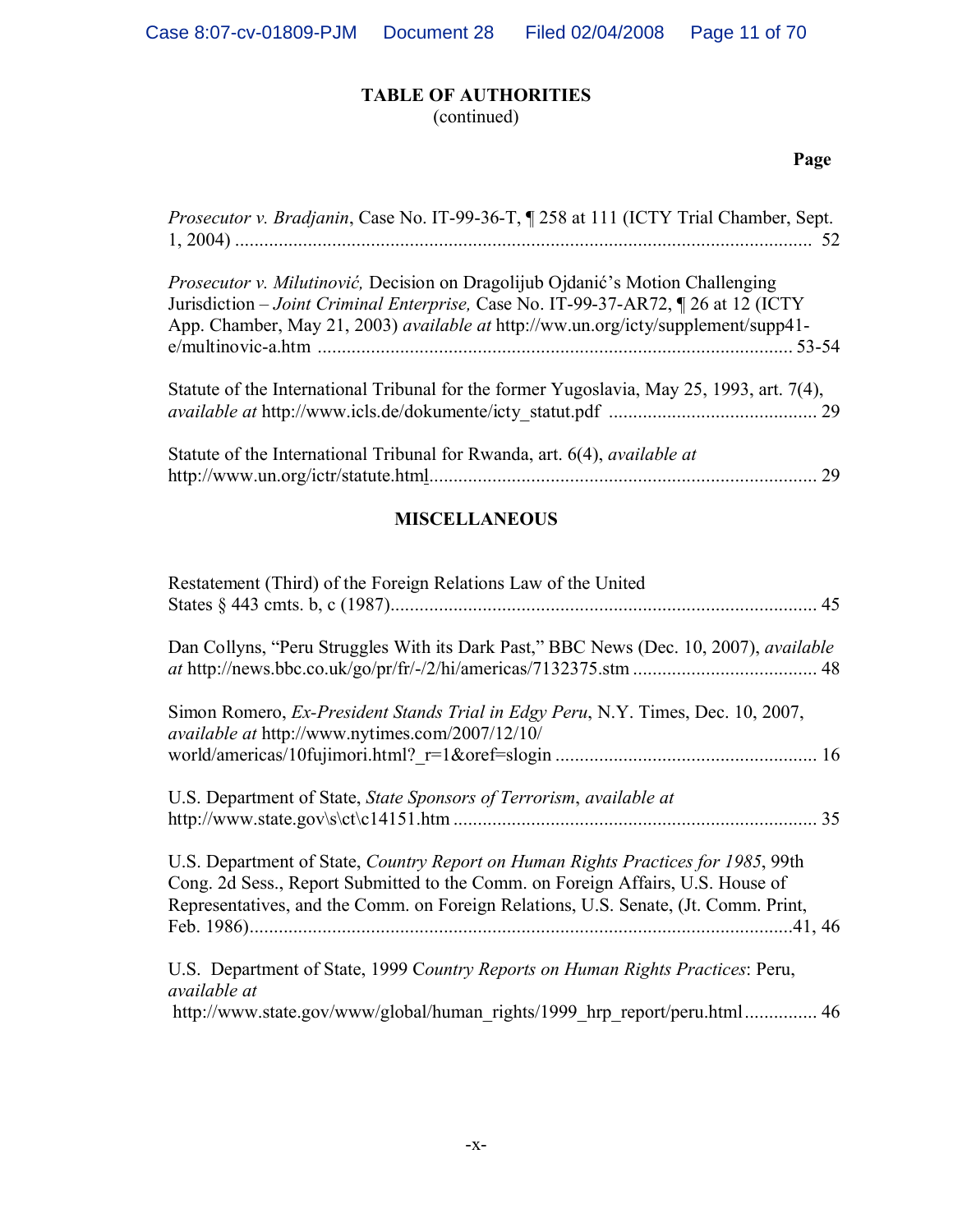#### **INTRODUCTION**

Plaintiffs bring claims under the Alien Tort Claim Act  $("ATCA")^1$  and the Torture Victim Protection Act (the "TVPA")<sup>2</sup> for themselves and on behalf of the estates of their deceased family members ("Decedents") killed in the 1985 Accomarca Massacre, a military operation carried out by Defendant Juan Miguel Rivera Rondón ("Defendant" or "Rivera Rondón") acting in concert with other soldiers in the Peruvian Army. Defendant has moved to dismiss this action under numerous theories. In part, he relies on a superficial reading of the Complaint that simply overlooks some of Plaintiffs' well-pleaded allegations. He also disputes the validity of well-pleaded allegations of the Complaint, a course not open to him in a motion to dismiss. His principal legal defenses have been rejected repeatedly by courts in similar cases, where victims of atrocities have successfully sued foreign military personnel and others acting under the color of law. His remaining legal arguments fail to recognize established requirements or exceptions to the various doctrines he invokes.

In the end, Defendant's "kitchen sink" approach to challenging the sufficiency of the Complaint is doomed to fail. As demonstrated more fully in the sections that follow and summarized briefly below, none of the grounds for dismissal presented in Defendant's motion has merit. Accordingly, Plaintiffs ask the Court to deny the motion to dismiss.

First, Rivera Rondón urges the Court to reject equitable tolling and find the action is time-barred, based on his own view that judicial relief was available to Plaintiffs more than 10 years prior to the commencement of this action. This argument impermissibly challenges the validity, rather than the sufficiency, of factual allegations detailed in the Complaint. Throughout

<sup>1</sup> 28 U.S.C. § 1350 (2007)

<sup>2</sup> 28 U.S.C. § 1350 note (2007)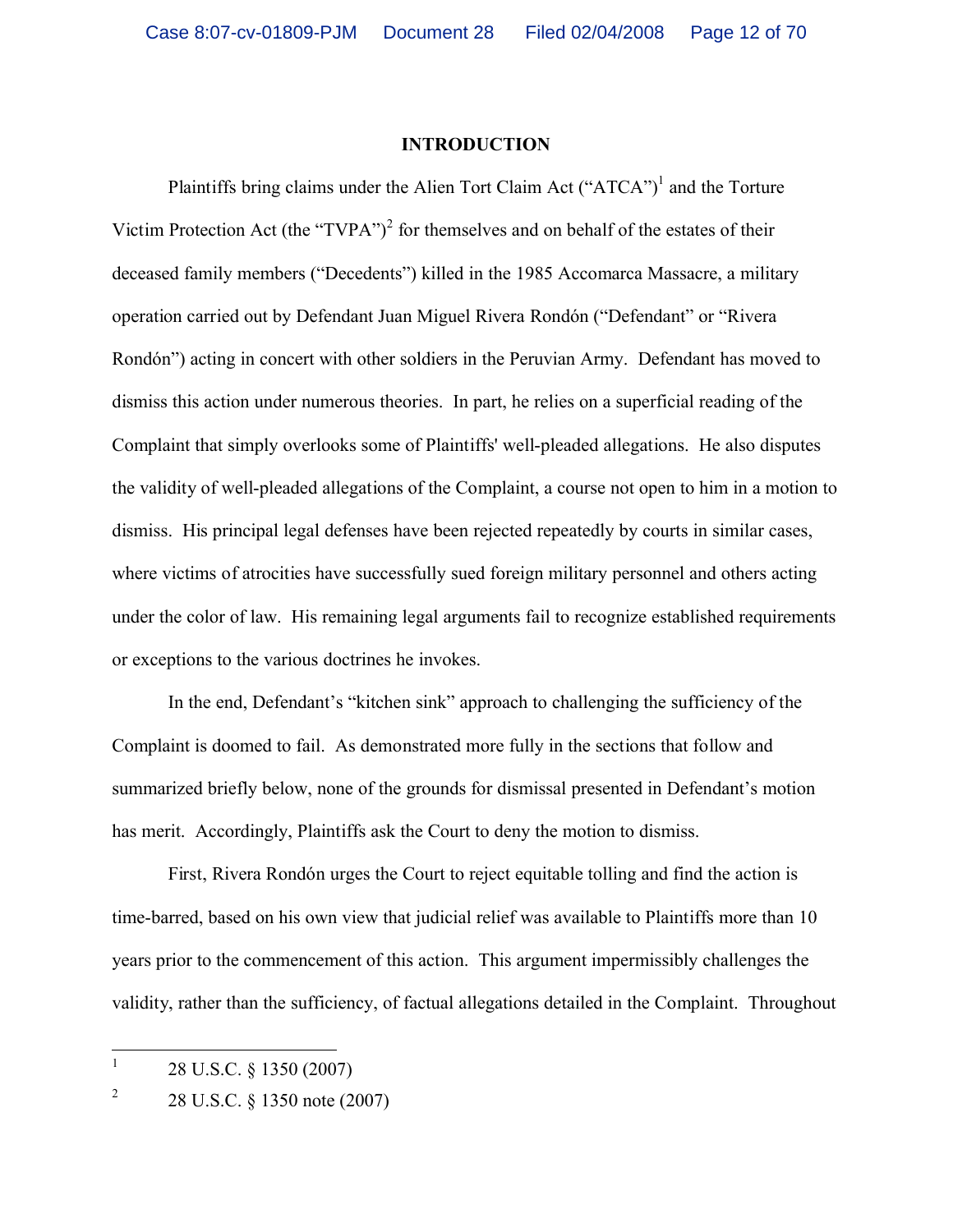the 1980s and 1990s in Peru, as the Complaint alleges, there were widespread and systematic acts of retaliation, torture, summary execution, and other human rights abuses directed against innocent civilians. Plaintiffs, as survivors of the Accomarca Massacre, lived in fear for their lives. They had no reasonable opportunity to pursue their claims during the civil war and repressive policies in Peru from 1985 to 2000. Defendant's contrary argument ignores a formidable body of judicial precedent developed under ATCA and the TVPA, in which courts have invoked equitable tolling routinely and without exception where, as here, civil war and repressive regimes created the "extraordinary circumstances" required for tolling. Based on equitable tolling through November 2000, Plaintiffs' claims, filed in 2007, are timely under the applicable 10-year statute of limitations.

Second, Rivera Rondón seeks dismissal on the theory that he was an agent of the Peruvian government at the time of the Accomarca Massacre and thus is immune from suit under the Foreign Sovereign Immunities Act. This theory fails because foreign sovereign immunity attaches, if at all, only to persons who are agents of a foreign state *at the time of the filing of the Complaint.* Rivera Rondón, a civilian who has resided in the United States for more than a decade, is not an agent of Peru and is therefore ineligible to claim sovereign immunity. He is not immune from suit for the additional reason that the inhumane abuses at issue in this case are not within the scope of any authority given to him as a military officer under Peruvian law and violated established norms of international law, as well. The extrajudicial killings, torture, and other abuses carried out under "the color of law" – but outside the scope of lawful authority – do not confer immunity from suit under the TVPA and ATCA. Rivera Rondón's contention that he is entitled to immunity because he was merely was "following orders" has been flatly rejected in numerous cases.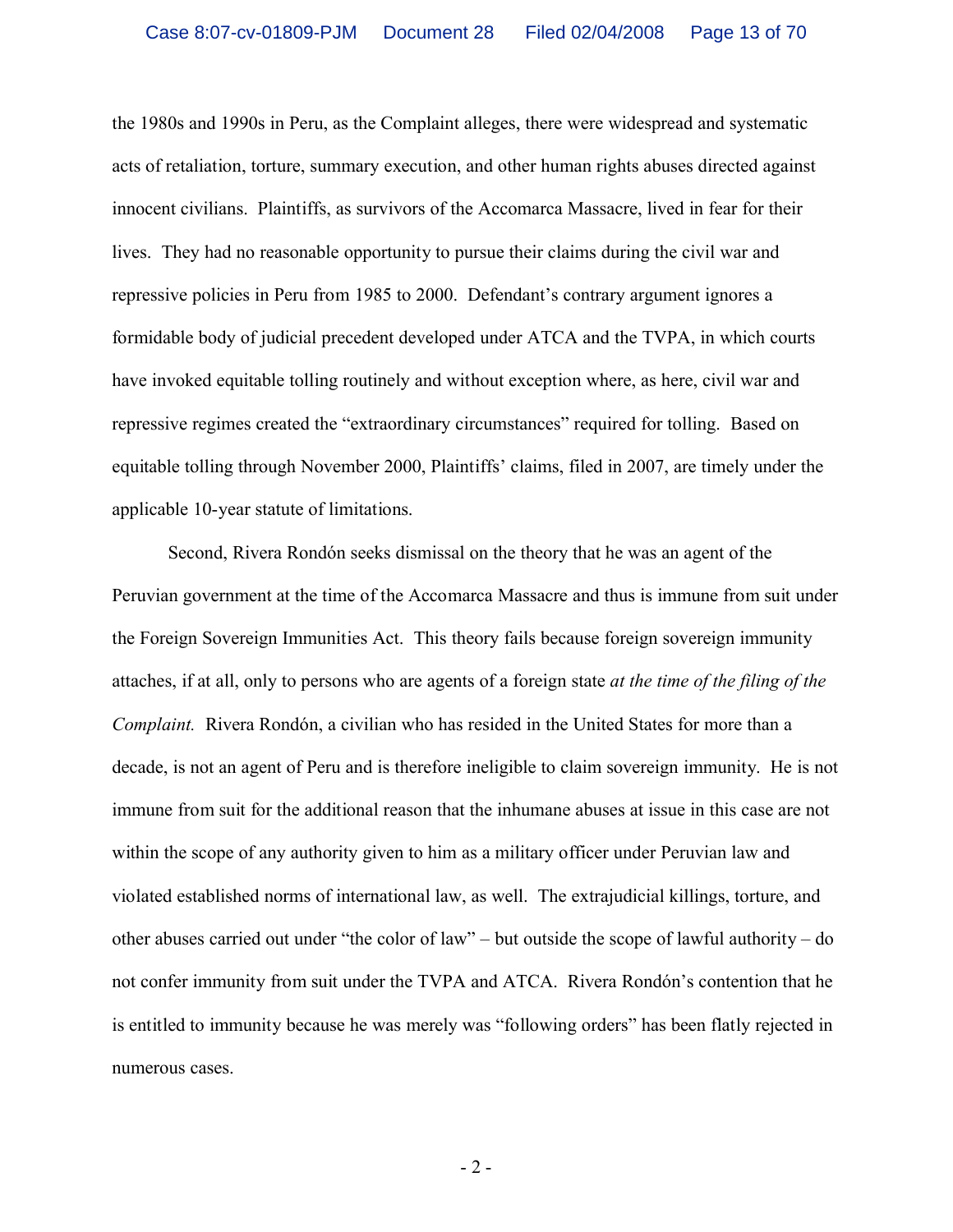Next, Rivera Rondón maintains that Plaintiffs failed to exhaust the remedies available to them under Peruvian law, as required under the TVPA. Relying on his unsupported assertion that relief in Peru is and always has been available, his argument challenges Plaintiffs' allegation that no remedy is available to them in Peru as long as Rivera Rondón is not present to face criminal charges there. Under Peruvian law, however, a criminal conviction is required before Plaintiffs can pursue a claim for civil damages in that country. Rivera Rondón's absence from Peru during the last 15 years, and his ongoing efforts to avoid deportation to Peru, exposes a cynical, "Catch-22" side of his argument.

Fourth, Defendant submits that the Complaint raises nonjusticiable "political questions" because the United States allegedly provided training to the Peruvian Army in the period leading up to the Accomarca Massacre. He fails to establish any factual predicate for this argument and nowhere alleges that the United States directed or in any way supported the killing and torture of innocent civilians that took place in that operation. He provides no basis for connecting any policy or decision of the United States to the events that are the subject of this lawsuit. Because the political question doctrine arises only where decisions of the political branches are challenged directly, the doctrine is not implicated here and provides no reason to dismiss this action.

The fifth ground for dismissal is the "act of state" abstention doctrine, which cautions against the adjudication of claims that would require U.S. courts to declare invalid the official acts of a foreign sovereign. No such issue is presented in this case. Rivera Rondón is unable to establish that the Accomarca Massacre was authorized by Peruvian law, and the Complaint alleges it was not. In any event, the Peruvian Senate's efforts to hold accountable those responsible for the massacre, and Peru's criminal prosecution of Rivera Rondón, demonstrate

- 3 -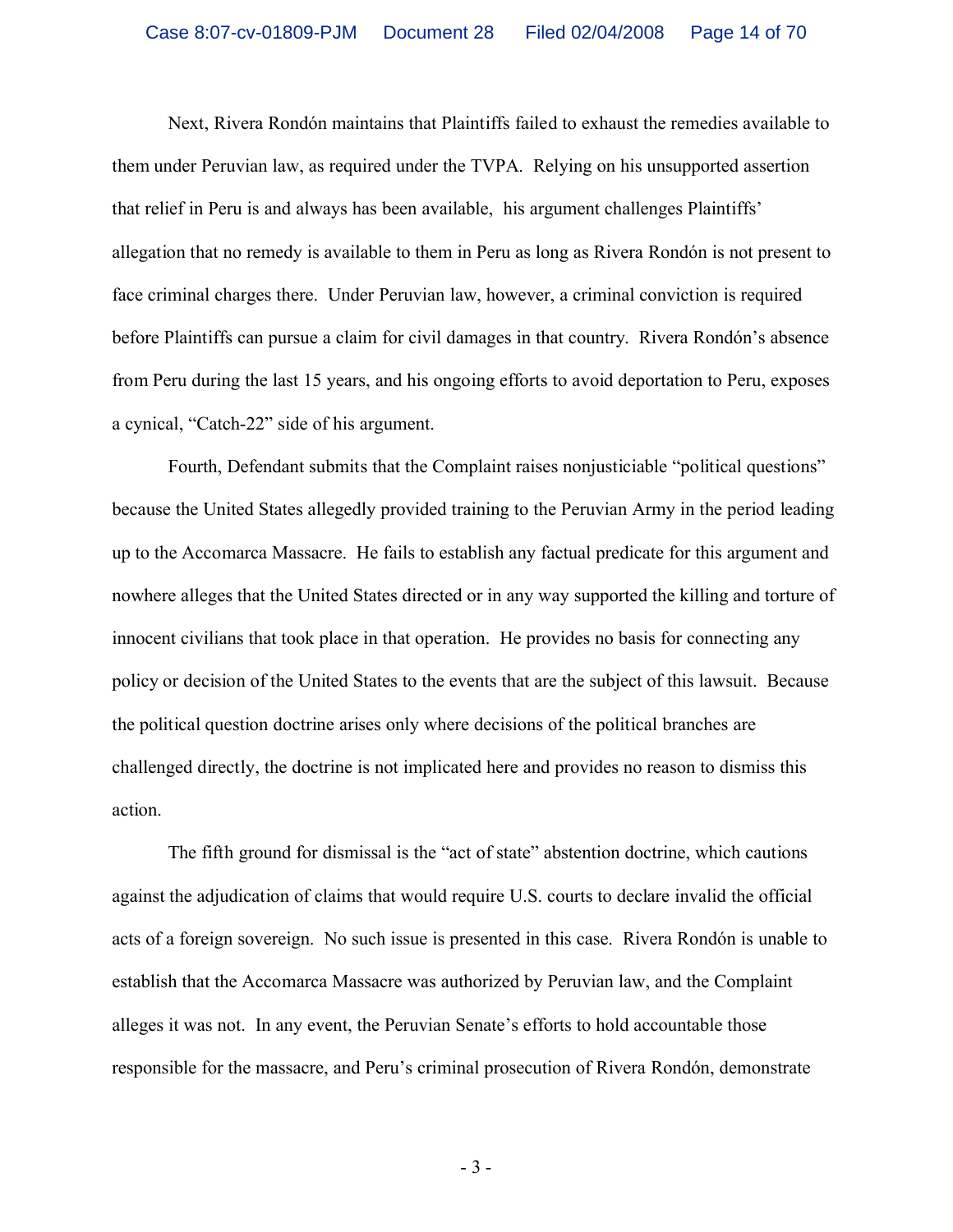that the atrocities committed in Accomarca are not official acts of Peru for which the doctrine is intended.

Next, Rivera Rondón asserts that the Complaint fails to state a claim under ATCA and the TVPA because there is no allegation that he killed, tortured or abused anyone during the Accomarca Massacre, or that he ordered others to perform such acts. This argument is off the mark. The Complaint alleges that Rivera Rondón helped plan the Accomarca operation; knew it was designed to capture, torture, and kill civilians; accepted his mission of blocking off escape routes Accomarca villagers might take; carried out that mission; could hear the shots and grenade explosions from his vantage point; and afterward covered up the massacre. The Complaint clearly states a claim for indirect accomplice liability for conspiracy, aiding and abetting, and joint criminal enterprise. Such claims have been accepted by U.S. courts under ATCA and the TVPA and by international tribunals applying international law.

Defendant's remaining theories are similarly unavailing. The seventh argument – that only aliens resident in the United States are authorized to bring ATCA claims – has been rejected by the Supreme Court. The eighth argument assumes, incorrectly, that Plaintiffs lack standing because they have not been appointed as foreign personal representatives for Decedents' estates. In fact, they have been appointed personal representatives for all but one estate, and proceedings are pending in state court in Florida with regard to the remaining estate. Finally, Defendant's venue argument conflicts with the statutory scheme, which expressly authorizes suit in this judicial district, where Rivera Rondón resides and was served with the summons and Complaint, and for the additional reason that Defendant is an alien.

- 4 -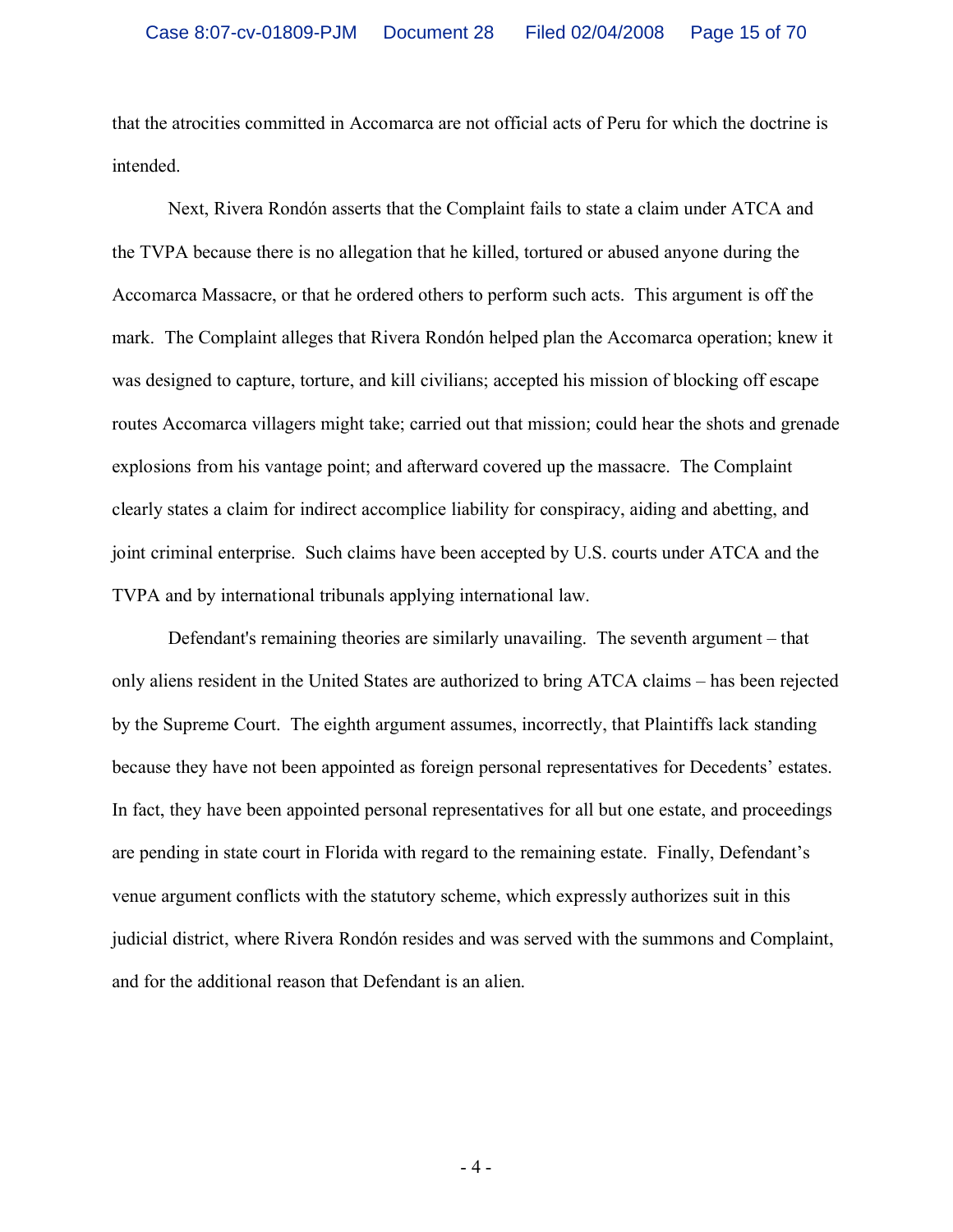#### **STATEMENT OF FACTS**

#### **A. The August 1985 Accomarca Massacre.**

As detailed in Plaintiffs' prior submissions to this Court, Peru was in a state of civil war between 1980 and 2000.<sup>3</sup> Compl. ¶ 35, Paper No. 1. During this time, the Peruvian Army and other government forces were responsible for widespread and systematic human rights abuses against the civilian population of Peru under the guise of suppression of the Shining Path. *Id.* The Peruvian Army engaged in one such bloody campaign in Quebrada de Huancayoc, a rural community near Accomarca, Peru, where Plaintiffs lived as children. *Id*. ¶¶ 43, 55, 58. In mid-August 1985, Defendant Rivera Rondón participated in this campaign, engaging in a joint criminal enterprise with, conspiring with, and aiding and abetting, other soldiers in a plan to torture and kill villagers in Quebrada de Huancayoc.

Approximately 69 unarmed civilians were killed by the Peruvian Army in Plaintiffs' village on the morning of August 14, 1985. *Id.* ¶¶ 54-64. Eight of Plaintiffs' immediate family members were tortured and killed, causing Plaintiffs severe psychological trauma. *Id*. ¶¶ 1, 54- 64. Soldiers shot at Plaintiff Teófila Ochoa Lizarbe ("Teófila Ochoa") as she ran from her home. *Id.*  $\parallel$  56. Finding a hiding place, she saw soldiers taking young girls into houses, heard their cries and gunshots, and witnessed soldiers setting houses on fire. *Id.* ¶ 57. Plaintiff Cirila Pulido Baldeon ("Cirila Pulido") evaded certain death only by fleeing her home and hiding with two siblings. *Id.* ¶ 58.

<sup>3</sup> Plaintiffs hereby incorporate by reference Plaintiffs' Complaint (Paper No. 1), Plaintiffs' Memorandum in Support of Their Motion for a Default Judgment and Trial on Damages (Paper No. 16-2), and Plaintiffs' Memorandum in Support of Their Motion for Reconsideration Regarding Order on Motion for Default Judgment (Paper No. 21-2).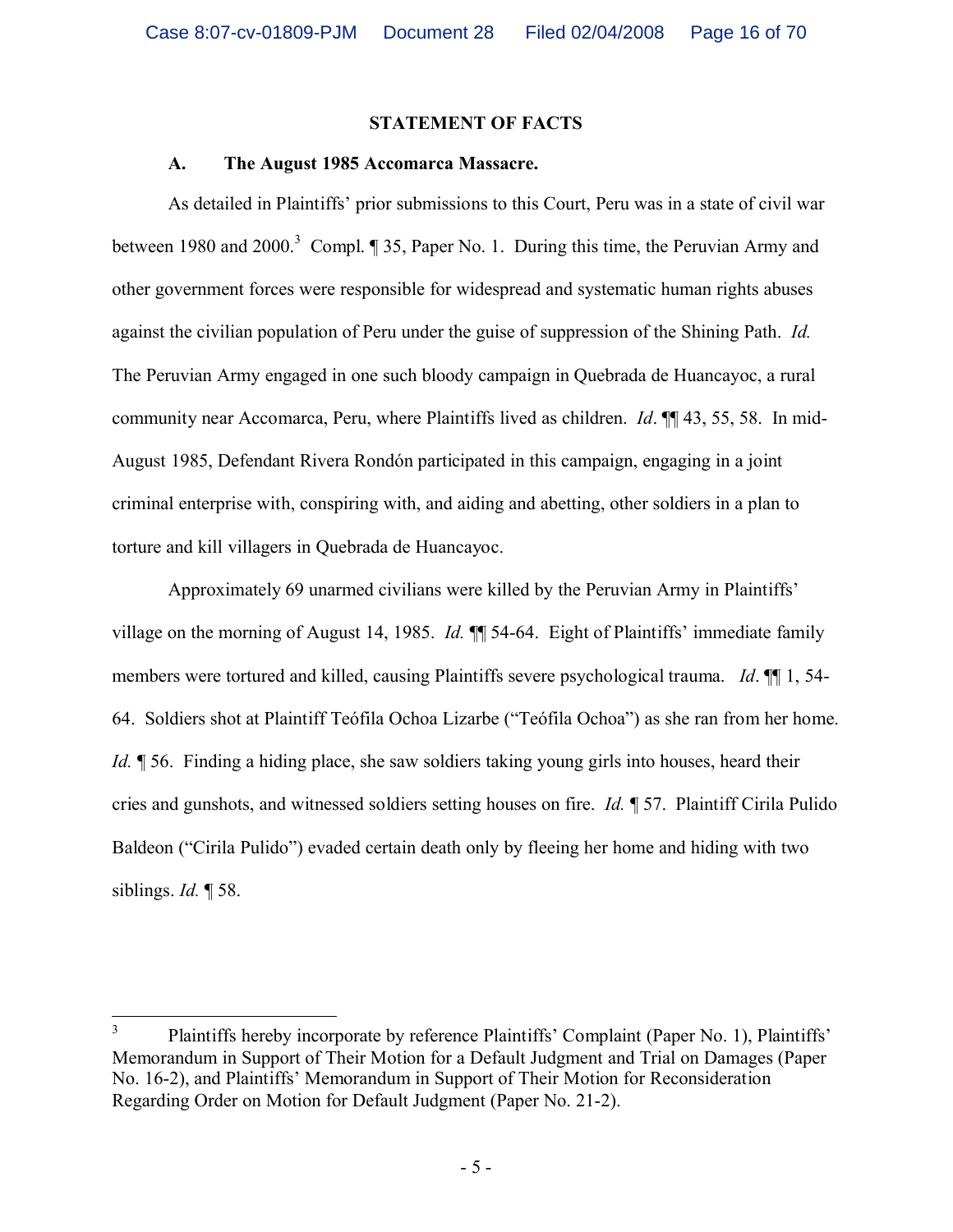#### **B. Defendant's Role in the Accomarca Massacre.**

Defendant seeks to minimize or excuse his role in the events of August 14, 1985. He asserts that "the Complaint makes no allegations whatsoever that the defendant did anything to harm anyone or was involved in any other way in the events with which the plaintiffs take issue." Mem. at 4. That is simply incorrect.

As the Complaint details, Defendant Rivera Rondón acted in concert with Second Lieutenant Telmo Ricardo Hurtado Hurtado ("Hurtado") and others to plan and commit the atrocities that took place on August 14, 1985, including the torture and execution of Plaintiffs' relatives. Compl. ¶¶ 48-66. Defendant Rivera Rondón and the Lince 6 soldiers under his command, acting in concert with Hurtado and his troops of Lince 7 and pursuant to a common plan, positioned themselves in the upper part of Quebrada de Huancayoc in order to facilitate the common goal of the two units – the detention, rape, torture and execution of the villagers. *Id*. ¶¶ 48-53, 62. The Lince 6 soldiers under Defendant Rivera Rondón's command fired shots, burned houses and blocked the escape routes of the villagers to facilitate the human rights abuses in question. *Id. ¶* 62.

During the entirety of the planned operations, Defendant Rivera Rondón knew about the atrocities being committed – indeed, he and the men under his command were close enough to hear the shooting and grenade explosions – but took no steps to end his participation or to stop other officers or soldiers from their participation in the Accomarca Massacre. *Id.* ¶¶ 62, 65. Even though his unit had a radio, and the abuses continued for many hours, Defendant Rondón did not contact his superiors to alert them that human rights abuses were being committed and to seek instructions. *Id.* He also failed to report the abuses to his superiors when the operation was over. *Id.* ¶ 66.

- 6 -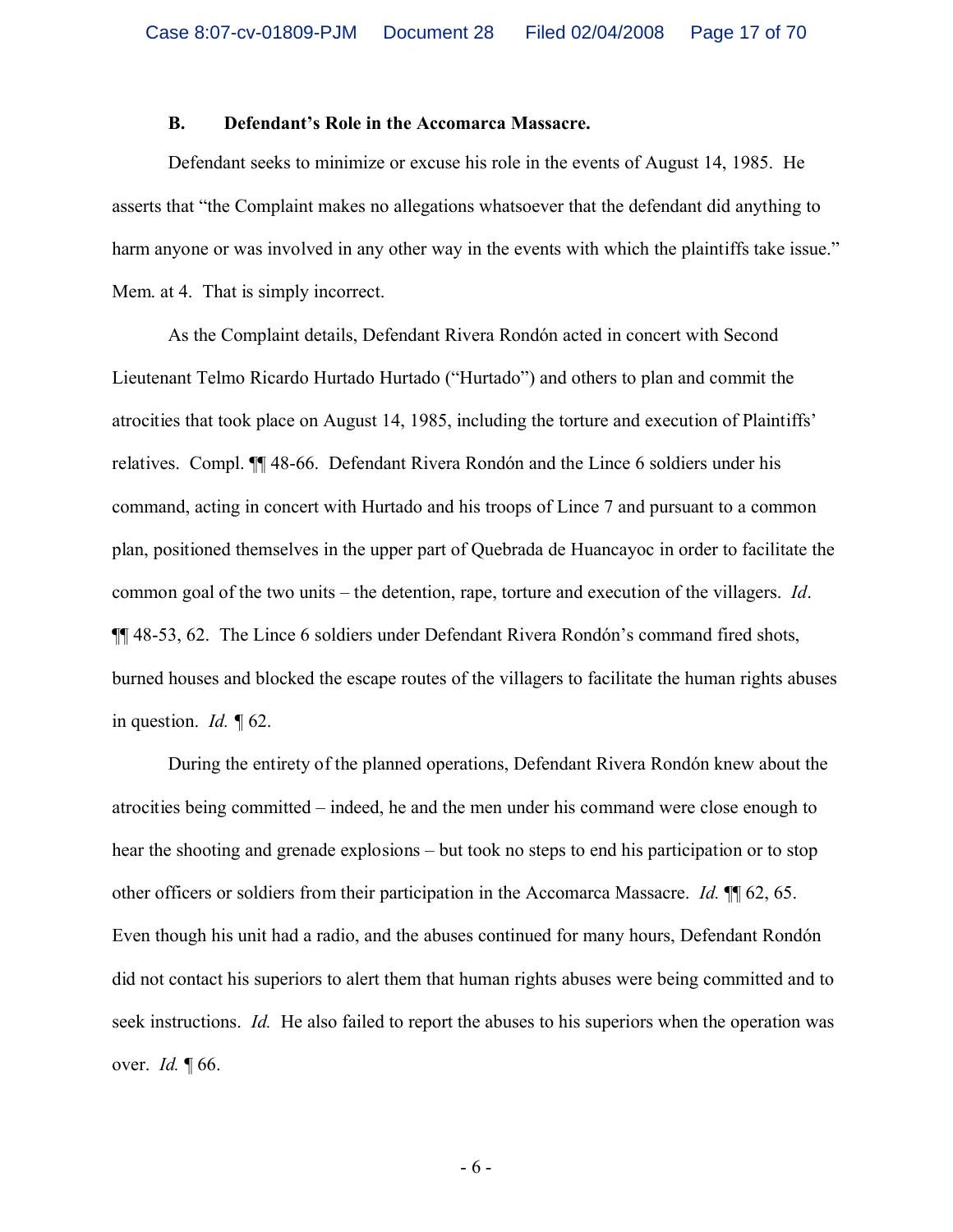In sum, Defendant was a knowing and willing participant in the common scheme and plan to commit extrajudicial killing, torture, war crimes and crimes against humanity directed against innocent civilian residents of Quebrada de Huancayoc.

#### **C. Defendant's Avoidance of Prosecution in Peru.**

After the events of August 14, 1985, and despite evidence showing his role in the Accomarca Massacre, Defendant Rivera Rondón has thus far avoided being held accountable in Peru. *Id*. ¶ 93. In October 1985, the Peruvian Senate commission concluded that 69 people were killed in the Accomarca Massacre and that the murders were not military crimes but common crimes, over which the Peruvian judiciary has jurisdiction. *Id*. ¶ 91. However, despite this conclusion, the Peruvian Supreme Court eventually held that the case was solely within the jurisdiction of the military justice system because the killings occurred inside an emergency zone and were perpetrated by members of the Peruvian Army. *Id.* In or about 1987, two years after the Accomarca Massacre, a military court absolved Defendant Rivera Rondón of all charges because the court found, as a matter of military law, that the killing of civilians by members of the military could not be charged as homicide in the military justice system. *Id. ¶* 93.

The Peruvian judiciary's decisions regarding prosecution of the crimes committed by members of the Peruvian military resulted in complete impunity for Defendant Rivera Rondón. *Id*. Even after information about the Accomarca Massacre became public, Defendant Rivera Rondón was promoted to Captain within the Peruvian Army in or about 1989. *Id*. ¶ 95.

## **D. Rivera Rondón's Status as a Civilian and Resident Alien in the United States.**

By the early 1990s, Rivera Rondón resigned from the Peruvian Army and left Peru. He entered the United States in 1992 or 1993, Compl. ¶ 7, while remaining a citizen of Peru. *Id.* ¶ 4. Defendant has resided in Montgomery County, Maryland since at least 1995. Id. ¶¶ 4, 5.

- 7 -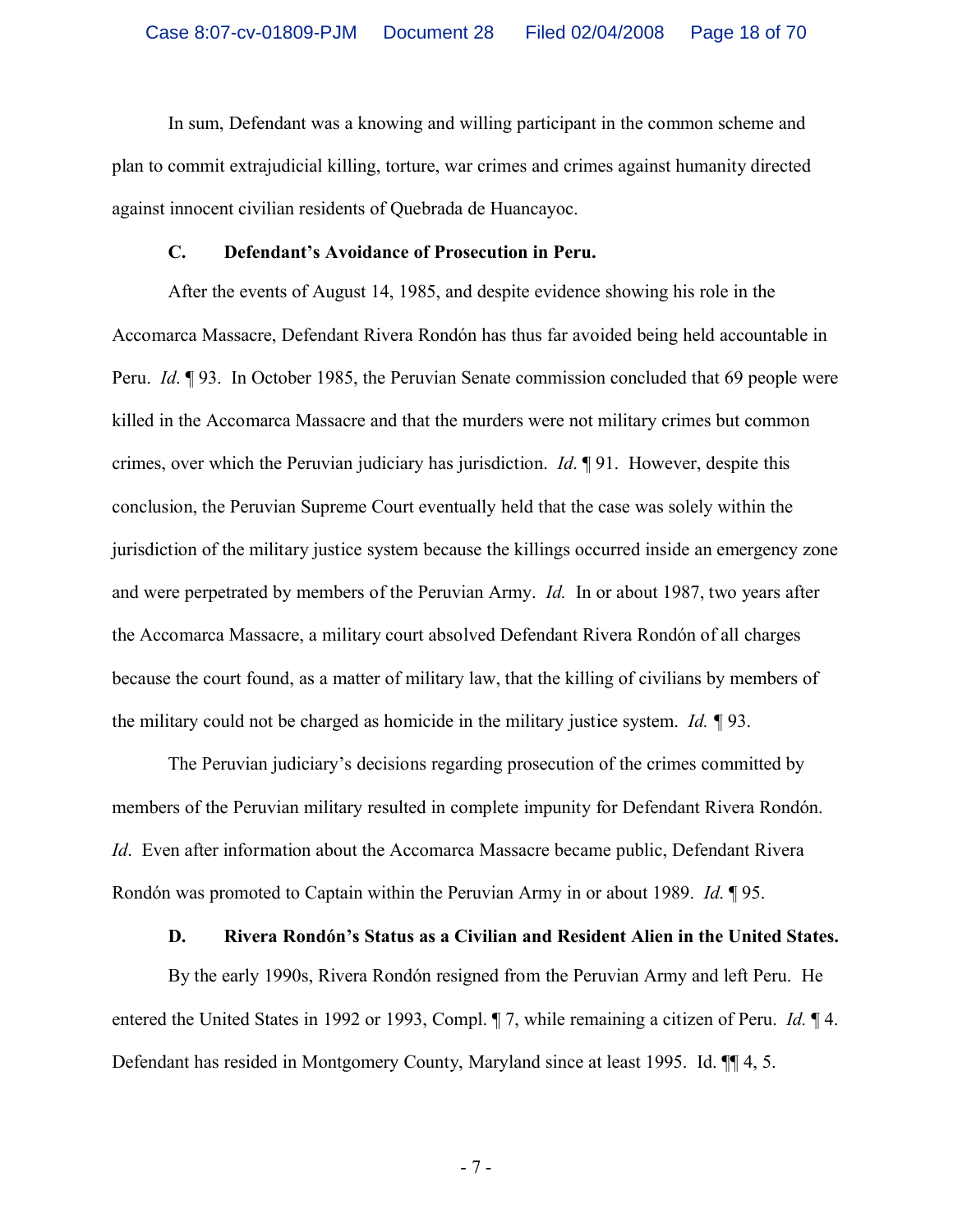At some point, he became a U.S. permanent resident. However, that status is in jeopardy because he was arrested by Immigration and Customs Enforcement in March 2007 and is currently in removal (deportation) proceedings. Tr. of Coram Nobis Hearing, July 12, 2007, at 31 lines 7-10, and Notice to Appear in removal proceedings under the Immigration and Nationality Act, (Exhibits 7 and 8 to Plaintiffs' pending Motion for Reconsideration).

#### **E. Violent Human Rights Abuses in Peru During 1980s and 1990s.**

The military and political circumstances in Peru between 1985 and 1993 made it impossible for Plaintiffs to seek redress or exhaust any domestic Peruvian remedies while Defendant Rivera Rondón was still living there*.* Compl. ¶ 93. Some survivors of the Accomarca Massacre were brutally murdered in the weeks following the attack. Compl. ¶¶ 68, 70. At the time of the Accomarca Massacre and until 1990, Alan García served as President of Peru. *Id*. ¶ 82. Throughout his presidency, Peruvian government forces, and in particular the Peruvian Army, continued to commit widespread and systematic human rights abuses against the civilian population of Peru. *Id*. Government forces abducted, tortured and "disappeared" suspected "subversives" and murdered civilians in military operations. *Id*. These abuses continued to be committed throughout the Department of Ayacucho. *Id*.

Alberto Fujimori became Peru's President in July 1990. In 1992, Fujimori declared a "self-coup," closing down Congress, purging the judiciary, and suspending the constitution. *Id*. Fujimori's government then enacted a series of "anti-terrorism" laws that provided virtually no due process protections while granting greater power to the military. *Id*.

Plaintiffs reached the age of 18 years in 1991, and Defendant Rivera Rondón arrived in the United States in 1992 or 1993. By then, the conditions in Peru continued to be repressive and dangerous for large segments of the civilian population. Indeed, throughout the 1990s, government forces and death squads continued to commit widespread killings. Compl. ¶ 85. For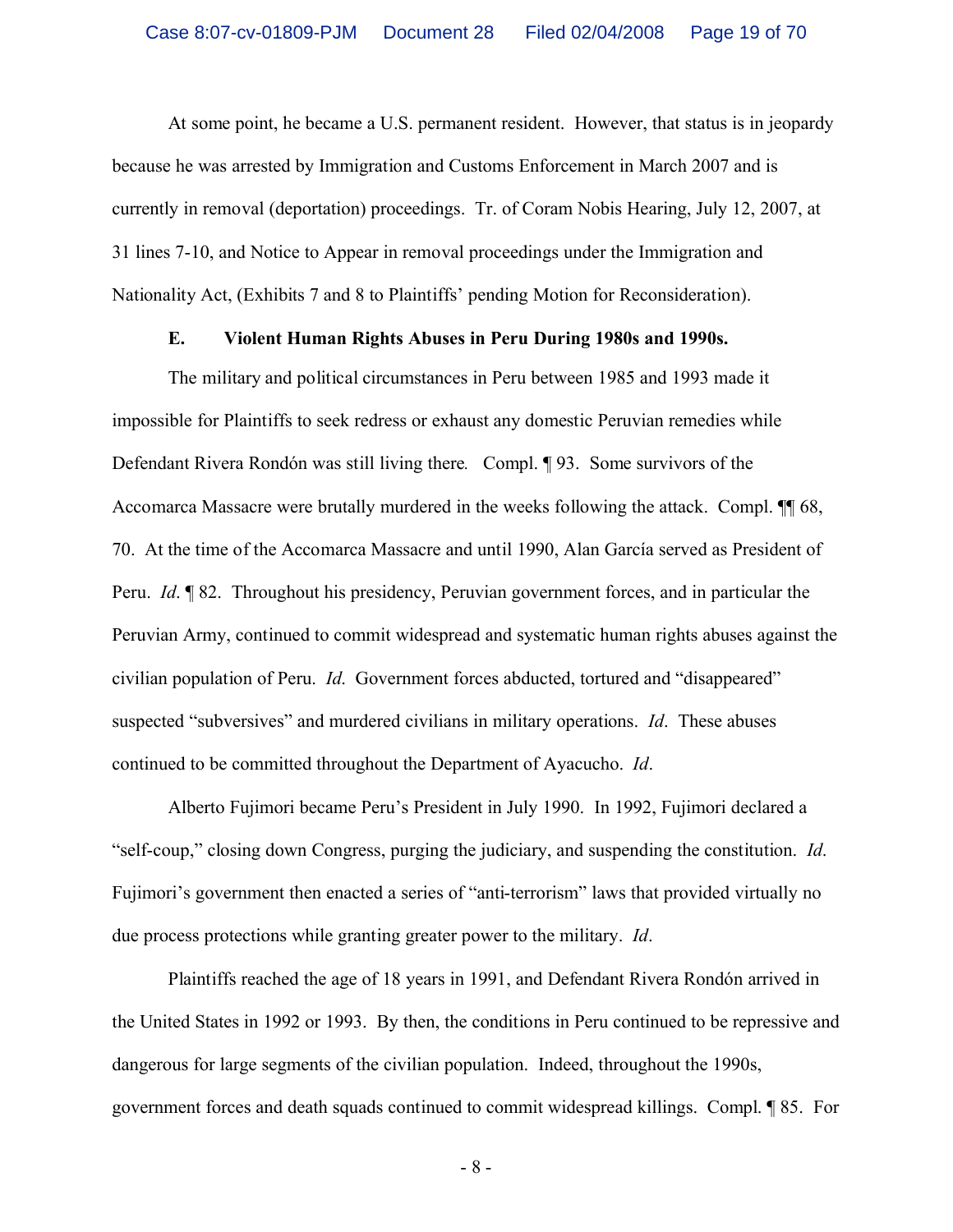example, in November 1991, death squads made up of members of the Peruvian Army Intelligence Service ("SIE") killed some 15 innocent civilians in the Barrios Altos Massacre and in July 1992 SIE and another Peruvian Army intelligence service, DINTE, murdered another ten people at the La Cantutta Massacre. *Id.* Rather than holding Rivera Rondón and other Peruvian military personnel responsible for the Accomarca Massacre and the other crimes waged against the civilian populace, Fujimori's government, in 1995, granted amnesty to all members of the military and police for actions taken as part of the "fight against terrorism" dating back to 1980. *Id.* ¶ 87. Defendant Rivera Rondón thus was immune from Peruvian prosecution or civil liability for his part in the Accomarca Massacre until sometime after the amnesty law was declared invalid in 2001.

By 1993, both Plaintiffs had moved to the Peruvian capital, Lima, where abuses against civilians were concentrated at the time. Compl. ¶ 86. Government forces continued to abduct, torture and "disappear" civilians. *Id*. The military's killings of civilians with impunity continued into the late 1990s. *Id. ¶* 88. In 1998, the Peruvian military commander who directed Defendant and his co-conspirators in carrying out the Accomarca Massacre was promoted to Brigadier General, even though the military unit under his command had carried out additional executions of civilians the previous year. *Id.* Throughout Fujimori's regime, from 1990 to 2000, the National Intelligence Service ("SIN"), which was headed by Vladimiro Montesinos, carried out further atrocities against innocent civilians. *Id*. ¶ 86.

Plaintiffs could not have safely instituted legal proceedings in the United States against Defendant Rivera Rondón or other members of the Peruvian military until the removal of Fujimori as president of Peru in November 2000. Compl. ¶ 81. Prior to that time, Plaintiffs feared reprisals against themselves and members of their families residing in Peru. That served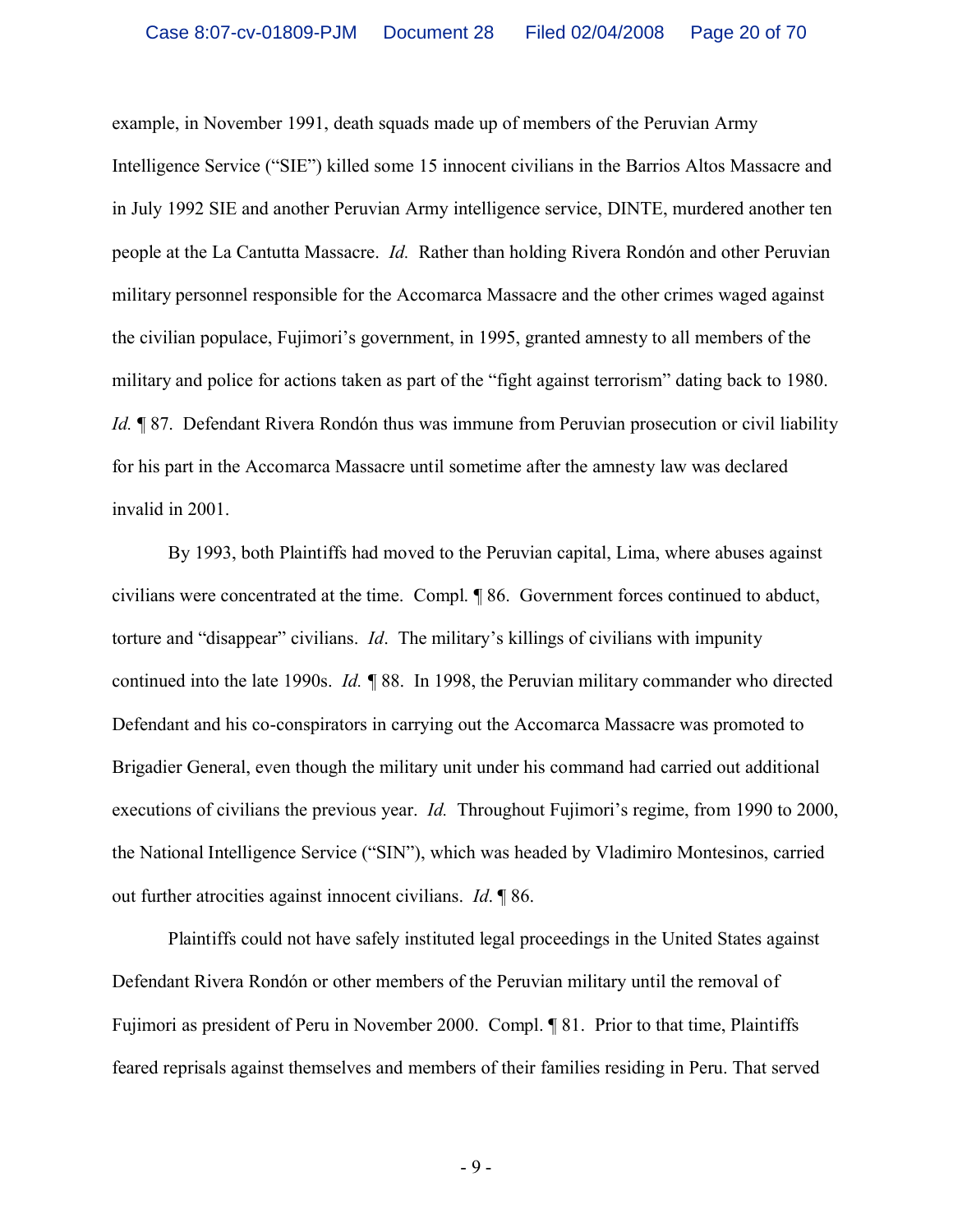as an insurmountable deterrent to legal action and to conducting an investigation and discovery in Peru in support of such a case. *Id.* ¶ 89.

#### **F. Recent Attempts to Prosecute Rivera Rondón in Peru.**

Conditions in Peru began to improve after Fujimori's stranglehold ended. In 2001, the Inter-American Court of Human Rights declared Peru's amnesty law to be invalid. Compl. ¶ 99. Then, in 2005, five years after the Fujimori government was ousted, Peruvian prosecutors filed murder charges in civilian court against Defendant Rivera Rondón, Hurtado and several other officers responsible for the Accomarca Massacre. Compl. *¶* 100. Later that year, the Third Supraprovincial Criminal Court in Peru opened an investigation against 29 Peruvian Army officers, including Defendant Rivera Rondón, Hurtado, and others. *Id*. ¶ 101.

The criminal case against Defendant Rondón has been stymied because Peruvian law bars completion of such proceedings while he remains outside of Peru. Compl. ¶ 103. The lack of progress in the Peruvian courts also has prevented Plaintiffs from pursuing claims for damages against Rivera Rondón in Peru. That is because, under Peruvian law, victims of human rights abuses, including Plaintiffs, are not entitled to civil compensation until a criminal case results in a conviction. Compl. ¶ 104.

Plaintiffs thus cannot seek compensation in Peru while Rivera Rondón continues to reside in the United States. *Id*. Therefore, with the criminal charges still unresolved, Plaintiffs' civil claim in Peru cannot go forward. That obstacle stands in the way of relief as long as Rivera Rondón remains outside Peru. *Id*. ¶ 105.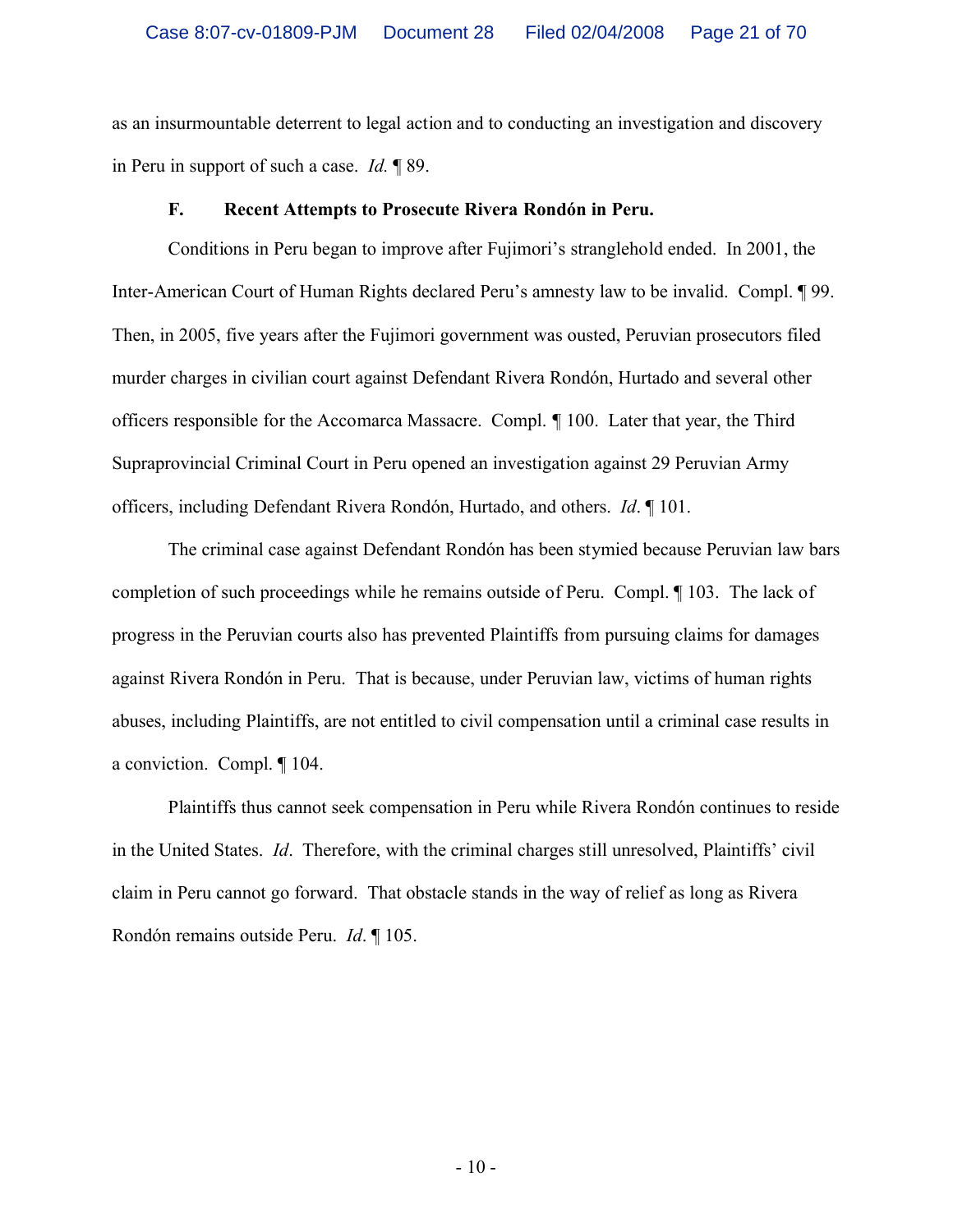#### **ARGUMENT**

#### **I. DEFENDANT'S MOTION TO DISMISS CONTRAVENES APPLICABLE LEGAL STANDARDS.**

"Importantly," the Fourth Circuit instructs, "[a Rule 12(b)(6) motion] does not resolve contests surrounding the facts, the merits of a claim, or the applicability of defenses." *Edwards v. City of Goldsboro*, 178 F.3d 231, 243 (4th Cir. 1999) (alterations in original) (internal quotation marks omitted). It is settled law, moreover, that "after accepting all well-pleaded allegations in the plaintiff's complaint as true," courts must "draw[] all reasonable factual inferences from those facts in the plaintiff's favor." *Id.* at 244. Courts also must view the allegations of the Complaint in the light most favorable to the plaintiff. *Beyond Sys. v. Keynetics, Inc.,* 422 F. Supp. 2d 523, 530 (D. Md. 2006). Indeed, "once a claim for relief has been stated, 'a plaintiff receives the benefit of imagination, so long as the hypotheses are consistent with the complaint.'" *Bell Atlantic Corp. v. Twombly,* 127 S. Ct. 1955, 1969 (2007) (quoting *Sanjuan v. Am. Bd. of Psychiatry and Neurology, Inc.,* 40 F.3d 247, 251 (7th Cir. 1994)).

By not acknowledging these governing principles, Defendant's discussion of the applicable legal standards falls far short. Mem. at 6-7. Many of Rivera Rondón's arguments ignore and attempt to circumvent these governing principles, giving the Court ample legal grounds for denying the motion to dismiss.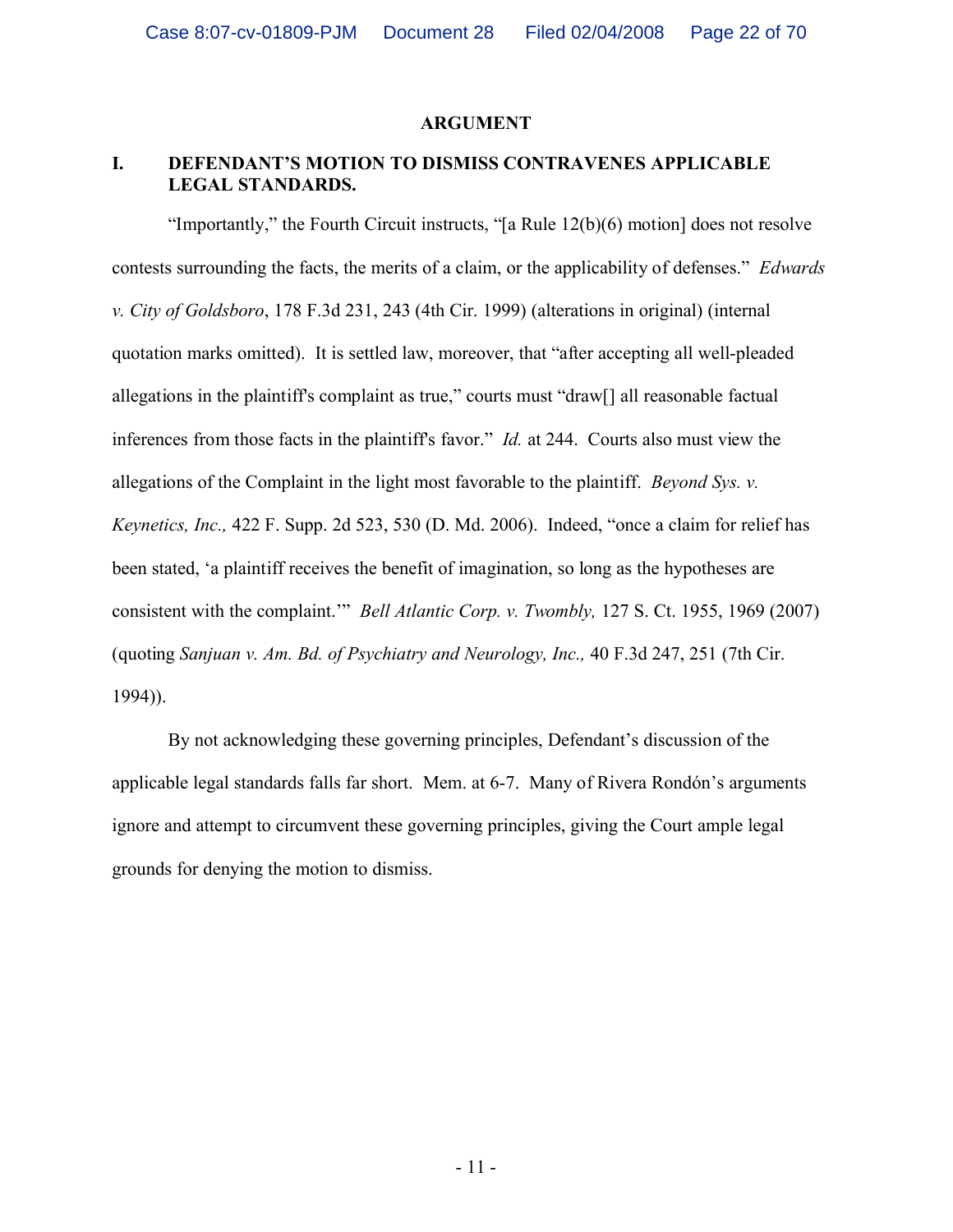#### **II. PLAINTIFFS' CLAIMS ARE TIMELY, AS THE STATUTE OF LIMITATIONS MUST BE EQUITABLY TOLLED FROM 1985 TO 2000, A PERIOD WHEN PLAINTIFFS COULD NOT REASONABLY PURSUE THEIR RIGHTS.**

Rivera Rondón accepts that all Plaintiffs' claims are subject to a 10-year statute of limitations, Mem. at  $7-8^4$ , but contends that those claims should not be equitably tolled. In doing so, Defendant ignores the well-developed law on the subject and the well-pled allegations in the Complaint. Although the events that gave rise to Plaintiffs' ATCA and TVPA claims took place on or about August 14, 1985, Compl. ¶ 1, those claims did not accrue for limitations purposes until November 2000. As the Complaint specifically alleges, from the date of the Accomarca Massacre until the regime change of November 2000, the government of Peru carried out a ruthless policy of persecution, torture, and murder directed against broad segments of the Peruvian civilian population, especially indigenous people like the villagers in the District of Accomarca. As a result, Plaintiffs were deprived of any reasonable opportunity to investigate and seek redress for their claims. It is well-established law that political repression and fear of reprisal are proper grounds for equitable tolling under the ATCA and TVPA. Moreover, from the date of the massacre until the early 1990s, the limitations period on the claims should be tolled for the additional reasons that Defendant was not in the United States and thus was not subject to the personal jurisdiction of this or any other U.S. court, and because Plaintiffs were minors.

<sup>4</sup> The TVPA expressly establishes a 10-year limitations period. TVPA § 2(c), 28 U.S.C. § 1350 note, and courts routinely apply the same 10-year limitations period to ATCA claims, especially claims arising out of the same facts that form the basis of an action under the TVPA. *E.g., Papa v. United States,* 281 F.3d 1004, 1011-13 (9th Cir. 2002); *In re: World War II Era Japanese Forced Labor Litig.,* 164 F. Supp. 2d 1153, 1180-81 (N.D. Cal. 2001); *Iwanowa v. Ford Motor Co.,* 67 F. Supp. 2d 424, 462-63 (D.N.J. 1999) (dismissed on other grounds, 67 F. Supp. 2d at 491); *Cabiri v. Assasie-Gyimah,* 921 F. Supp. 1189, 1194 (S.D.N.Y. 1996); *Xuncax v. Gramajo,* 886 F. Supp. 162, 192-93 (D. Mass. 1994).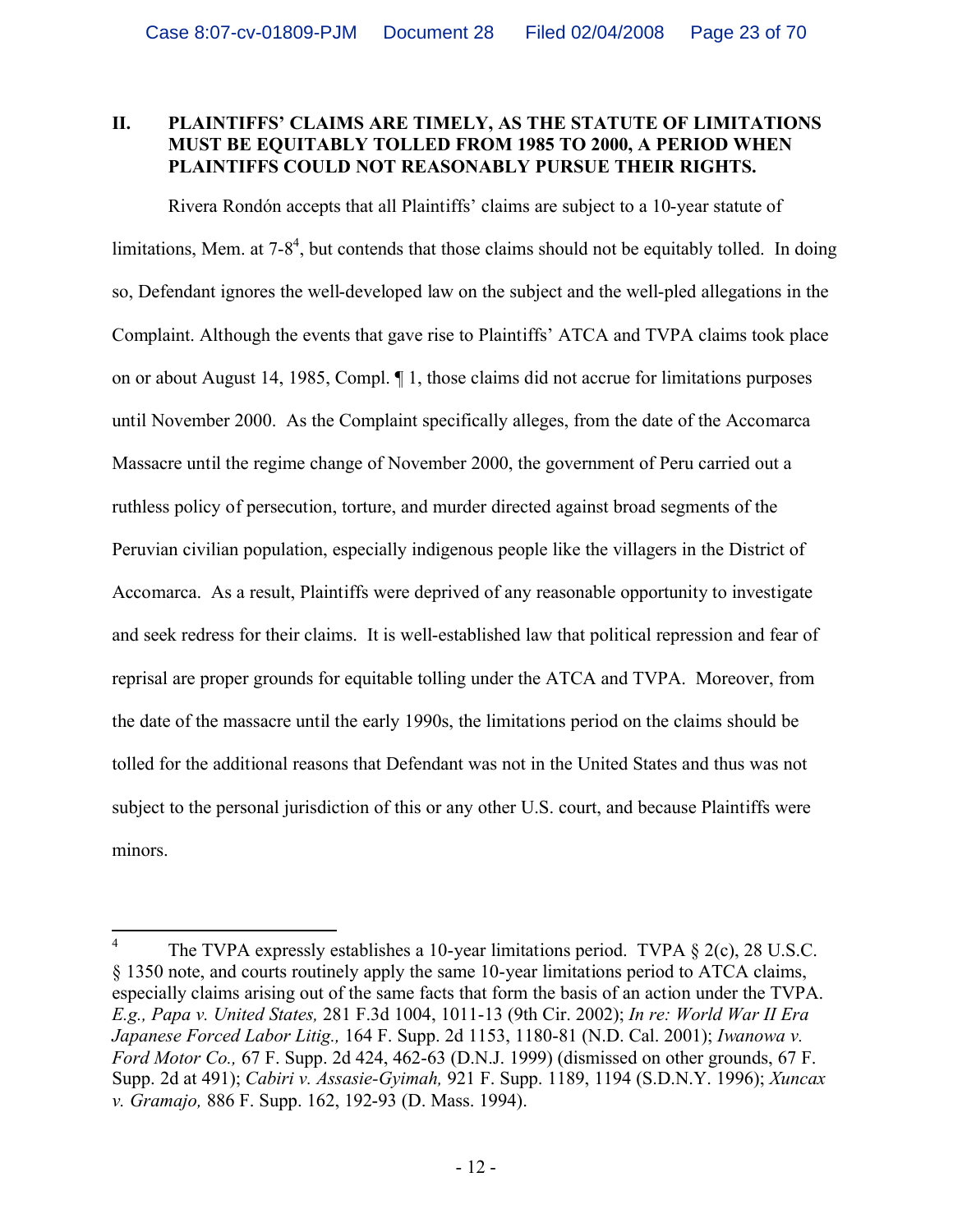#### **A. Equitable Tolling is Frequently Applied Under ATCA and the TVPA.**

Equitable tolling delays the running of the limitations clock in those cases where, as here, "due to circumstances external to the party's own conduct – it would be unconscionable to enforce the limitation period against the party and gross injustice would result." *Rouse v. Lee,*  339 F.3d 238, 246 (4th Cir. 2003) (*en banc*); *accord, Young v. United States,* 535 U.S. 43, 49 (2002) ("It is hornbook law that limitations periods are customarily subject to equitable tolling . . . unless tolling would be inconsistent with the text of the relevant statute") (internal quotation marks omitted); *Kerby v. Mortgage Funding Corp.*, 992 F. Supp. 787, 793 (D. Md. 1998) ("As a general rule, equitable tolling is read into every federal statute of limitations . . . unless Congress expressly provides to the contrary in clear and unambiguous language.") (internal quotation marks omitted).

The legislative history leading to the enactment of the TVPA reveals that the Senate and House committees recognized the critical importance of equitable tolling. S. Rep. No. 102-249, 1991 WL 258662 at \*10-11 (attached as Exhibit 1); H. R. Rep. No. 102-367(I) at 5 (1991) (*reprinted in* 1992 U.S.C.C.A.N. 84) (attached as Exhibit 2). Not surprisingly, therefore, in the years following the passage of the TVPA, courts have routinely invoked equitable tolling in circumstances where plaintiffs had no reasonable opportunity to pursue ATCA or TVPA claims as a consequence of civil war, violence, imprisonment, repressive and brutal acts against society, and refusal by courts or prosecutors to bring criminals to justice. *See, e.g., Jean v. Dorélien,* 431 F.3d 776, 780 (11th Cir. 2005) ("We note that every court that has considered the question of whether a civil war and a repressive regime constitute 'extraordinary circumstances' which toll the statutes of limitations of ATCA and TVPA has answered in the affirmative.") (citing cases).

Numerous ATCA and TVPA courts have tolled the limitations period for a decade or more under such circumstances. *E.g., Arce v. Garcia,* 434 F.3d 1254, 1263-64 (11th Cir. 2006)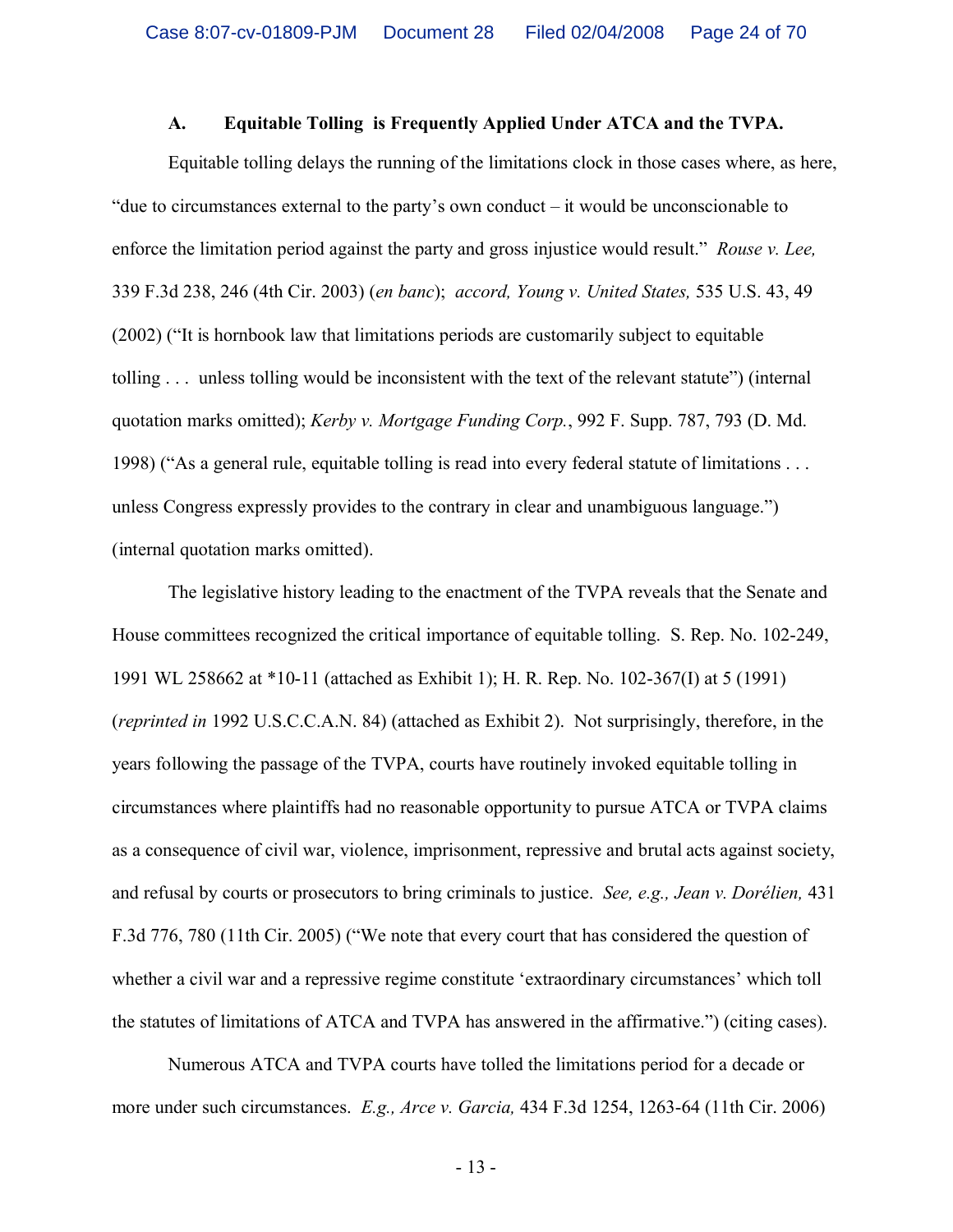(affirming application of equitable tolling from 1979 to 1992 based on "abductions, torture, and murder by the military . . . [and] a judiciary too meek to stand against the [Salvadoran] regime"); *Cabello v. Fernández-Larios,* 402 F.3d 1148, 1156 (11th Cir. 2005) (tolling limitations period for 17 years, from 1973 to 1990); *Hilao v. Estate of Marcos,* 103 F.3d 767, 773 (9th Cir. 1996) ("Any action against Marcos for torture, 'disappearance,' or summary execution was tolled [from 1972 to 1986] during the time Marcos was president."); *Chavez v. Carranza,* 407 F. Supp. 2d 925, 929 (W.D. Tenn. 2004) (tolling from 1979 to 1994 where "Plaintiffs claim they reasonably feared reprisal against themselves and their family members in El Salvador if they complained about the murder, torture and rape that occurred during this civil war"); *Doe v. Rafael Saravia,* 348 F. Supp. 2d 1112, 1147 (E.D. Cal. 2004) (applying equitable tolling where "from 1980 to 1994 . . . any person who leveled allegations against active or former members of the military risked reprisal, including death").<sup>5</sup> Rivera Rondón has asked this Court to reject equitable tolling without bringing any of these cases to the Court's attention.

Perhaps realizing that the weight of precedent in ATCA/TVPA cases is contrary to his position, Rivera Rondón relies on several inapposite court rulings that examine more conventional grounds for the equitable tolling of claims that arise in the United States (where no allegation of government atrocities is made). Such grounds include defendants engaging in fraudulent concealment or duping plaintiffs through trickery, and plaintiffs filing timely but in the wrong forum. Mem. at 10, 12-15. Plaintiffs here ground none of their equitable tolling arguments on such circumstances and the cited cases in no way support Rivera Rondón's position.

<sup>5</sup> *Accord, Forti v. Suarez-Mason,* 672 F. Supp. 1531, 1550-51 (N.D. Cal. 1987) (applying equitable tolling over a 10-year period, denying motion to dismiss claims under ATCA).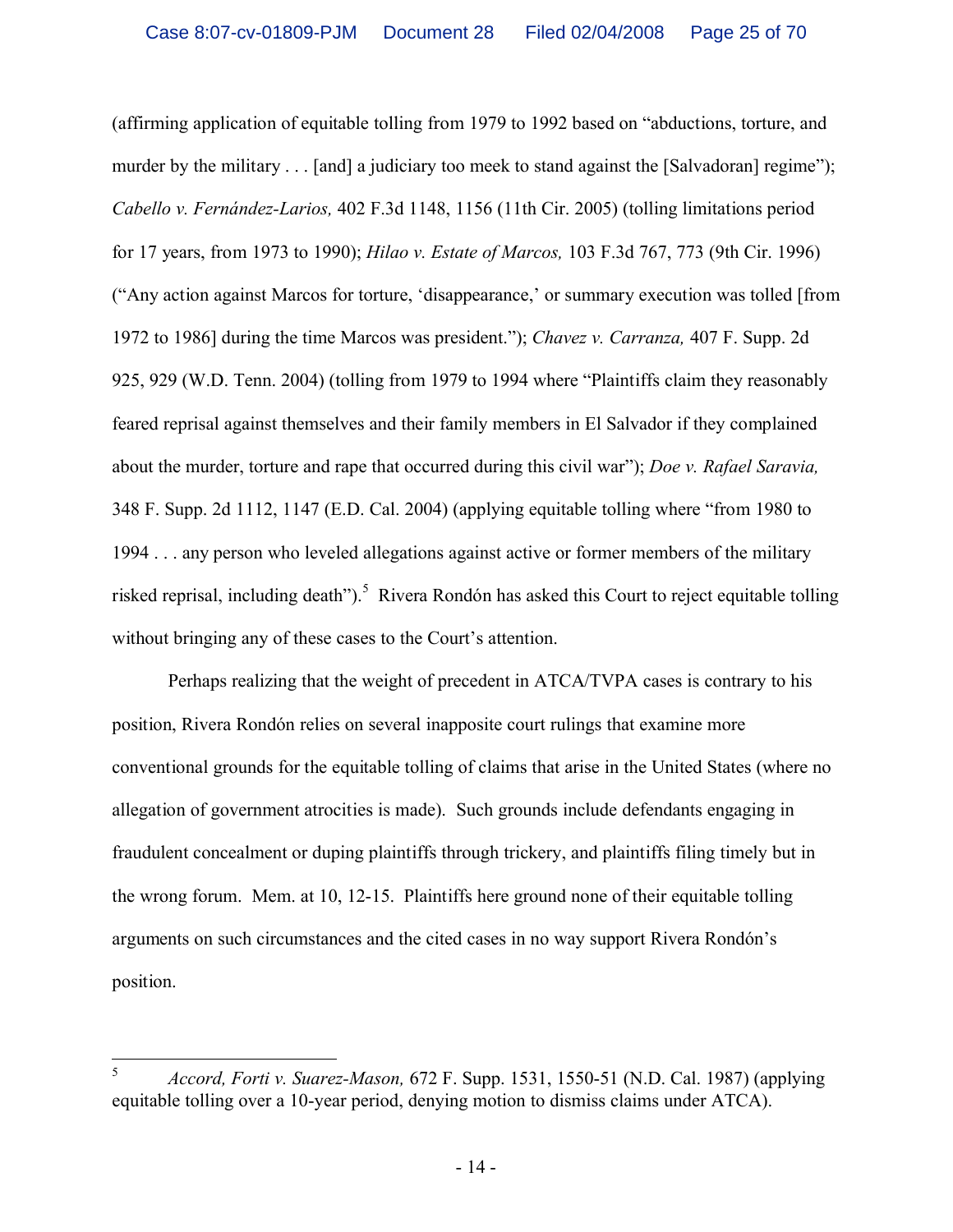Defendant's reliance on one ATCA case, *Van Tu v. Koster,* 364 F.3d 1196 (10th Cir. 2004), Mem. at 13-14, is entirely misplaced. There, survivors of the My Lai Massacre in Vietnam brought *Bivens* and ATCA actions against former U.S. soldiers, including Lt. William Calley. *Id.* at 1197. The plaintiffs sought to toll the statute of limitations for 32 years based on the Vietnam War (which ended in 1975) and because they could not afford the cost of litigation or of traveling to the United States. *Id.* at 1192-1200. The plaintiffs made no allegation to the effect that some official policy or conduct placed them in fear for their lives if they were to pursue their rights or commence litigation, nor did they contend that any other external forces effectively prevented them from protecting their interests. Because the circumstances present here are readily distinguishable, the rejection of equitable tolling in *Van Tu* provides no conceivable basis for this Court to make a similar determination in this case.

#### **B. Plaintiffs' Claims Should Be Equitably Tolled Between 1985 and November 2000 Because of Plaintiffs' Fear of Retribution, Persecution and Death.**

The facts pled in Plaintiffs' Complaint must be accepted as true for the purposes of this motion. *Erickson v. Pardus*, 127 S. Ct. 2197, 2200 (2007) ("when ruling on a defendant's motion to dismiss, a judge must accept as true all of the factual allegations contained in the complaint"); *Neitzke v. Williams,* 490 U.S. 319, 327 (1989); *Higgins v. Food Lion, Inc.,* No. 00- CV-2617, 2001 WL 77696 at \*2 (D. Md. Jan. 23, 2001). The allegations of the Complaint provide compelling support for the equitable tolling of the claims from 1985 through November 2000, when the presidency of Alberto Fujimori ended.

- Immediately after the Accomarca Massacre, survivors who witnessed the actions of the unit led by Defendant were murdered brutally. Compl. ¶¶ 68, 70.
- · Between 1985 and 1990, the García government in Peru "abducted, tortured and disappeared suspected 'subversives' and murdered civilians in military operations," including abuses throughout the Andean region where Plaintiffs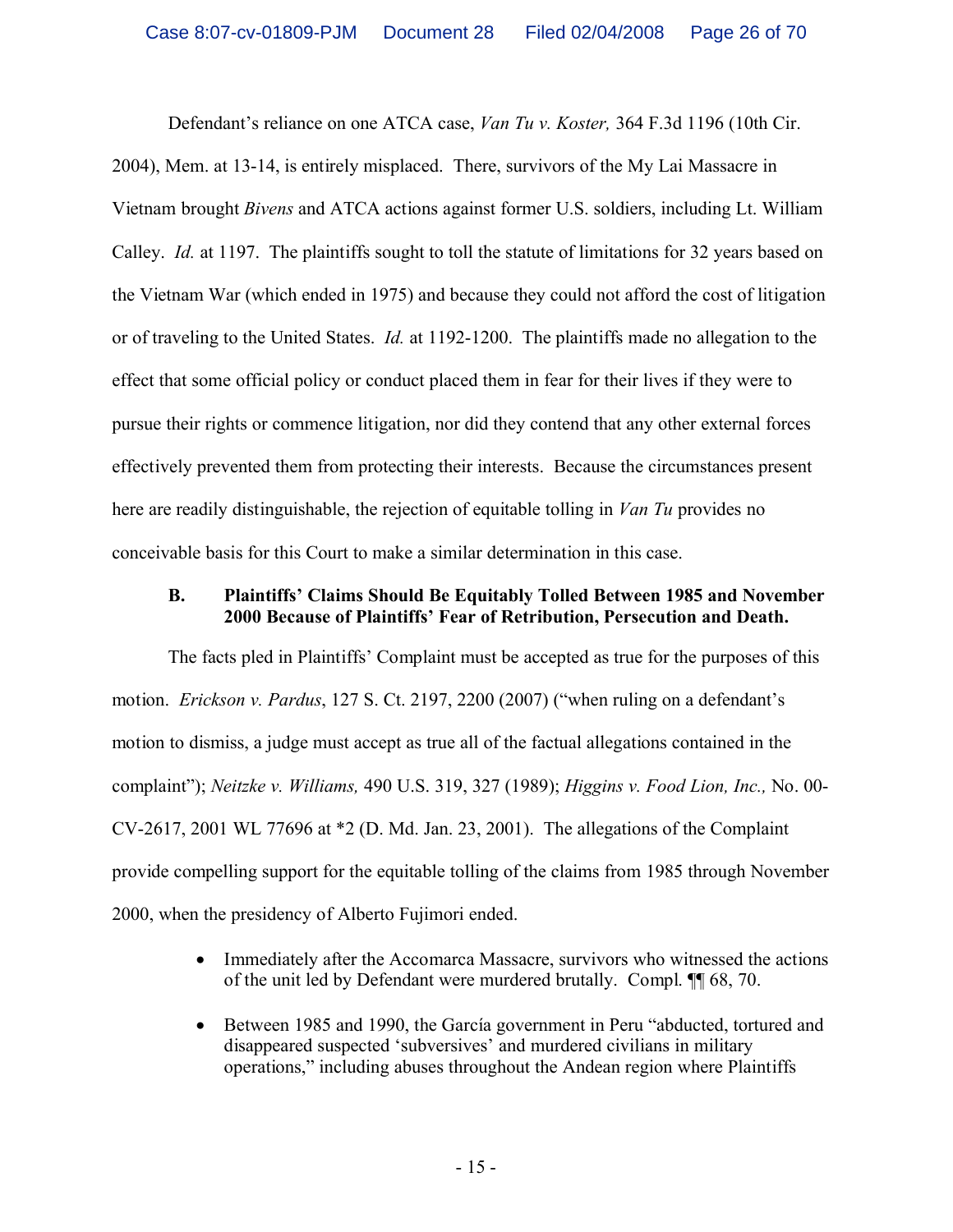resided. Compl. ¶¶ 35, 44-47, 70, 78, 82.

- In 1989, after the Accomarca Massacre had become a matter of public knowledge, Rivera Rondón was promoted to Captain in the Peruvian Army. Compl. ¶ 83.
- · Fujimori assumed office in July 1990 and continued his predecessor's policy of widespread human rights abuses against Peruvian citizens. Compl. <sup>11</sup> 84-88.
- The Peruvian Congress was shut down by Fujimori in a presidential "self-coup" in 1992, the judiciary was purged, and the constitution suspended. Compl. ¶ 84.
- · During this time, the government denied virtually all due process protections through "anti-terrorism" laws that placed enormous power in the hands of the military and intelligence services. Compl. ¶ 84.
- In 1991 and 1992, government-backed "death squads" committed horrific crimes and carried forward the policy of civilian killings, including atrocities known as the Barrios Altos Massacre and the La Cantuta Massacre.<sup>6</sup> Compl. **[14**] 85-86.
- Officials in the Fujimori government, including the head of the National Intelligence Service, ordered the abduction and torture of innocent civilians, causing many to "disappear." Compl. ¶¶ 84-86, 88.
- Major Williams Zapata, the commander of the company that carried out the Accomarca Massacre, was promoted and given successively greater responsibility, attaining the rank of Brigadier General in 1998 after ordering the execution of countless other civilians as recently as 1997. Compl. ¶ 88.
- In 1995, the Fujimori government granted amnesty to members of the military and police forces who, going back to 1980, had committed atrocities in the name of "fighting terrorism."<sup>7</sup> Compl. ¶ 87.
- During this entire period, Plaintiffs reasonably feared for their lives and the lives of their loved ones because of those conditions. Compl. ¶ 81.

As pled in the Complaint, therefore, Plaintiffs could not pursue any claim against Rivera

Rondón without fear for their own physical safety and that of their families or those who might

http://www.nytimes.com/2007/12/10/world/americas/10fujimori.html? r=1&oref=slogin

<sup>6</sup> After years in exile, Fujimori was extradited to Peru last fall to stand trial for these and other atrocities committed by his government. *See* Simon Romero, *Ex-President Stands Trial in Edgy Peru*, N.Y. Times, Dec. 10, 2007, *available at*

<sup>7</sup> This law subsequently was declared invalid in 2001, when Fujimori's government was no longer in power. Compl. ¶ 99.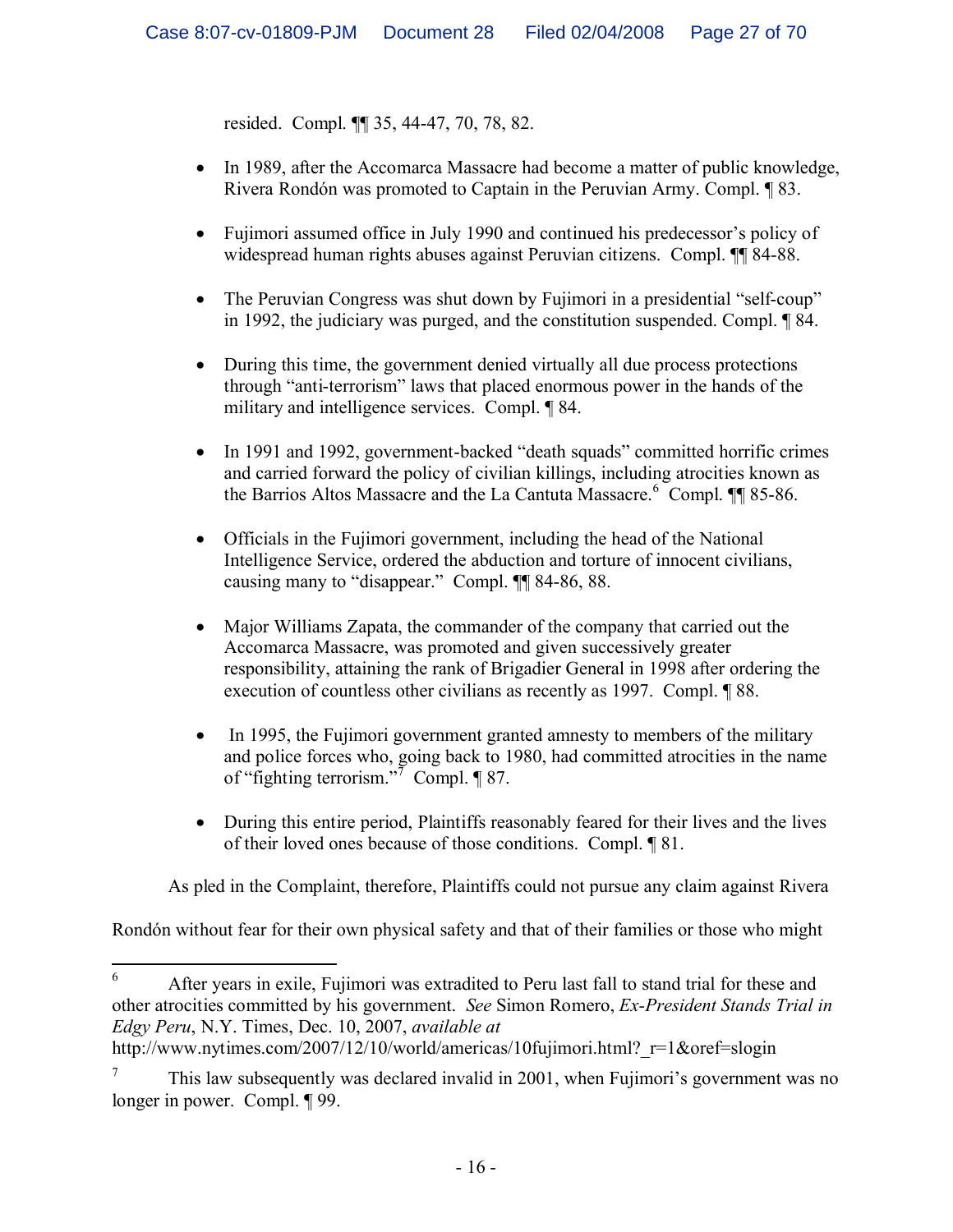assist in the investigation or prosecution of any such claim. This is precisely the set of circumstances that led the 11th Circuit to hold, in *Jean v. Dorélien,* that

[l]itigation will often not be possible until there has been a regime change in the plaintiff's country of origin, after which the plaintiff can investigate and compile evidence without fear of reprisals against him, his family and witnesses.

431 F.3d at 780. The assassination of witnesses, purging of the judiciary, suspension of the constitution, and denial of due process protections, and continuing torture and murder of the civilian population, were designed to chill critics and intimidate any citizen who would accuse the government or military of war crimes or inhumane treatment. Equitable tolling is plainly warranted under such extraordinary circumstances. *Arce,* 434 F.3d at 1262 (tolling granted for extraordinary circumstances involving witness intimidation, suppression of evidence, commission of additional human rights abuses against those speaking out against regime).

## **C. Plaintiffs Claims Should Be Equitably Tolled Between 1985 and the Early 1990s for the Further Reasons That Defendant Was Not Present in the United States and Plaintiffs Were Too Young to Assert a Claim.**

The limitations period between 1985 and the early 1990s should be tolled for two additional reasons. First, as alleged in the Complaint, Rivera Rondón did not enter the United States until 1992 or 1993, *id.* ¶ 7, and only then were U.S. courts in a position to exercise jurisdiction in claims brought against him. The statute should thus be tolled during the period prior to his arrival in the United States, as Congress intended when it enacted the TVPA. *See Arce,* 434 F.3d at 1262 ("Congress clearly intends that courts toll the statute of limitations so long as the defendants remain outside the reach of the United States courts") (citing S. Rep No. 102-249, 1991 WL 258662 at \*10-11) (stating that the "statute of limitations should be tolled during the time the defendant was absent from the United States").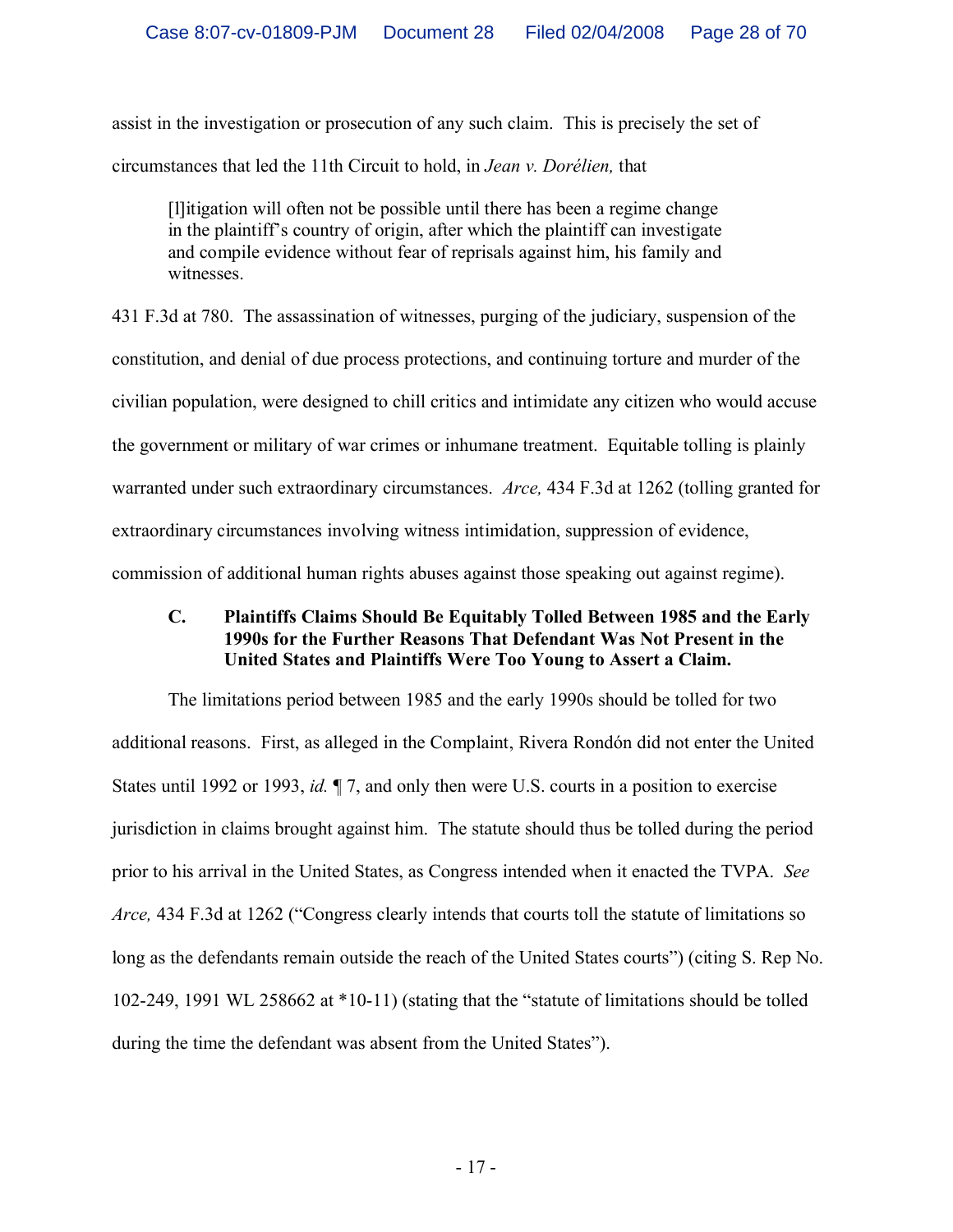Second, Plaintiffs were 12 years old at the time of the Accomarca Massacre (Compl.

¶¶ 8, 10), and remained minor children until 1991. It would be grossly unfair, and contrary to the intent of Congress under the TVPA, for the statute of limitations to start before Plaintiffs attained the age of majority. S. Rep. No. 102-249, 1991 WL 258662 at \*11 n.28 (listing "infancy" of the plaintiff among factors to be considered for purposes of equitable tolling) (citing *Origel v. Washtenaw Cty.,* 549 F. Supp. 792, 796 (E.D. Mich. 1982) (holding that minor's "cause of action cannot be barred since he has until his eighteenth birthday to file").<sup>8</sup>

## **D. Defendant's Additional Arguments Defy Logic and Rely Improperly on His Version of Facts That Are Contradicted By the Complaint.**

Rivera Rondón cites to unpersuasive authority and seizes upon various allegations in the Complaint – irrelevant to the tolling allegations – to argue that Plaintiffs should have been able to pursue claims because certain parts of the Peruvian government attempted a basic investigation of the Accomarca Massacre in 1985 and because Plaintiffs knew the identity of Defendant. Mem. at 10-11.

In the first argument, Defendant improperly cites news accounts from sources outside the four corners of the Complaint to "rebut<sup>[]</sup> plaintiffs' claim that they were unable to investigate or file a claim for another fifteen years." *Id.* at 11. The gist of this argument is that investigative efforts were made by certain organs of government in 1985 and 1986, thus casting doubt on the validity of Plaintiffs' allegations that they had no reasonable means of seeking redress. As a matter of logic, it simply does not follow that Plaintiffs were free to protect their interests

<sup>&</sup>lt;sup>8</sup> Although Maryland law is not applicable here, it is noteworthy that the Court of Appeals recently struck down a Maryland limitations statute in part because "the principle that statutory time limits for a minor to bring an action do not begin running until the age of majority has been firmly established in our law for a long time." *Piselli v. 75th Street Medical,* 371 Md. 188, 212, 808 A.2d 508, 522 (Md. 2002) (on certification from the U.S. Court of Appeals for the Fourth Circuit).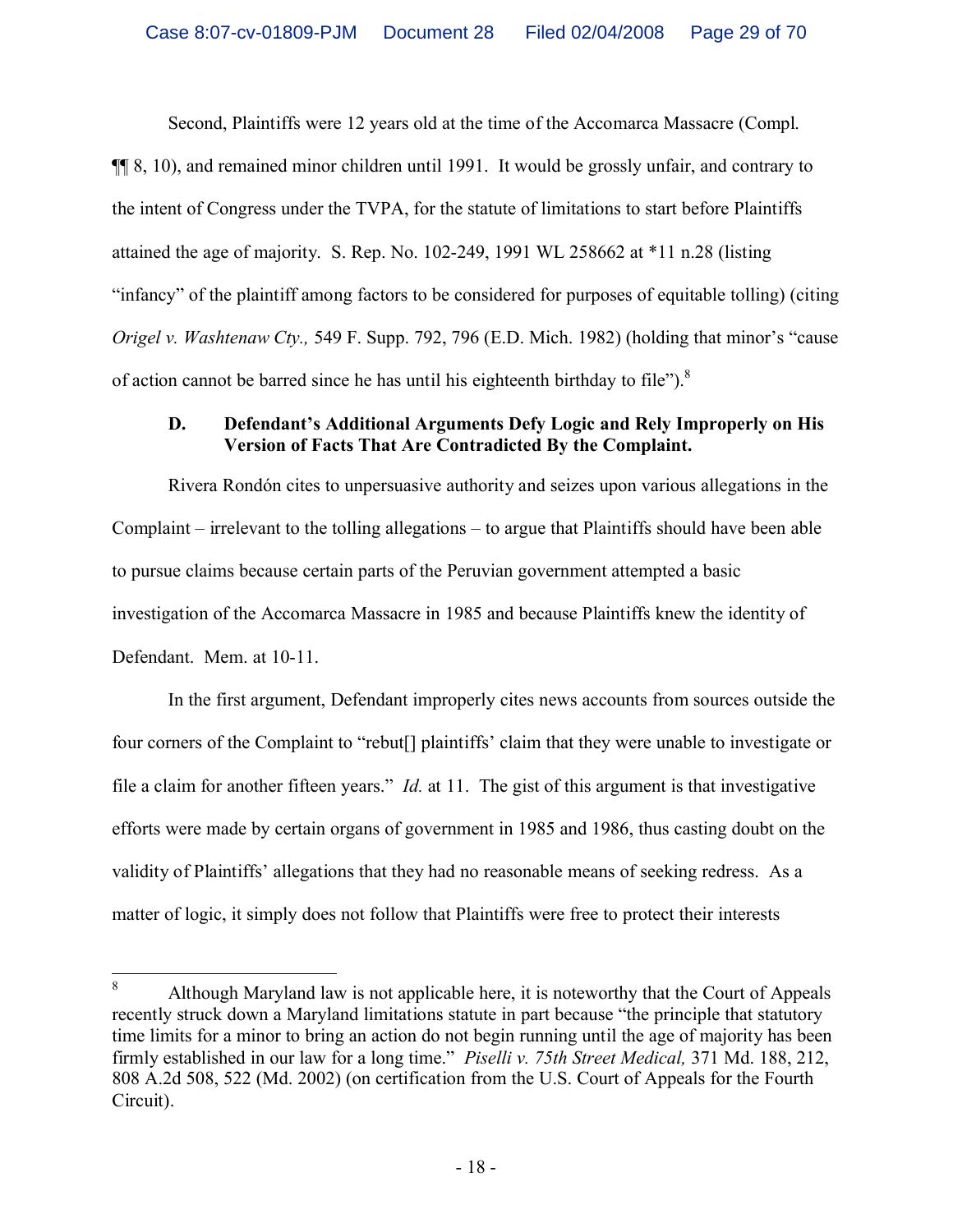without fear of retribution merely because certain official bodies began making inquiries that ultimately failed to curb repressive governmental conduct. The opportunities open to citizens subjected to acts of extreme violence and intimidation in a region the military targeted for such abuses<sup>9</sup> cannot be equated to those available to government officials. Moreover, Plaintiffs were minor children during the time when the Peruvian Senate attempted its investigation of the claims. Further, the events after the preliminary Senate investigation demonstrate the futility of even that effort. As the Complaint alleges in detail, the perpetrators of the massacre were awarded military promotions, grave human rights abuses continued, and additional constitutional protections were dissolved.

Second, Rivera Rondón maintains that tolling is unwarranted because Plaintiffs, as eyewitnesses to the Accomarca Massacre, "knew or should have known" not only what happened there, but also "the identities of the alleged participants" in the operation. Mem. at 10. Setting aside the ludicrous and unfounded presumption that the Plaintiffs, who were 12 years old at the time of the massacre, could have immediately deduced who exactly it was who killed their mothers and siblings while they were hiding nearby, this argument is apropos of nothing. Even assuming that Plaintiffs knew exactly who Defendant Rivera Rondón was, the allegations of the Complaint establish that Plaintiffs could have done precisely nothing with this information until November 2000 without putting themselves and their remaining family members in grave danger. Knowledge of the identity of the wrongdoer does not immediately create the circumstances which make the investigation and prosecution of the wrongdoing possible. There is a crucial distinction between actual or constructive knowledge of an actionable wrong, on the one hand, and the capacity (or lack thereof) to make effective use of such knowledge. The

<sup>9</sup> *See, e.g.,* Compl. ¶¶ 8, 10, 35, 37-38, 82.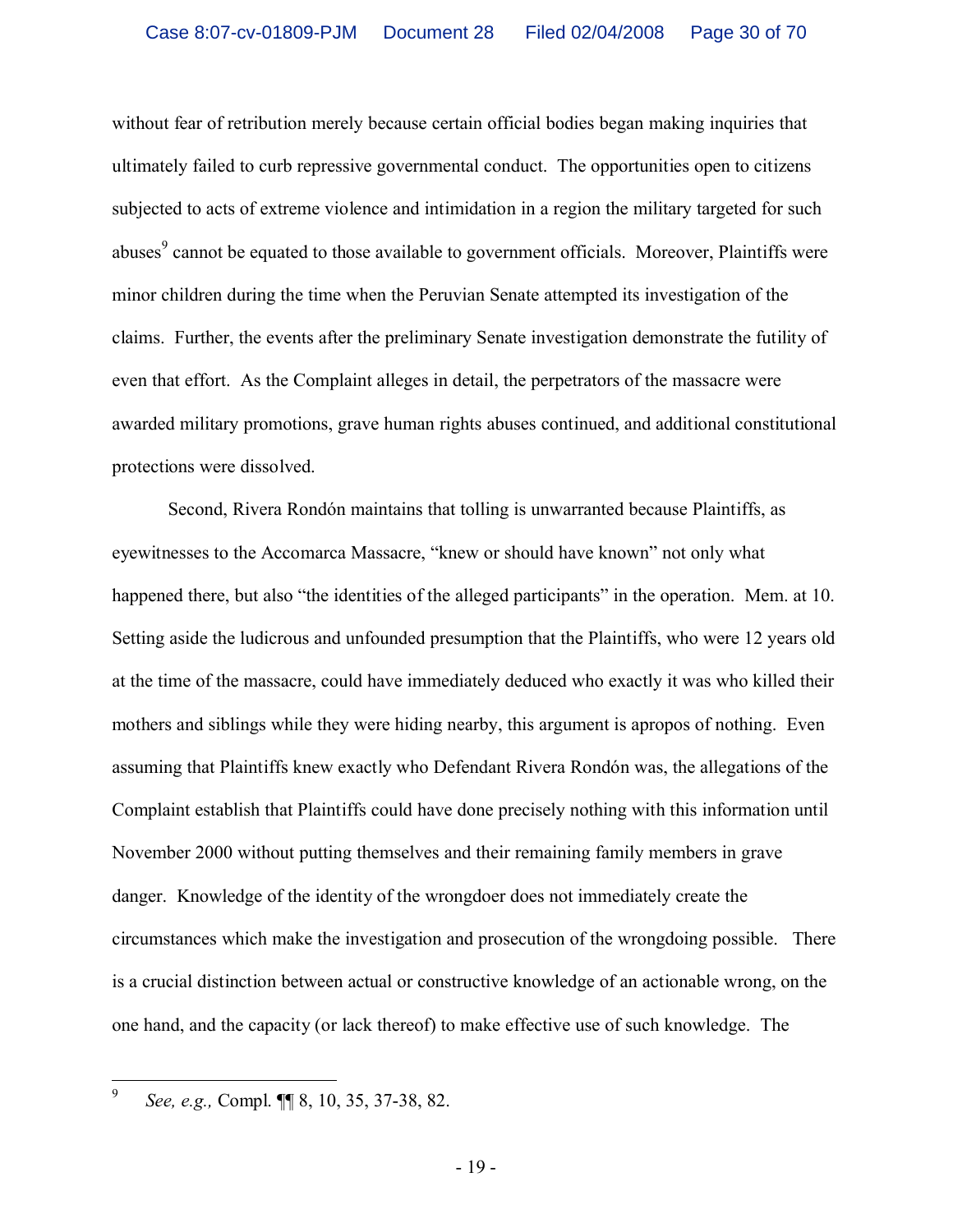Complaint alleges that Plaintiffs were minors, that they feared retaliation, and that the political and social circumstances in Peru made that fear more than reasonable.

In sum, Rivera Rondón's equitable tolling analysis conspicuously avoids any judicial treatment of the principle under the relevant ATCA/TVPA case law and disregards facts which must be accepted as true at this stage of the proceedings. Accordingly, the motion to dismiss based on the statute of limitations should be denied.

#### **III. RIVERA RONDÓN IS NOT IMMUNE FROM SUIT UNDER THE FOREIGN SOVEREIGN IMMUNITIES ACT.**

Defendant erroneously argues that he is immune from suit under the Foreign Sovereign Immunities Act (the "FSIA") because he purportedly acted within his official capacity on behalf of a foreign state. Mem. at 15. The FSIA confers jurisdictional immunities on "foreign states" which are defined to include "a political subdivision of a foreign state or an agency of instrumentality of a foreign state," and the term "agency or instrumentality of a foreign state" includes "separate legal person[s], corporate or otherwise." 28 U.S.C. §§ 1603(a) and (b)(1). Thus, a natural person, in certain circumstances, could be immune from suit pursuant to the FSIA. This, however, is not one of those circumstances.

While an individual serving as an officer, employee or agent of a foreign state may be entitled to immunity from suit under the FSIA, immunity is not available to an individual who, at the time the suit is commenced, is no longer serving as an officer, employee or agent of a foreign state. Further, the FSIA does not confer immunity from suit on an officer, employee or agent of a foreign state for actions taken outside the scope of the individual's office, employment or agency. In this case, Rivera Rondón is not entitled to immunity because he ceased to be a member of the Peruvian Army many years before this action commenced. Moreover, FSIA immunity would not shield him from suit in this case because the actions he took, on which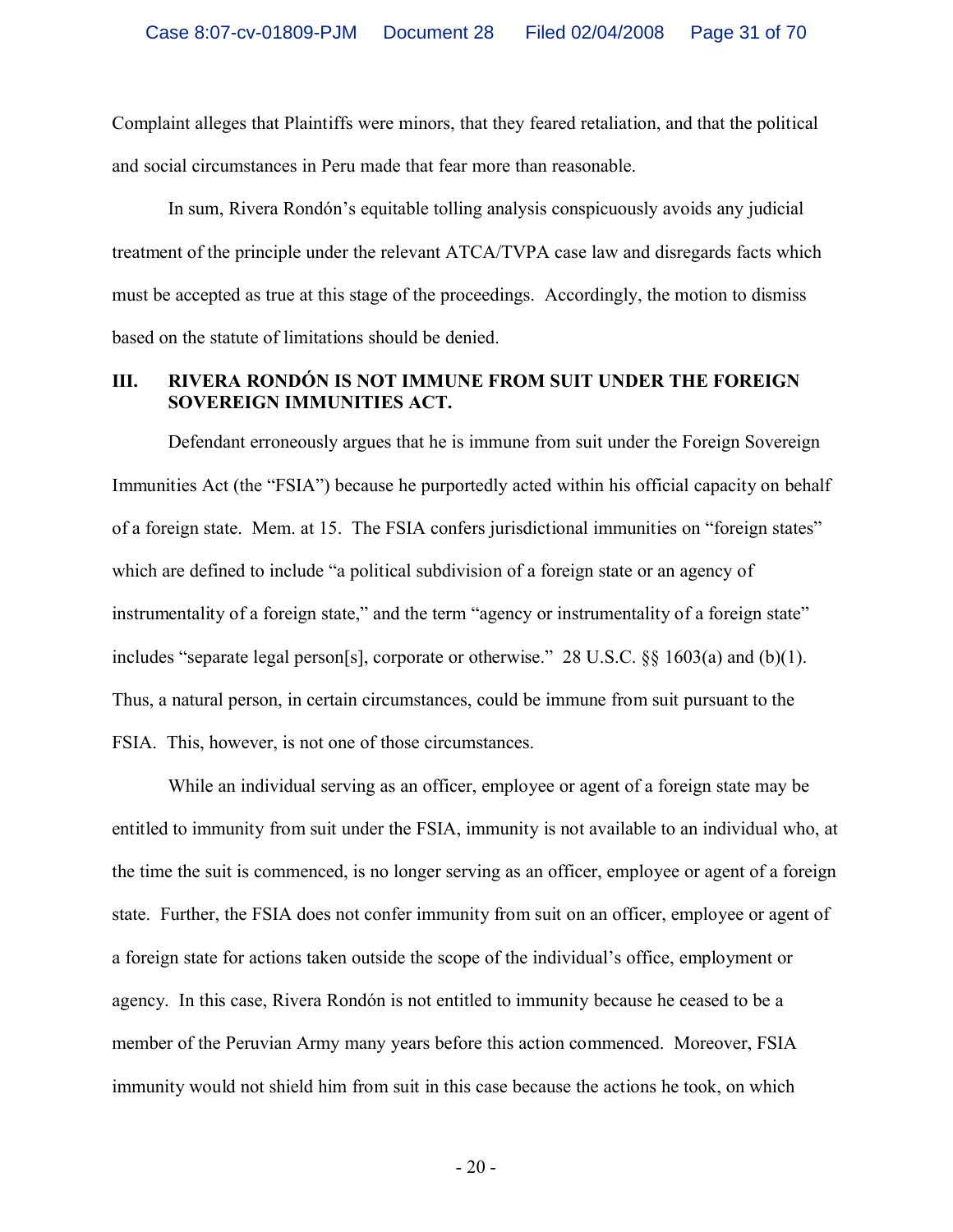Plaintiffs' claims are based, were outside the scope of his legal authority under Peruvian and international law.

#### **A. The FSIA Does Not Apply to Persons Who Are Not Agents or Instrumentalities of the State at the Time of Suit.**

In *Dole Food Co. v. Patrickson*, 538 U.S. 468, 480 (2003), the Supreme Court held that the FSIA only confers immunity on defendants who are agents or instrumentalities of the foreign state *at the time that the suit is filed*. The Court looked to the plain text of the statute, holding that the use of the present tense in the definitions of "foreign state" in section 1603(b) requires "that instrumentality status be determined at the time suit is filed." *Id.* at 478. The Court also relied on the "longstanding principle that the jurisdiction of the Court depends on the state of things at the time of the action brought." *Id.* (quoting *Keene Corp. v. United States*, 508 U.S. 200, 207 (1993)).

Thus, "the legal concept of sovereign immunity, as traditionally applied, is about a defendant's *status* at the time of suit, not about a defendant's *conduct* before the suit." *Republic of Austria v. Altman*, 541 U.S. 677, 708 (2004) (Breyer, J., concurring) (emphasis added). *See also Abrams v. Société Nationale des Chemins de Fer Français*, 389 F.3d 61, 64 (2d Cir. 2004) (applying *Patrickson* and *Altman* to hold that the FSIA immunizes a railroad owned by the French government at the time of suit, even though it had been privately owned at the time of the allegedly wrongful conduct). Unless a defendant is currently affiliated with the government of a foreign state at the time of suit, he has no sovereign immunity. The FSIA does not apply to Defendant Rivera Rondón because he was not an agent or instrumentality of Peru at the time the Plaintiffs filed the Complaint in this case.

Rivera Rondón cites to *Velasco v. Government of Indonesia*, 370 F.3d 392 (4th Cir. 2004), for the principle that a defendant acting in an official capacity on behalf of a foreign

- 21 -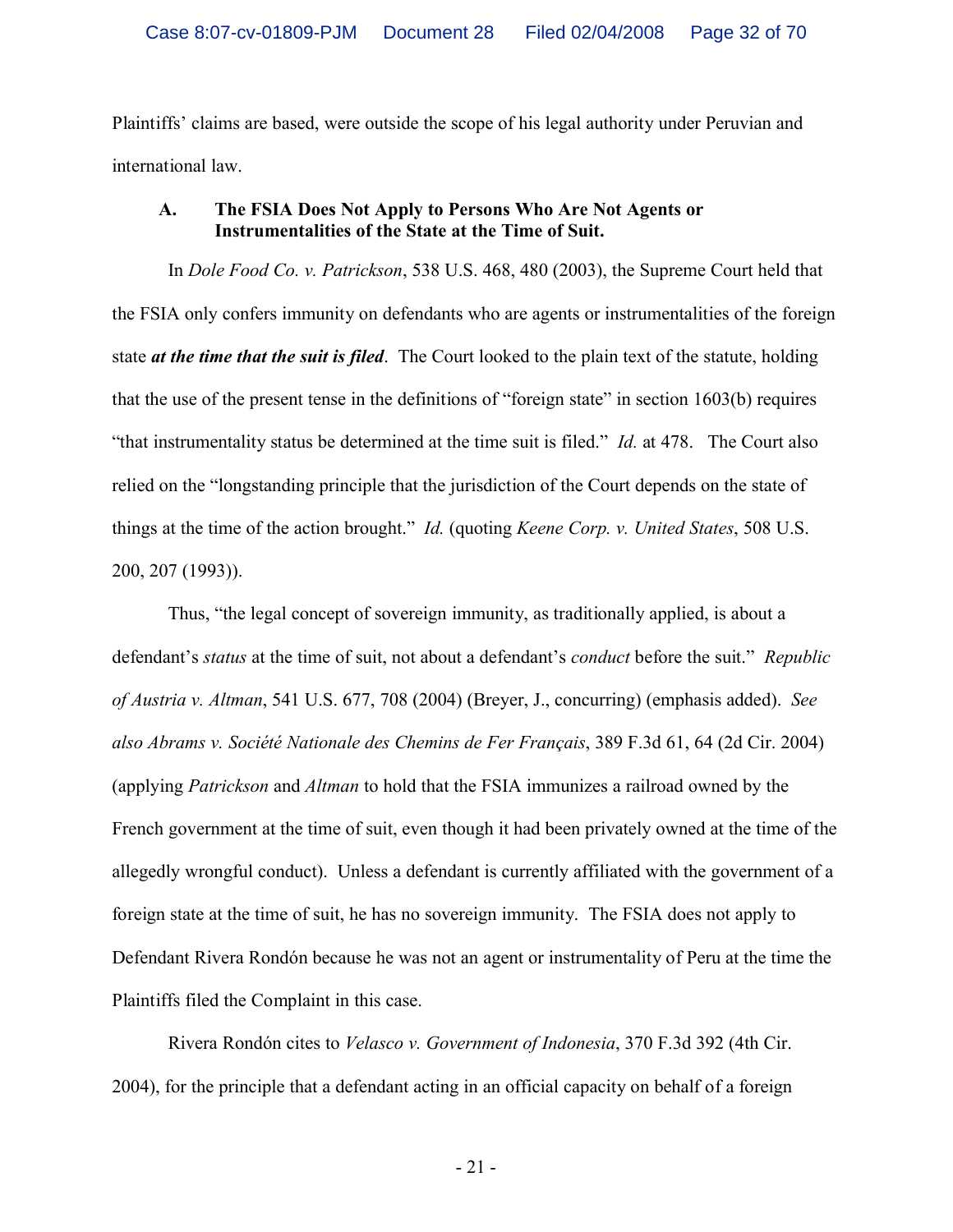government is immune from suit. Mem. at 15. However, *Velasco* did not hold that a *former*  governmental official may be considered an "agency or instrumentality" for the purposes of the FSIA. The issue was never raised in *Velasco* but it was conclusively resolved by *Patrickson*.

In the case of *In re Terrorist Attacks on Sept. 11, 2001*, 349 F. Supp. 2d 765 (S.D.N.Y. 2005), also cited by Defendant, Mem. at 17, the district court concluded that former Saudi government officials who were sued under ATCA and the TVPA *could* assert immunity from suit for actions taken within the scope of their official duties despite the fact that they were no longer government officials when the suit was brought. The only basis for the court's decision was a strained reading of *Patrickson* as applying only to corporations, but not to former government officials, based on the fact that the *Patrickson* court did not explicitly reference individuals. *Terrorist Attacks*, 349 F. Supp. 2d at 789. We believe that was clear error.

First, that decision ignored the principle that "the jurisdiction of the Court depends upon the state of things at the time of the action brought." *Patrickson,* 538 U.S. at 478 (*quoting Keene,*  508 U.S. at 207). Second, the district court failed to address a substantial body of judicial decisions under the TVPA holding *former* foreign government officials liable for acts of torture and extrajudicial killing despite (or indeed because of) the fact that the defendants abused their governmental positions. *See, e.g., Filártiga v. Peña-Irala,* 630 F.2d 876 (2d Cir. 1980) (former Paraguayan police official liable for torture); *Xuncax v. Gramajo*, 886 F. Supp. 162 (D. Mass. 1995) (former Guatemalan general held liable for torture and rape of American nun); *Hilao,* 103 F.3d 767 (former Philippines dictator); *Barrueto v. Larios*, 205 F. Supp. 2d 1325 (N.D. Fla. 2002), *aff'd*, 402 F.3d 1148 (11th Cir. 2005) (former Chilean army officer found liable for torture and extrajudicial killing); *Arce v. Garcia*, 434 F.3d 1254 (11th Cir. 2006) (two former El Salvadoran generals liable for torture); *Chavez v. Carranza*, No. 03-2932, 2006 WL 2434934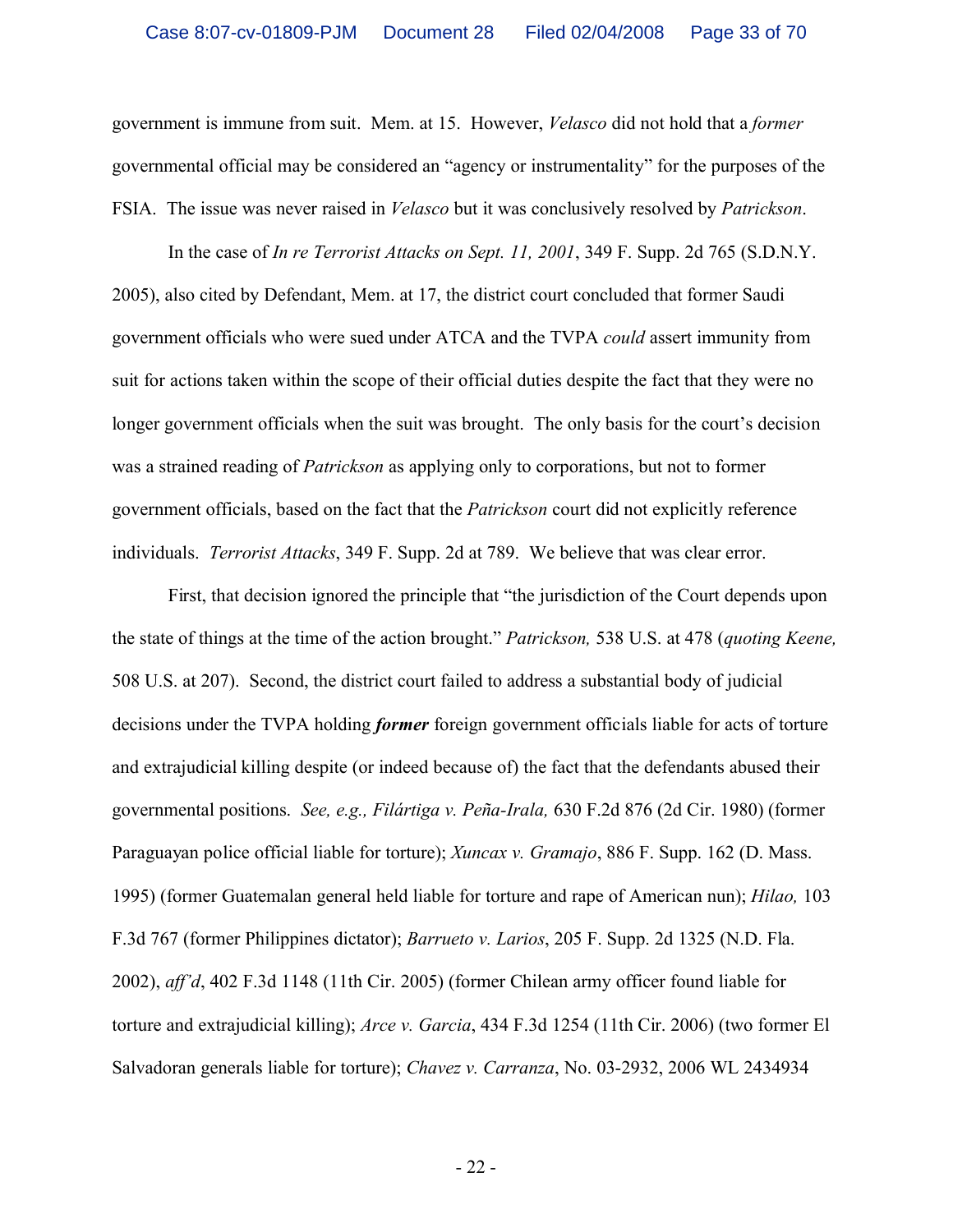(W.D. Tenn. Aug. 15, 2006) (federal jury holds former Salvadoran colonel and Vice-Minister of Defense liable for human rights abuses); *Jean v. Dorélien*, 431 F.3d 776 (11th Cir. 2005) (former Haitian army colonel held liable for torture and summary execution).

The principal aim of the TVPA was to codify the decision of the Second Circuit in *Filártiga*, by providing an explicit statutory basis for suits against *former* officials of foreign governments, over whom U.S. courts have obtained personal jurisdiction, for acts of torture and extrajudicial killing committed in an official capacity. Indeed, the Senate Report on the TVPA states that "[b]ecause all states are officially opposed to torture and extrajudicial killing . . . the FSIA should normally provide no defense to an action taken under the TVPA against a *former* official" (emphasis supplied). S. Rep. No. 102-249, 1991 WL 258662 at \*8 (Exhibit 1 attached).

When Plaintiffs filed suit in July 2007, Rivera Rondón had not been an official in the Peruvian military for nearly 15 years. Compl. at ¶ 7. Since he was not an agent or instrumentality of the state of Peru at the time of filing, he is not entitled to protection under the FSIA.

## **B. The FSIA Does Not Protect Former Officials Who Commit Human Rights Abuses That Are Outside the Legal Scope of Their Authority.**

"The FSIA . . . does not immunize an official who acts beyond the scope of his authority." *Velasco*, 370 F.3d at 399.<sup>10</sup> The Fourth Circuit's decision in *Velasco* follows the well-established precedent of the Ninth Circuit's decision in *Chuidian* that distinguishes between

<sup>&</sup>lt;sup>10</sup> *Velasco* extended FSIA protection to individuals. 370 F.3d at 399. In the time since the Fourth Circuit decided *Velasco*, a circuit split on the issue of whether the FSIA applies to individuals has emerged. *See Enahoro v. Abubakar*, 408 F.3d 877, 881-882 (7th Cir. 2005) (the FSIA does not apply to individuals even if they are acting within the scope of their authority); *see also Kensington Int'l Ltd. v. Itoua*, 505 F.3d 147 (2d Cir. 2007); *Tachiona v. United States*, 386 F.3d 205, 221 (2d Cir. 2004) (the FSIA defines agencies and instrumentalities in terms not usually used to describe natural persons). This Court need not reach this issue as the FSIA does not protect *former* officials in any event, nor officials accused of committing serious human rights violations that fall outside the scope of their lawful authority.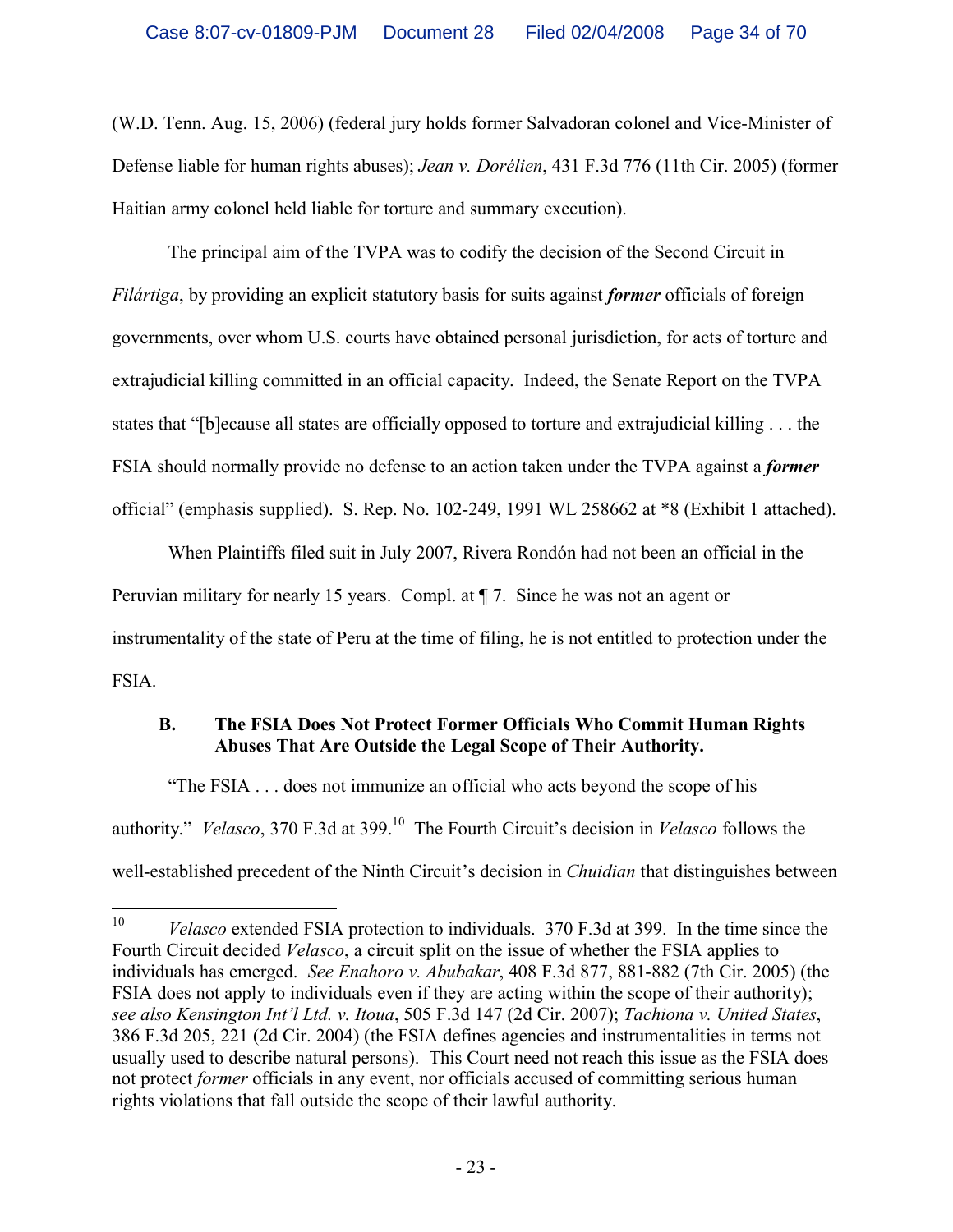acts taken in an official capacity, for which there may be immunity, and acts "beyond the scope of . . . authority," for which immunity does not apply. 370 F.3d at 399, citing *Chuidian v. Philippine Nat'l Bank,* 912 F.2d 1095, 1101 (9th Cir. 1990). Other circuits have applied the same reasoning when determining whether the FSIA provides immunity. *See Jungquist v. Al Nahyan*, 115 F.3d 1020, 1028 (D.C. Cir. 1997) (whether an act falls within an official's lawful authority depends on the nature of the alleged actions and on whether the official was authorized in his official capacity); *Byrd v. Corporation Forestal y Indus. De Olancho S.A.*, 182 F.3d 380, 388-389 (5th Cir. 1999) ("The FSIA's protections cease, however, when the individual officer acts beyond his official capacity.")

The scope of Defendant Rivera Rondón's authority was limited to the powers granted to him by his government. He is not immune for the acts he committed that were illegal under Peruvian law. *See Phaneuf v. Republic of Indonesia*, 106 F.3d 302, 308 (9th Cir. 1997) ("If the foreign state has not empowered its agent to act, the agent's unauthorized act cannot be attributed to the foreign state; there is no 'activity of the foreign state'" for FSIA purposes); *Chuidian,* 912 F.2d at 1106, quoting *Larson v. Domestic and Foreign Commerce Corp.*, 337 U.S. 682, 689 (1949) ("'[W]here the officer's powers are limited by statute, his actions beyond those limitations are considered individual and not sovereign action.'"); *Doe v. Liu Qi*, 349 F. Supp. 2d 1258, 1287 (N.D. Cal. 2004) (no immunity where China "appears to have covertly authorized but publicly disclaimed the alleged human rights violations"). No immunity attaches under the FSIA for acts that could not have been legally authorized by the Peruvian government. *See Trajano v. Marcos (In re Estate of Ferdinand Marcos, Human Rights Litigation)*, 978 F.2d 493, 498 (9th Cir. 1992) (the acts of torture and the extrajudicial killing of Trajano's son "[could not] have been taken within any official mandate and therefore cannot have been acts of an agent or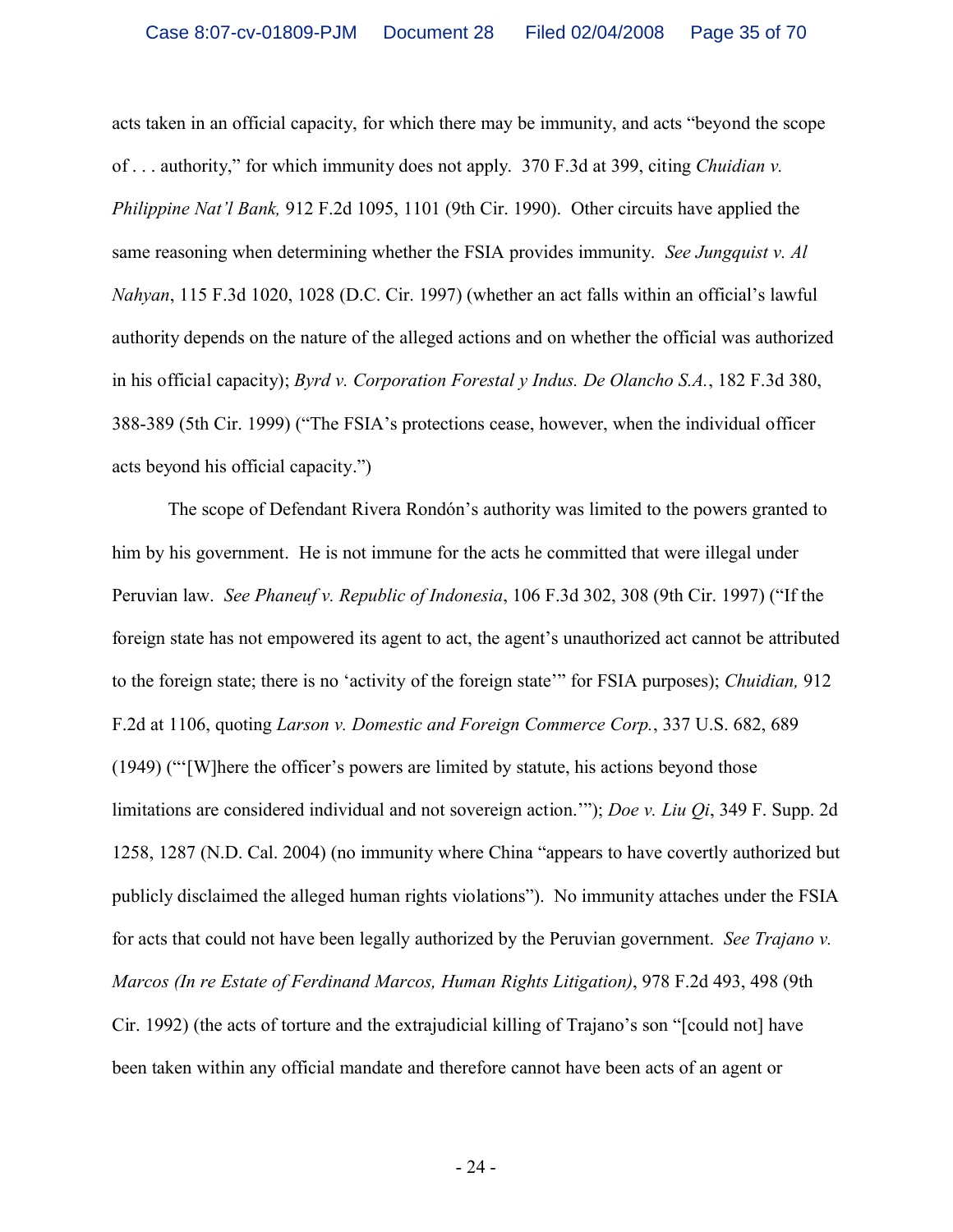instrumentality of a foreign state within the meaning of the FSIA"); *Hilao v. Estate of Marcos*, 25 F.3d 1467, 1472 (9th Cir. 1994) ("acts of torture, execution, and disappearance were clearly acts outside of [the defendant's] authority as President."); *Jungquist*, 115 F.3d at 1028 (finding that although the defendant might have been authorized to make payments, he could not have been authorized to make bribes).

Peruvian law in effect during the 1985 Accomarca Massacre clearly prohibited the acts Rivera Rondón is alleged to have conspired to commit and aided and abetted. First, Article 94 *et seq*., Code of Military Justice of Peru, Law No. 23214 (July 24, 1980) (the use of torture on an enemy is outlawed); *see* Declaration of Karim Ninaquispe)<sup>11</sup> ("Ninaquispe Decl.") at ¶ 13 (attached as Exhibit 3). Second, the Penal Code of Peru adopted in 1924 and applicable in 1985 specifies homicide or assassination and assault and battery as crimes. *Id.* ¶ 8. Third, Peru has been a party to the Geneva Conventions since 1955 and a signatory to the Convention Against Torture since May 29, 1985. *Id.* ¶¶ 10, 11.

Furthermore, acts that are in violation of established norms of international law are outside the scope of Rivera Rondón's lawful authority. *Cabiri v. Assasie-Gyimah*, 921 F. Supp. 1189, 1198 (S.D.N.Y. 1996) (citing *Filártiga*, 630 F.2d at 890 ("the defendant did not argue – 'nor could he' argue – that torture fell within the scope of his authority because no government asserts a right to torture") ; *Todd v. Panjaitan*, No. 92-12255, 1994 WL 827111 (D. Mass. Oct. 26, 1994) (judgment for \$14 million against an Indonesian general in suit by the mother of a man killed in a massacre by Indonesian troops in East Timor). The FSIA does not immunize

<sup>&</sup>lt;sup>11</sup> Ms. Ninaquispe is a practicing attorney in Peru with considerable experience in matters involving violations of the Peruvian criminal code and international legal norms, on behalf of these Plaintiffs and other victims in Peru, as her declaration explains. Ninaquispe Decl. ¶¶ 1-7. Her declaration is submitted herewith to assist in setting forth matters of Peruvian law relevant to Defendant's motion as to which the Court may not be familiar.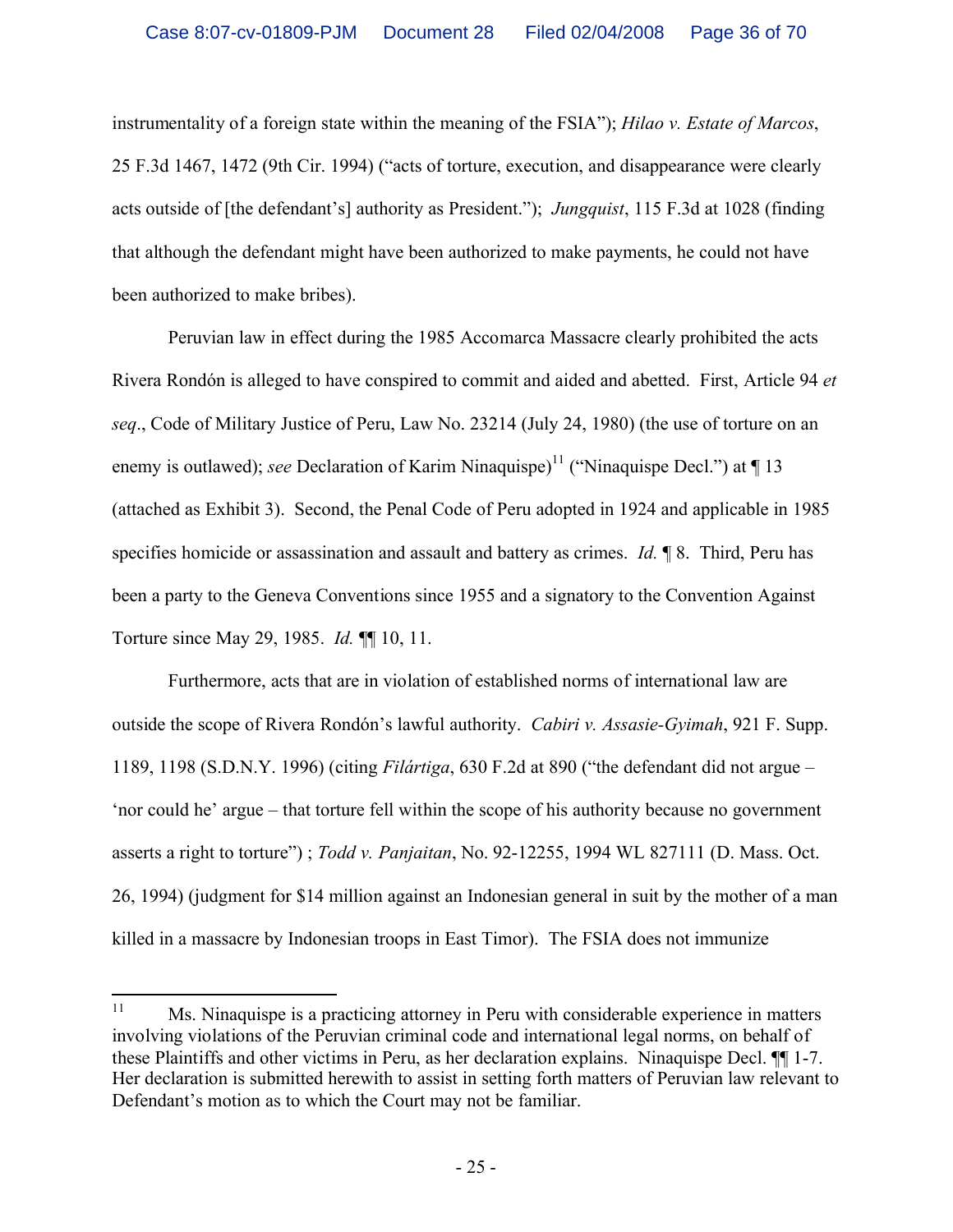defendants who commit severe human rights abuses in violation of international law. *Xuncax,*  886 F. Supp. at 175-76 (FSIA inapplicable because acts of torture, summary execution, arbitrary detention, disappearances and cruel, inhuman or degrading treatment "exceed anything that might be considered to have been lawfully within the scope of Gramajo's official authority"); *Letelier v. Republic of Chile*, 488 F. Supp. 665, 673 (D.D.C. 1980) (assassination is "clearly contrary to the precepts of humanity as recognized in both national and international law" and thus cannot be within an official's "discretionary" authority).

The acts related to the Accomarca Massacre that Plaintiffs have alleged against Rivera Rondón qualify as violations of well-established norms of international law. United States courts have long recognized torture to be such a violation. *Filártiga*, 630 F.2d at 890 (cited with approval in *Sosa v. Alvarez-Machain*, 542 U.S. 692, 732 (2004)). The same status applies to extrajudicial killing. *See Kadic v. Karadzic*, 70 F.3d 232, 243 (2d Cir. 1995) ("*official* torture is prohibited by universally accepted norms of international law, and the Torture Victim Act confirms this holding and extends it to cover summary execution") (emphasis in original). Courts have also afforded such recognition to the other allegations against Rivera Rondón for war crimes and crimes against humanity. *E.g., Cabello*, 402 F.3d at 1154; *Flores v. S. Peru Copper Corp.*, 343 F.3d 140, *repub. at* 414 F.3d 233, 244 n.18 (2d Cir. 2003); *Kadic*, 70 F.3d at 232.<sup>12</sup> Rivera Rondón's actions, and the actions of those with whom he conspired and whom he aided and abetted in carrying out the Accomarca Massacre, were beyond the authority of both Peruvian law and international law. Rivera Rondón, therefore, is not entitled to immunity in this suit.

<sup>&</sup>lt;sup>12</sup> Indeed Justice Breyer's concurring opinion in *Sosa* acknowledges that crimes against humanity are among the offenses that are both "universally condemned" and for which there is "agreement that universal jurisdiction exists to prosecute" such conduct, therefore supporting the exercise of jurisdiction under the ATCA. *Sosa*, 542 U.S. at 762.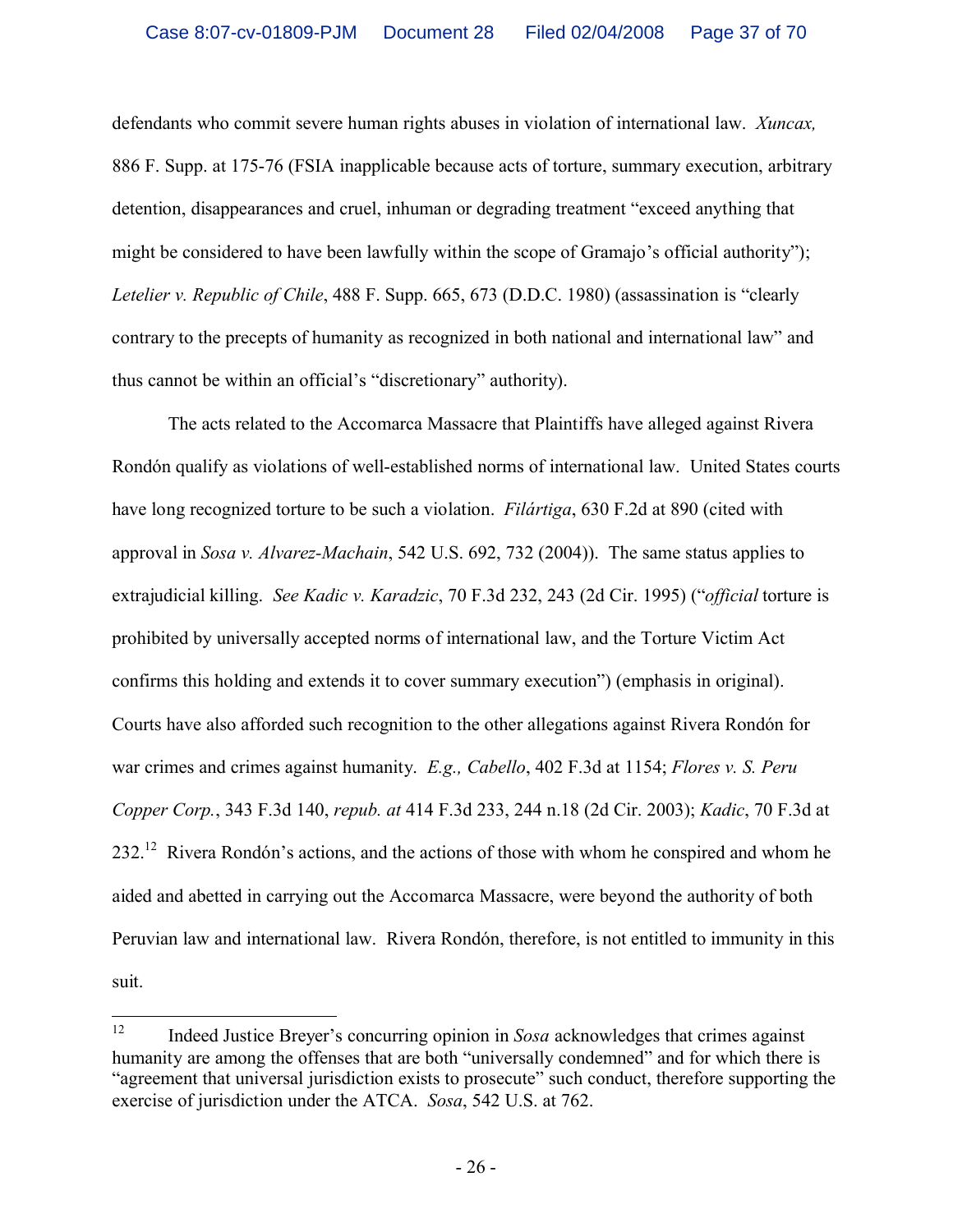The cases cited by Rivera Rondón to support his claim of foreign sovereign immunity are readily distinguishable because they do not involve allegations of violations of national or international law. In *Tannenbaum v. Rabin*, the court held that the named defendants were agents or instrumentalities of a foreign state. It also held, however, that the plaintiff's allegations that he was attacked by Israeli police while worshiping at the Western Wall and injured in the eye did not rise to the level of a violation of international law that would have provided for jurisdiction under the ATCA in any event. No. CV-95-4357, 1996 WL 75283 at \*5 (E.D.N.Y. Feb. 13, 1996) (citing *Hanoch Tel-Oren v. Libyan Arab Republic*, 517 F. Supp 542 (D.D.C. 1981)). Also, Rivera Rondón's characterization of the holding in *El-Fadl v. Central Bank of Jordan,* 75 F.3d 668, 670 (D.C. Cir. 1996) is misleading. Mem. at 16. Based on the facts of that case, the court in *El-Fadl* found, that the plaintiff had failed to present evidence that the defendant was acting outside his official capacity. *El-Fadl*, 75 F.3d at 670. The plaintiff in *El-Fadl* did not allege torture under the TVPA or the ATCA for actions in violation of customary international law or the laws of Jordan.

Rivera Rondón also cites *Askir v. Boutros-Ghali*, 933 F. Supp. 368 (S.D.N.Y. 1996). Mem. at 16. However, *Askir* is distinguishable because it does not include allegations of abuses in violation of national or international law, but instead involves the unauthorized use of the plaintiff's private property by U.N. peacekeeping forces during their occupation of Somalia. The court held that the U.N. Secretary General had immunity under article 5, § 18 of the U.N. Convention, not the FSIA. *Id*. at 370 n.3.

Unlike the above cases, here the Plaintiffs have properly and sufficiently pled that the actions of Rivera Rondón included violations of Peruvian and international law that could not have been undertaken within the scope of his lawful authority.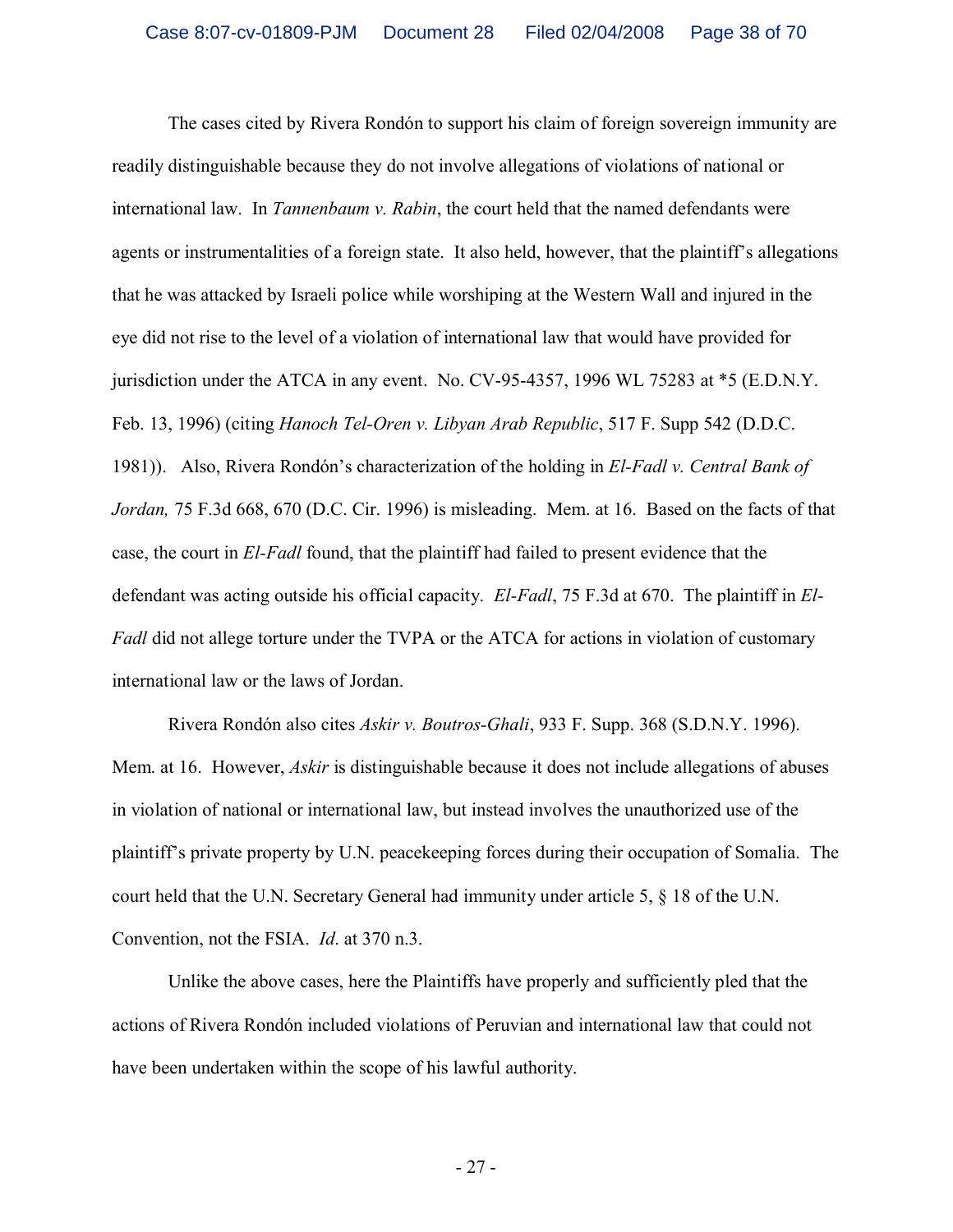## **C. Defendant Rivera Rondón Confuses "Official Capacity" With the Concept of "Color of Law."**

Defendant mistakenly cites to a list of allegations from the Complaint to argue that his actions were taken in his official capacity as an officer in the Peruvian military who was simply "following orders." Mem. at 17. These allegations, however, show only that Rivera Rondón operated under the "color of law" as required for a valid claim under the TVPA. The Complaint does not allege that Rivera Rondon acted in an "official capacity." Rather, it alleges that Rivera Rondón violated national and international law while cloaked under the color of law in his military position. Rivera Rondón erroneously relies on a line of cases with vastly different factual and procedural circumstances from those present here to support his immunity argument premised on actions he supposedly took "pursuant to the directives of the then-Peruvian government in an official capacity, and not for personal reasons or motivation." Mem. at 20. These cases misconstrue the congressional intent behind the TVPA and its relationship to the FSIA and should not be relied on by this Court.

#### **1. "Following orders" is not a defense.**

Rivera Rondón raises a long-rejected defense by saying that he was simply following orders. Mem. at 18 ("At all times, the defendant was obviously acting pursuant to the policy traced in the Complaint from the highest levels of government, through the chain of command and directly to the defendant who, *in his uniform and acting in his capacity as an officer*, *followed the orders he was given*"). The drafters of the Nuremberg Charter, the legal basis for prosecutions of Nazi war criminals after World War II, anticipated such a defense to allegations of war crimes. They therefore included Nuremberg Principle IV, which reads, "The fact that a person acted pursuant to order of his Government or of a superior does not relieve him from responsibility under international law, provided a moral choice was in fact possible to him."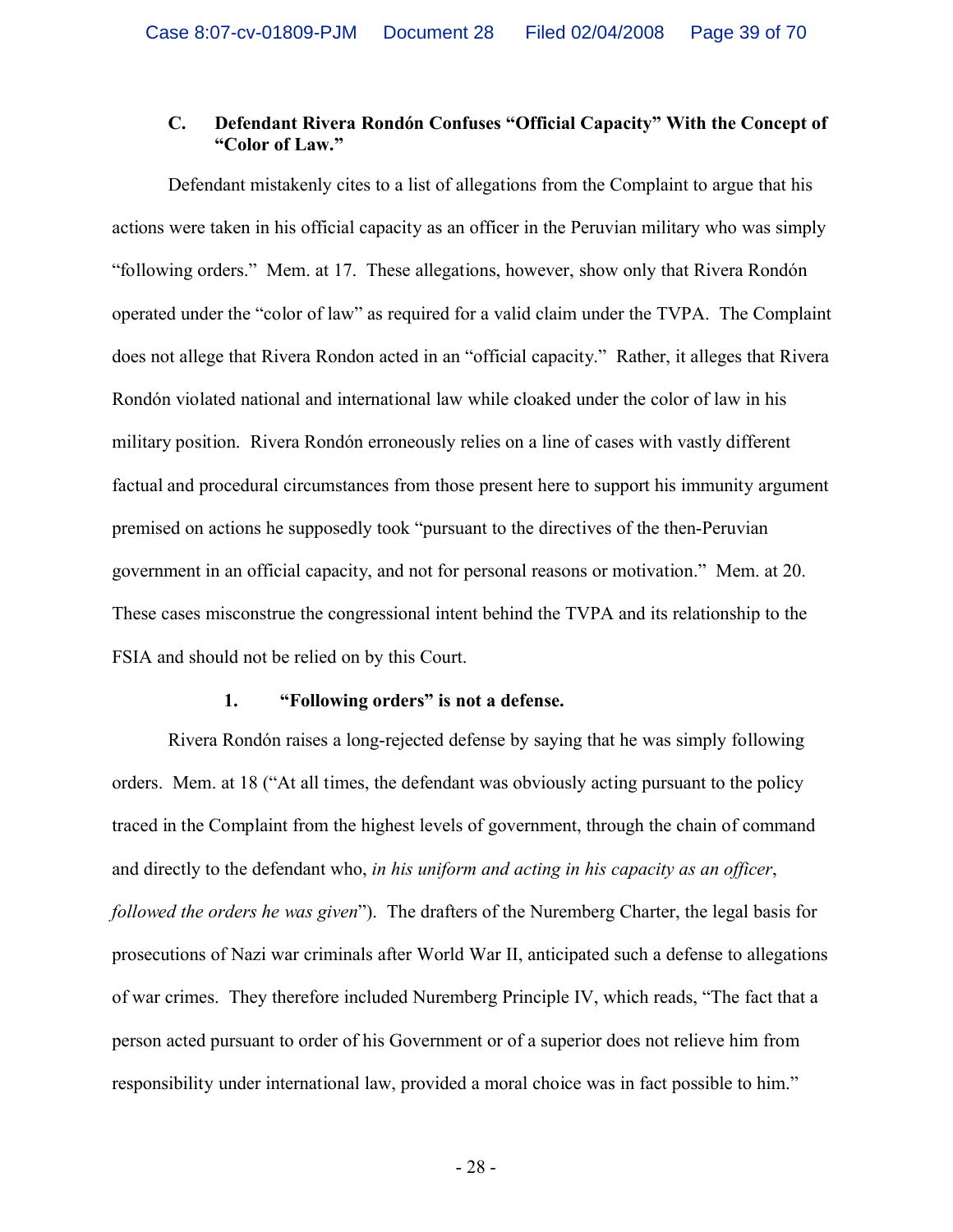International Law Commission, Principles of International Law Recognized in the Charter of the Nuremberg Tribunal and in the Judgment of the Tribunal, Principle IV.

The disapproval of the "superior orders" defense at Nuremberg holds true today under international law. The United Nations Security Council rejected "superior orders" as a defense when chartering both the tribunals for the former Yugoslavia (ICTY) and Rwanda (ICTR). Statute of the International Tribunal for the former Yugoslavia, May 25, 1993, art. 7(4), *available at* http://www.icls.de/dokumente/icty\_statut.pdf (last visited January 23, 2008); Statute of the International Tribunal for Rwanda, art. 6(4), *available at* http://www.un.org/ictr/statute.html (last visited January 23, 2008). *See also* Inter-American Convention on the Forced Disappearance of Persons, June 9, 1994, §5, art. VIII (establishing that "the defense of due obedience to superior orders or instructions that stipulate, authorize, or encourage forced disappearance shall not be admitted").

This defense was also rejected during the military court-martial of Lieutenant William L. Calley, Jr., the principal military officer prosecuted for the My Lai Massacre. As the appellate court held, "[t]he military judge properly instructed that an order to kill unresisting Vietnamese would be an illegal order, and that if Calley knew the order was illegal or should have known it was illegal, [his] obedience to [that] order was not a valid defense." *Calley v. Calloway*, 519 F.2d 184, 193 (5th Cir. 1975). United States courts have held that officials cannot escape liability by claiming they were acting under orders of superiors. *Barrueto,* 205 F. Supp. 2d at 1332-1333 ("Article 2(3) of the Torture Convention explicitly provides that, 'an order from a superior official or a public authority may not be invoked as a justification for torture'") (citing S. Rep. No. 102-249, 1991 WL 258662 at \*9); *Benford v. American Broadcasting Cos.*, 554 F.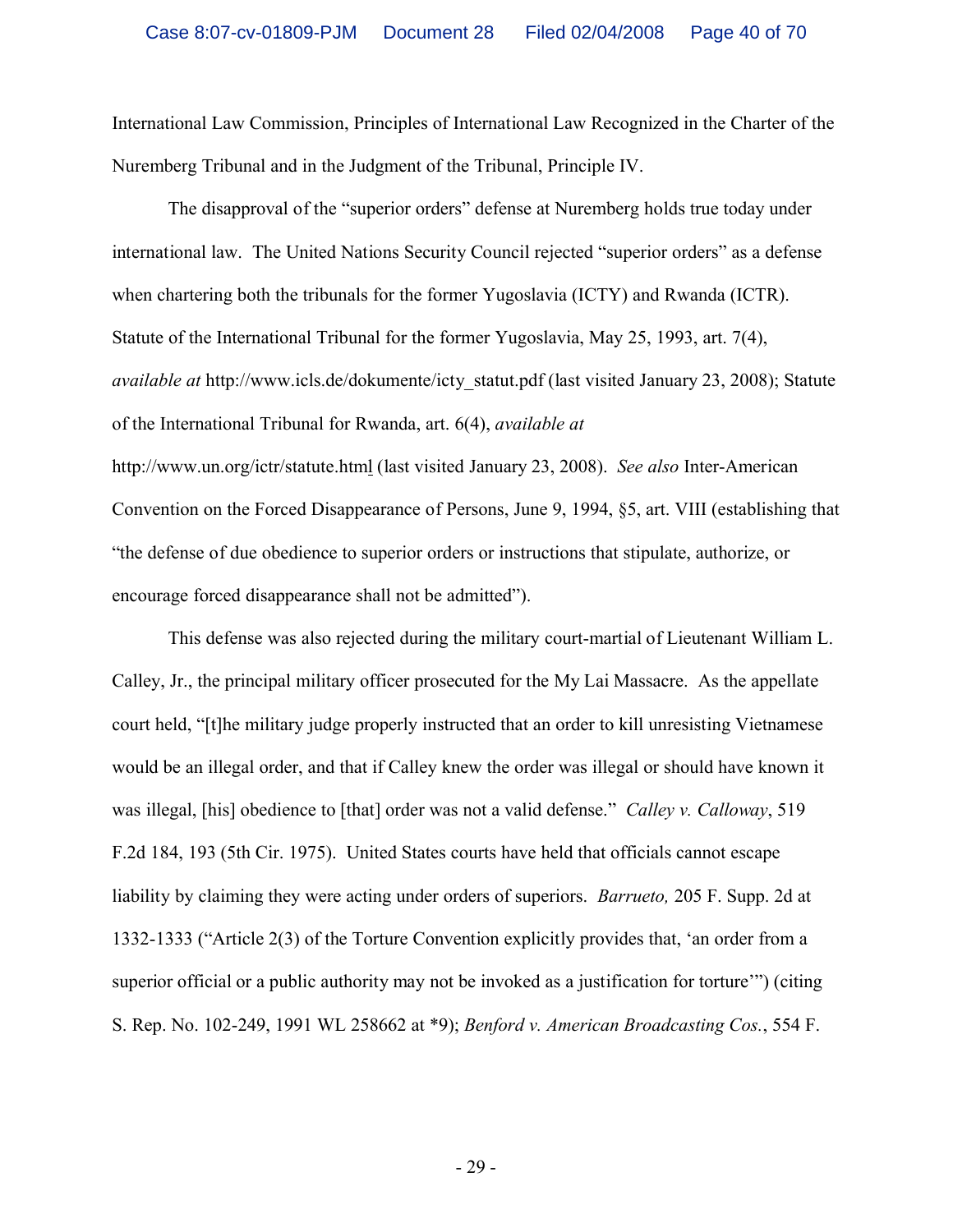Supp. 145 (D. Md. 1982) ("it is not enough that an official's immediate supervisor approved his actions when the supervisor himself lacked authority to sanction the unlawful event").

Rivera Rondón cannot invoke a defense that he was only following orders as a basis for immunity under the FSIA. Following an illegal order – such as an order to kill defenseless civilians or to block their escape from a massacre committed by fellow troops – does not alter the scope of an official's lawful authority. This defense has been rejected by U.S. courts and under international law, and it must be rejected here.

## **2. Defendant acted under "color of law".**

Rivera Rondón's contention that he was acting in his official capacity, Mem. at 16-17, is fully consistent with Plaintiffs' allegation that he acted under "color of law" as required by the  $TVPA.<sup>13</sup>$ 

The "color of law" requirement of the TVPA shows that Congress wanted to exclude "purely private criminal acts by individuals or nongovernmental organizations" from coverage under the statute. S. Rep. No. 102-249, 1991 WL 258662 at \*8; *see Doe v. Islamic Salvation Front*, 993 F. Supp. 3, 9 (D.D.C. 1998) (quoting H.R. Rep. No. 102-367, at 5) ("[T]he TVPA contains explicit language requiring state action. The legislative history clearly indicates that 'The bill does not attempt to deal with torture or killing by purely private groups.'") (*reprinted in* 1992 U.S.C.C.A.N. 84).

Congress directed the courts to look to interpretations of 42 U.S.C. § 1983 when construing "color of law." H.R. Rep. No. 102-367, at 5 (*reprinted in* 1992 U.S.C.C.A.N. 84); S.

<sup>13</sup> TVPA § 2(a) provides that: "An individual who, under *actual or apparent authority, or color of law*, of any foreign nation--(1) subjects an individual to torture shall, in a civil action, be liable for damages to that individual; or (2) subjects an individual to extrajudicial killing shall, in a civil action, be liable for damages to the individual's legal representative, or to any person who may be a claimant in an action for wrongful death." 28 U.S.C. § 1350 note (emphasis added).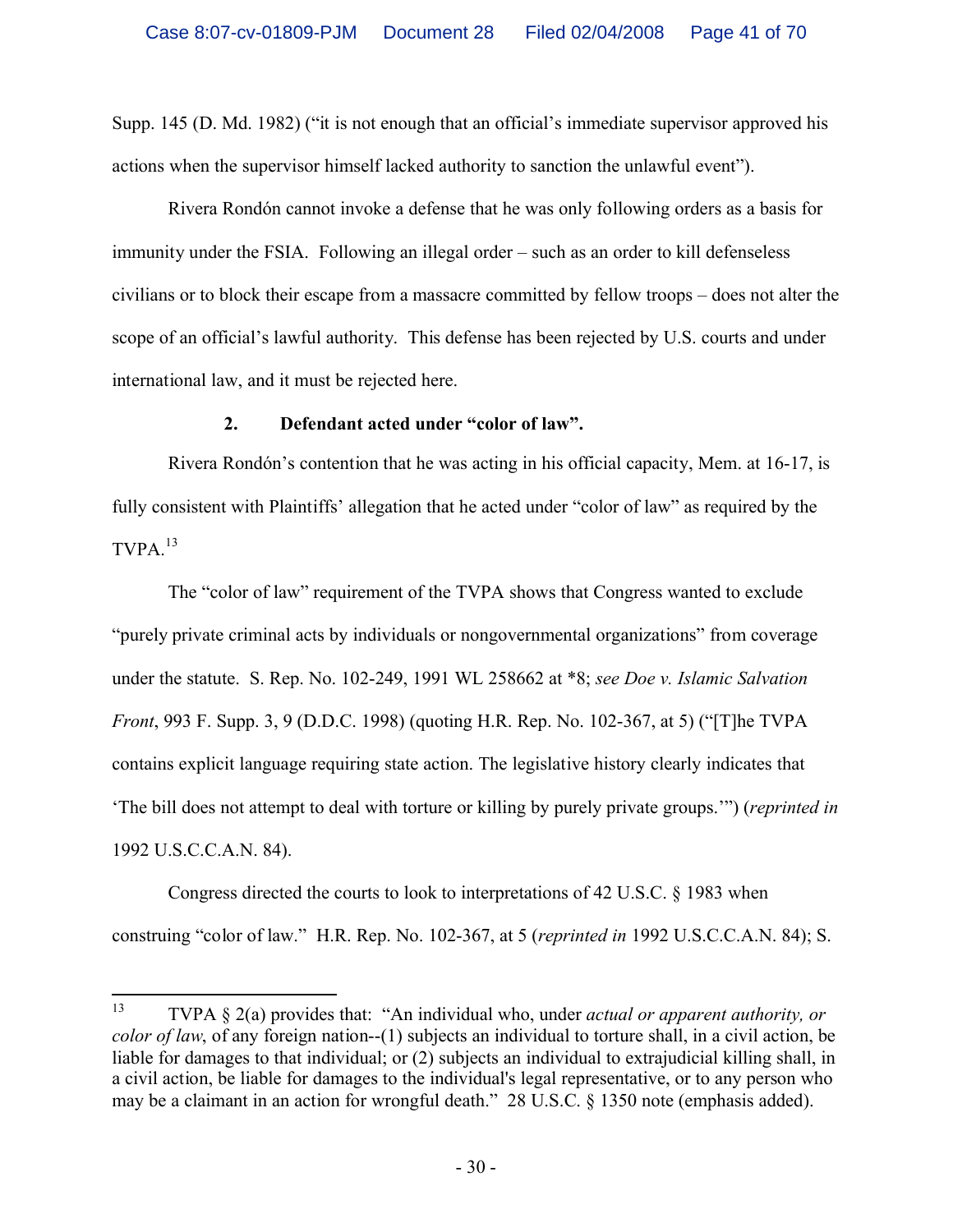Rep. No. 102-249, 1991 WL 258662 at \*8-9. By doing so, Congress agreed with the courts' analysis that certain actions—of the kind that could only be committed by government officials—are nonetheless outside the powers granted by any sovereign, and therefore sovereign immunity does not shield government officials from answering for those actions. *See Williams v. United States*, 341 U.S. 97, 99 (1951) (quoting *United States v. Classic*, 313 U.S. 299, 326 (1941)) ("'Misuse of power, possessed by virtue of state law and made possible only because the wrongdoer is clothed with the authority of state law, is action taken 'under color of' state law.'"). Congress clearly viewed acts performed under "color of law" as distinct from, and not equivalent to, the acts within official authority that confer immunity.

In *Pugh v. Socialist People's Libyan Arab Jamahiriya,* No. 02-02026, 2006 WL 2384915 (D.D.C., May 11, 2006), *aff'd per curiam* , No. 06-7167, U.S.App. LEXIS 7830 (D.C. Cir., April 3, 2007) (attached as Exhibit 4) the court refused to dismiss claims against high-ranking Libyan government officials sued in their personal capacity for their roles in the bombing of a commercial airliner, killing all 170 people on board. The district court found that the officials, acting under "color of law," could be held personally liable for actions in violation of international law taken "for the furtherance of the Libyan state." 2006 WL 2384915*.* at \*6 ("The Supreme Court . . . has recognized that government officials may be liable 'for damages in their personal capacities, however, even when the conduct in question relates to their official duties.'") *Id.* at \*7*.* (*citation omitted).* In affirming, the D.C. Circuit Court of Appeals noted, "The merits of the parties' positions are so clear as to warrant summary action." 2007 U.S. App. LEXIS 7830 at \*3. Very recently, the district court found the individual Libyan defendants liable and awarded substantial damages against them for wrongful death and pain and suffering. *Pugh v. Socialist People's Libyan Arab Jamahiriya***,** 2008 WL 134220 (D.D.C., Jan. 23, 2008).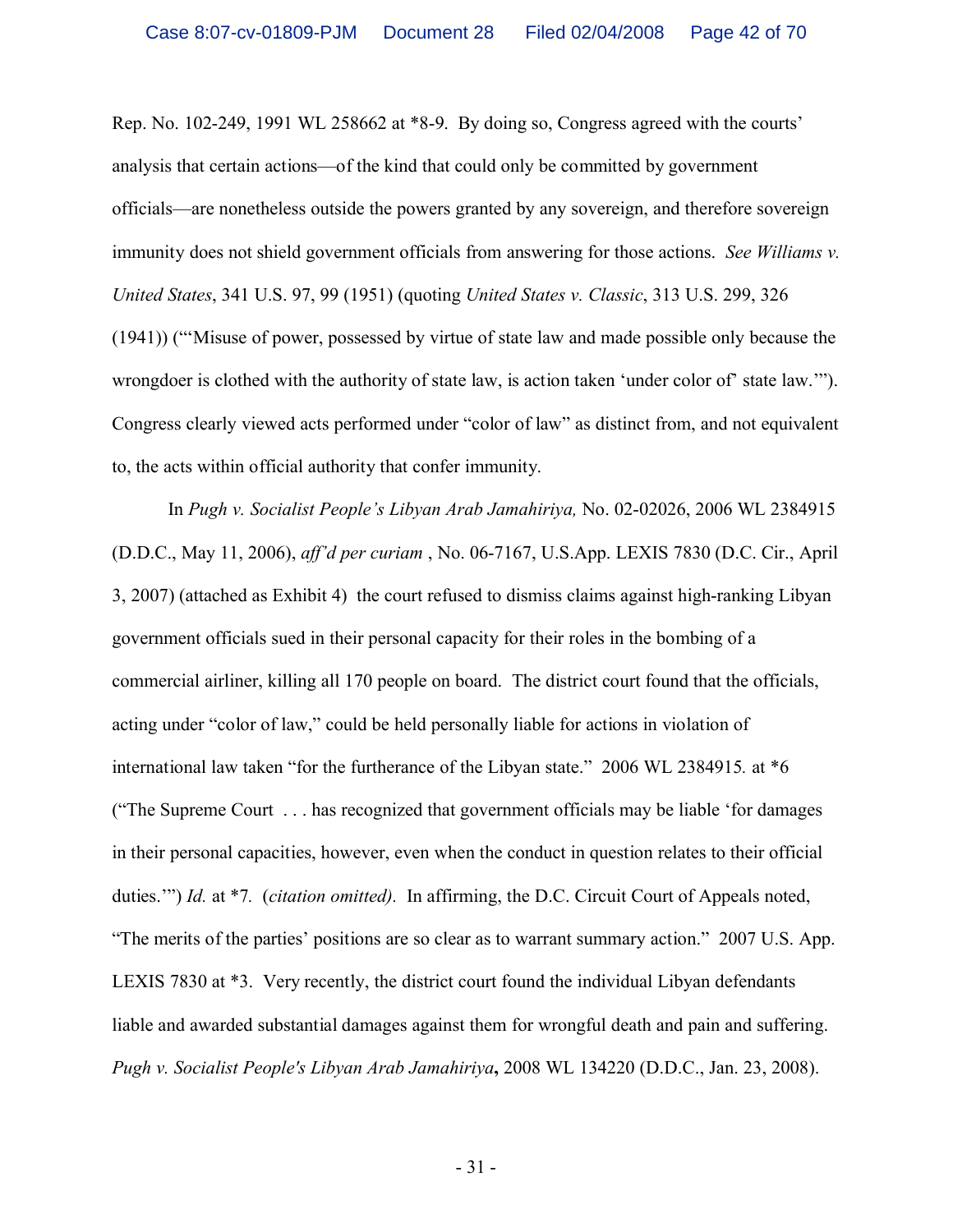#### **3. The test is not whether Rivera Rondón acted in his personal or private capacity but rather whether he acted outside the scope of his lawful, official authority.**

The FSIA only grants immunity to individuals who act within the scope of their lawful, official authority. *See* section III.B, *supra*. Rivera Rondón erroneously relies on a recent line of cases that focused only on whether the defendants' actions were taken in a public (rather than private) capacity without conducting a further analysis of the scope of the individual's lawful authority. Mem. at 19-20, citing *Yousuf v. Samantar*, No. 1:04-01360-LMB, 2007 U.S. Dist. LEXIS 56227 (E.D. Va. Aug. 1, 2007) (attached as Exhibit 5); *Belhas v. Ya'Alon*, 466 F. Supp. 2d 127 (D.D.C. 2006); and *Matar v. Dichter,* 500 F. Supp. 2d 284 (S.D.N.Y. 2007). While the defendant in *Yousuf* faced similar allegations of human rights abuses and war crimes, the court in *Yousuf* focused on a letter submitted by the defendant and authored by a purported representative of the government of Somalia to which the judge assigned "great weight." 2007 U.S. Dist. LEXIS 56227 at \*35 (quoting *Matar v. Dichter,* 500 F. Supp. 2d at 291). The letter stated that the defendant, former Somali General Ali Mohammed Samantar, should be entitled to sovereign immunity because his actions "'would have been taken by Mr. Samantar in his official capacities.'" *Id*. The defendants in both *Belhas* and *Matar* submitted similar letters from the government of Israel. *Belhas*, 466 F. Supp. 2d at 129; *Matar*, 500 F. Supp. 2d at 287. As no such letter exists here from the government of Peru, this line of cases provides no support for Rivera Rondón's motion to dismiss. *See* S. Rep. No. 102-249, 1991 WL 258662 at \*8 (requiring that the foreign state "admit some knowledge or authorization" of the acts in question).

The courts in the above cases assumed, improperly, that the question of FSIA immunity depended solely on whether the defendant acted in his personal, private capacity, or instead in a public, official capacity. For example, the court in *Yousuf* stated, "As in the *Belhas* and *Matar* complaints, the complaint at issue does not allege that Samantar was acting on behalf of a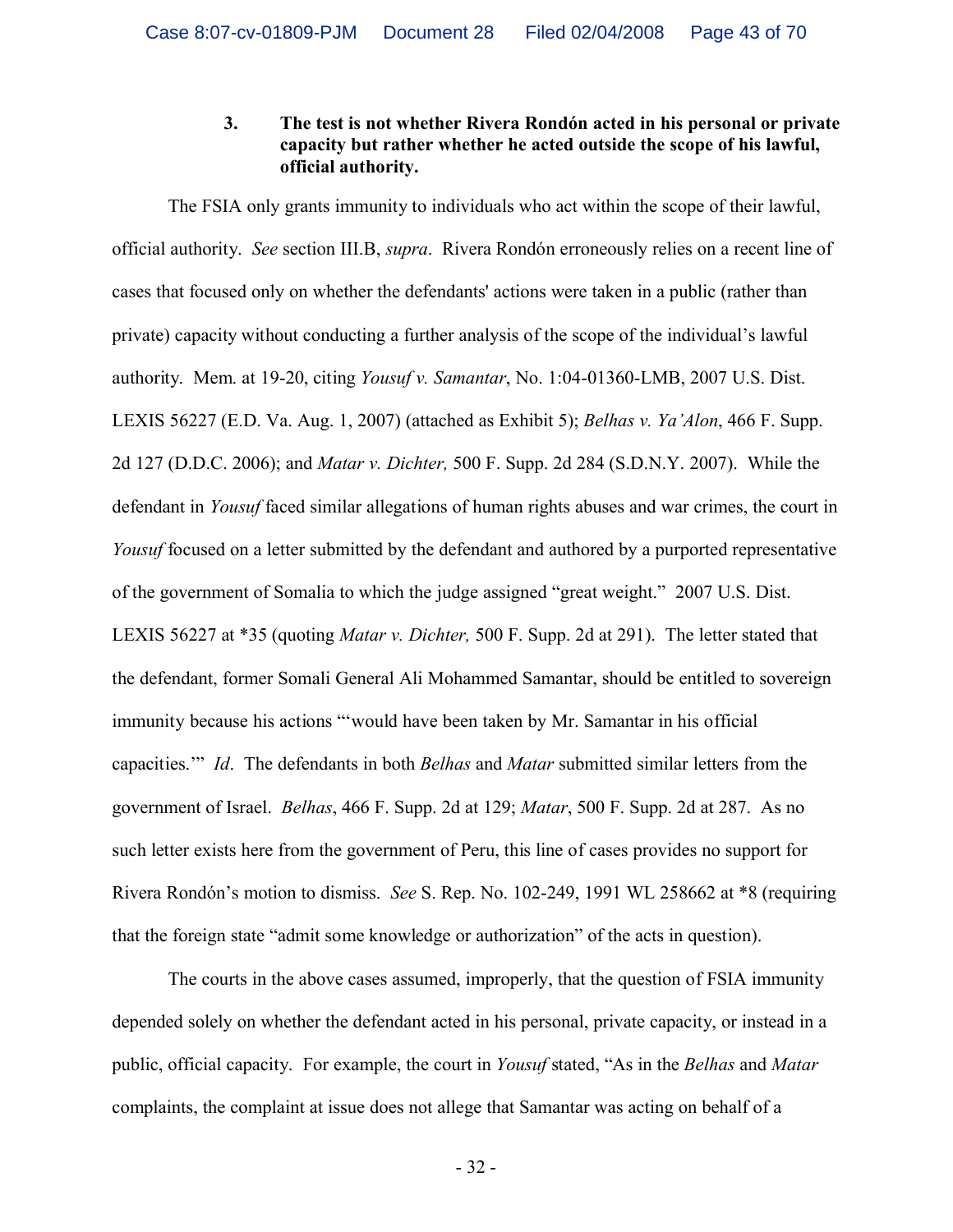personal motive or for private reasons." *Yousuf*, 2007 U.S. Dist. LEXIS 56227 at \*33. All three courts failed to consider whether the underlying actions fell within the scope of the defendant's lawful authority. In applying the incorrect test, those courts improperly conflated "official capacity" and "color of law." The courts thus never reached the question of whether actions taken under color of law by uniformed officers and soldiers, in violation of national and international law, are not within their official capacity and thus are not covered by FSIA immunity. The results in *Yousuf*, *Matar* and *Belhas* would extend sovereign immunity to every single person who had ever acted under color of law of a foreign government. Clearly, that is not a valid rule for cases such as this.<sup>14</sup>

#### **4. Congress did not intend the FSIA to act as a bar to TVPA claims against former officials responsible for human rights abuses.**

Congress enacted the TVPA to prevent former foreign government officials who committed torture and extrajudicial killing from finding refuge and comfort in the United States. The TVPA "puts torturers on notice that they will find no safe haven in the United States. Torturers may be sued under the bill if they seek the protection of our shores." 137 Cong. Rec. H11244 (daily ed. Nov. 25**,** 1991) (statement of Rep. Mazzoli). Extending broad immunity to shield these individuals from the reach of the judicial system contravenes this explicit congressional purpose.

When it enacted the TVPA in 1992, Congress made it crystal clear that former government officials are not entitled to FSIA immunity from suit for their involvement in torture and extrajudicial killing. *See* S. Rep. No. 102-249, 1991 WL 258662 at \*7-8; *see also* H.R. Rep.

<sup>&</sup>lt;sup>14</sup> Such a rule would have prevented many survivors of torture and other human rights violations from successfully holding abusive former officials to account under ATCA and TVPA. *See* cases cited in Section III.A, *supra* at 22-23. *See also Abebe-Jira v. Negewo*, 72 F.3d 844 (11th Cir. 1996) (high ranking Ethipoian official held liable for the torture of three women).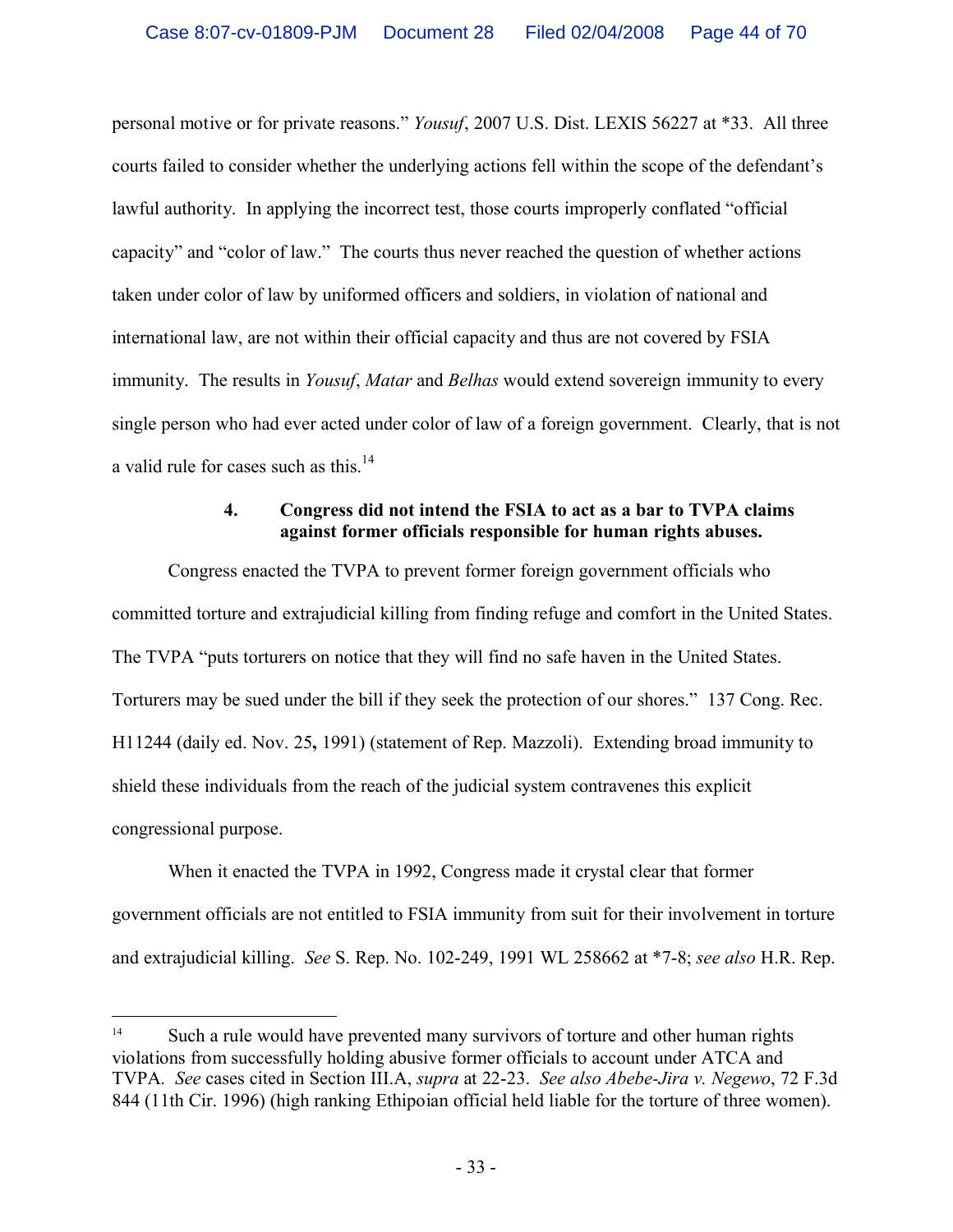No. 102-367, at 4-5, *reprinted in* 1992 U.S.C.C.A.N. 84, 87-88 ("Only 'individuals,' not foreign states, can be sued under the bill."). Congress did not intend the TVPA to abrogate the purpose of the FSIA, nor did it see the FSIA as a bar to suits under the TVPA:

The legislation uses the term "individual" to make crystal clear that foreign states or their entities cannot be sued under this bill under any circumstances: only individuals may be sued. Consequently, the TVPA is not meant to override the [FSIA] of 1976, which renders foreign governments immune from suits in U.S. courts, except in certain instances **. . . .** *[T]he committee does not intend these immunities [sovereign, diplomatic, and head of state] to provide former officials with a defense to a lawsuit brought under this legislation . . . . [T]he FSIA should normally provide no defense to an action under the TVPA against a former official.*

S. Rep. No. 102-249, 1991 WL 258662 at \*7-8 (emphasis added). *See also* H.R. Rep. No. 102- 367, at 5 ("[S]overeign immunity would not generally be an available defense" to a claim

brought under the TVPA) (*reprinted in* 1992 U.S.C.C.A.N. 84) (attached as Exhibit 2).

As the Senate Report on the TVPA noted, "no state officially condones torture or extrajudicial killings," and therefore "few such acts, if any, would fall under the rubric of 'official actions' taken in the course of an official's duties." S. Rep. 102-249, 1991 WL 258662 at \*8. In enacting the TVPA, Congress took the view that torture and extrajudicial killing cannot be within the scope of a foreign official's authority. This is because both crimes "violate standards accepted by virtually every nation. This universal consensus condemning these practices has assumed the status of customary international law." S. Rep. 102-249, 1991 WL 258662 at \*3.

An overly broad application of the FSIA to former foreign officials who operate under color of law, yet commit acts outside the scope of their legal authority, would result in the evisceration of the TVPA. If, to bring a case under the TVPA, one of the narrow enumerated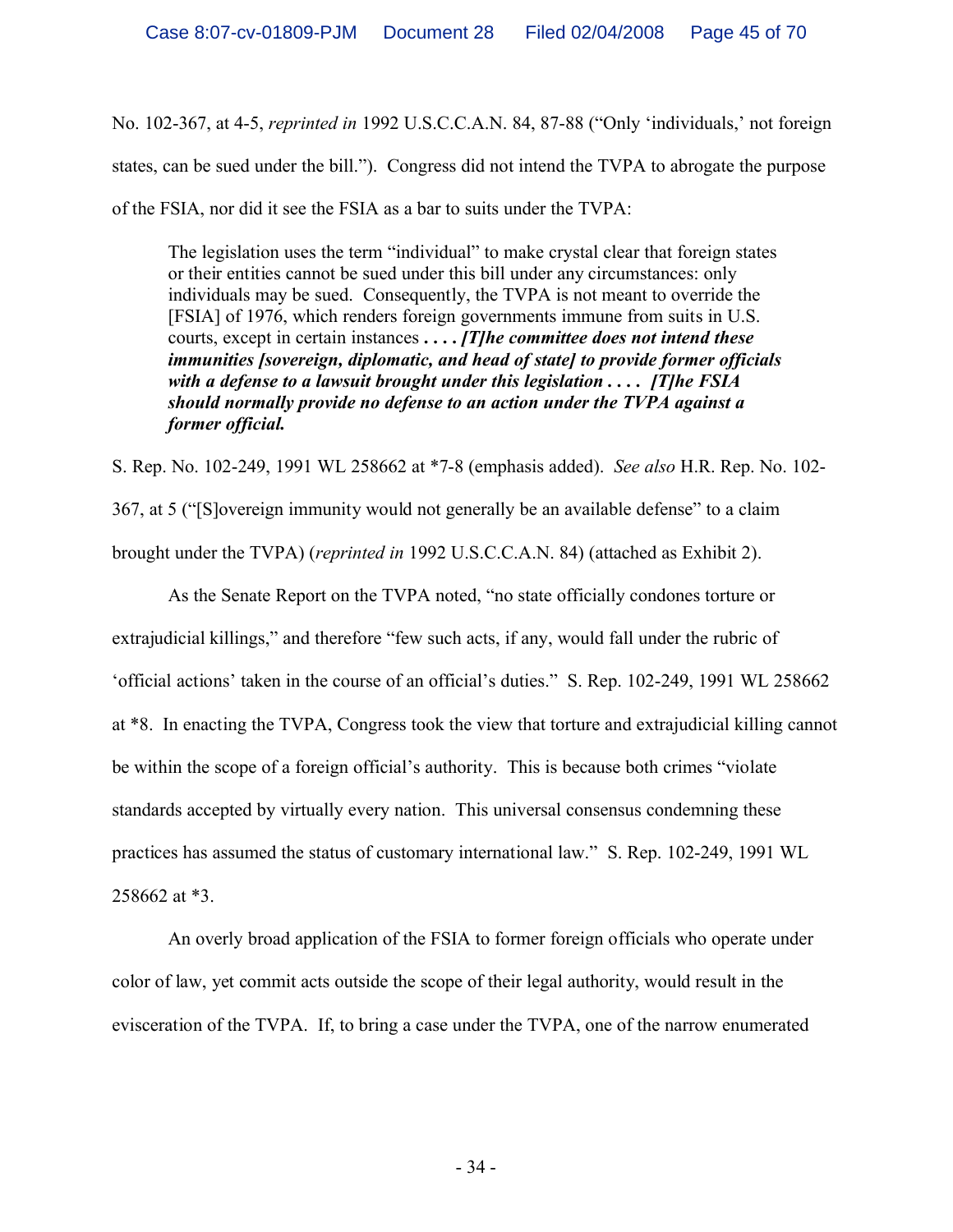exceptions to the FSIA must apply, the vast majority of victims to whom Congress intended to offer redress would lose TVPA access to the courts.

The TVPA is limited to cases of torture and extrajudicial killing. 28 U.S.C. § 1350 note. Most of the FSIA exceptions – such as waiver,  $15$  commercial activity, enforcement of certain property rights, enforcement of arbitration agreements, enforcement of maritime liens, or foreclosure of mortgages – have no application at all. *See* 28 U.S.C. § 1605(a)(1), (a)(2), (a)(3), (a)(4) and (a)(6);  $\S$  1605(b)-(d). Similarly, the exception for actions "for personal injury or death, or damage to or loss of property, *occurring in the United States*," 28 U.S.C. § 1605(a)(5) (emphasis added), does not apply because Congress explicitly intended the TVPA to apply to conduct *outside* the United States. S. Rep. 102-249, 1991 WL 258662 at \*3-4. The exception to immunity for abuses committed by state sponsors of terrorism would be available to a very limited number of potential plaintiffs. 28 U.S.C. § 1605(a)(7).<sup>16</sup> The enumerated exceptions under the FSIA are so narrow that if courts analyzing TVPA claims are required to find one, the TVPA is rendered a practical nullity.

Accordingly, Rivera Rondón's assertion that the FSIA protects him against allegations under the TVPA must be rejected.

<sup>&</sup>lt;sup>15</sup> Very few human rights cases have involved a waiver of immunity since such a waiver is unlikely absent regime change. *Paul v. Avril*, 812 F. Supp. 207, 210 (S.D. Fla. 1993) (Haiti's first democratically-elected government waived immunity for the former dictator Prosper Avril); *Hilao*, 25 F.3d at 1472, and *Trajano*, 978 F.2d 493 (successor government of Corazon Aquino formally waived immunity of the family of former Filipino President Marcos).

<sup>&</sup>lt;sup>16</sup> Only five governments have been designated by the State Department as state sponsors of terrorism – Cuba, Iran, North Korea, Sudan and Syria. *See* U.S. State Department, State Sponsors of Terrorism, *available at* http:\\www.state.gov\s\ct\c14151.htm (last visited January 23, 2008).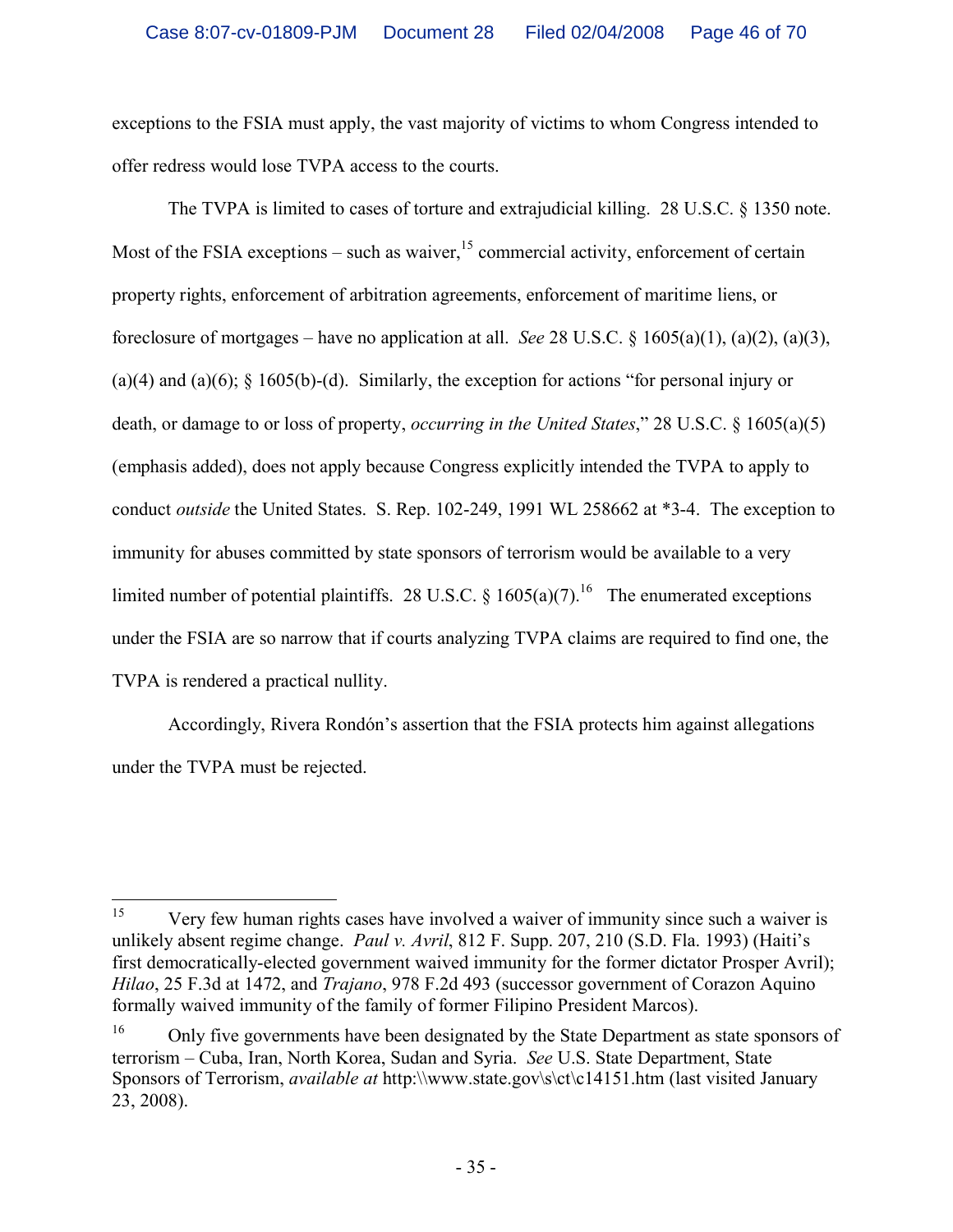#### **IV. PLAINTIFFS HAVE NOT FAILED TO EXHAUST REMEDIES IN PERU.**

Defendant Rivera Rondón wrongly argues that Plaintiffs' claims should be dismissed for failure to exhaust local remedies as required by the TVPA. Mem. at 21-23.

Plaintiffs bring torture and extrajudicial killing claims under the ATCA and the TVPA, and war crimes and crimes against humanity claims under the ATCA. The ATCA does not require plaintiffs to exhaust local remedies. *Jean,* 431 F.3d at 781; *Enahoro v. Abubakar*, 408 F.3d at 889-90 (7th Cir. 2005) (Cudahy, J., dissenting in part); *Kadic*, 70 F.3d at 243-44; *see also Saravia*, 348 F. Supp. 2d at 1157 ("plaintiffs asserting claims under the ATCA are not required to exhaust their remedies in the state in which the alleged violations of customary international law occurred"). Plaintiffs' ATCA claims, therefore, are not subject to dismissal on this ground.

The TVPA does require Plaintiffs to exhaust remedies in the country where the abuses occurred, but only if those remedies are "adequate and available." 28 U.S.C § 1350 note. The exhaustion requirement under the TVPA "was not intended to create a prohibitively stringent precedent to recovery under the statute." *Xuncax*, 886 F. Supp. at 178. Congressional intent regarding the exhaustion requirement is set forth in the TVPA's legislative history:

[T]orture victims bring suits in the United States against their alleged torturers only as a last resort. . . . Therefore, as a general matter, the committee recognizes that in most instances the initiation of litigation under this legislation will be virtually prima facie evidence that the claimant has exhausted his or her remedies in the jurisdiction in which the torture occurred. The committee believes that courts should approach cases brought under the proposed legislation with this assumption.

S. Rep. No. 102-249, 1991 WL 258662 at \*9-10.

Furthermore, exhaustion of remedies in a foreign forum is not required "when foreign remedies are unobtainable, ineffective, inadequate, or obviously futile." *Xuncax*, 886 F. Supp. at 178*, citing* S. Rep. No. 102-249. *See also Mehinovic v. Vuckovic,* 198 F. Supp. 2d 1322, 1347 n.30 (N.D. Ga. 2002); *Tachiona v. Mugabe*, 216 F. Supp. 2d 262, 275 (S.D.N.Y. 2002)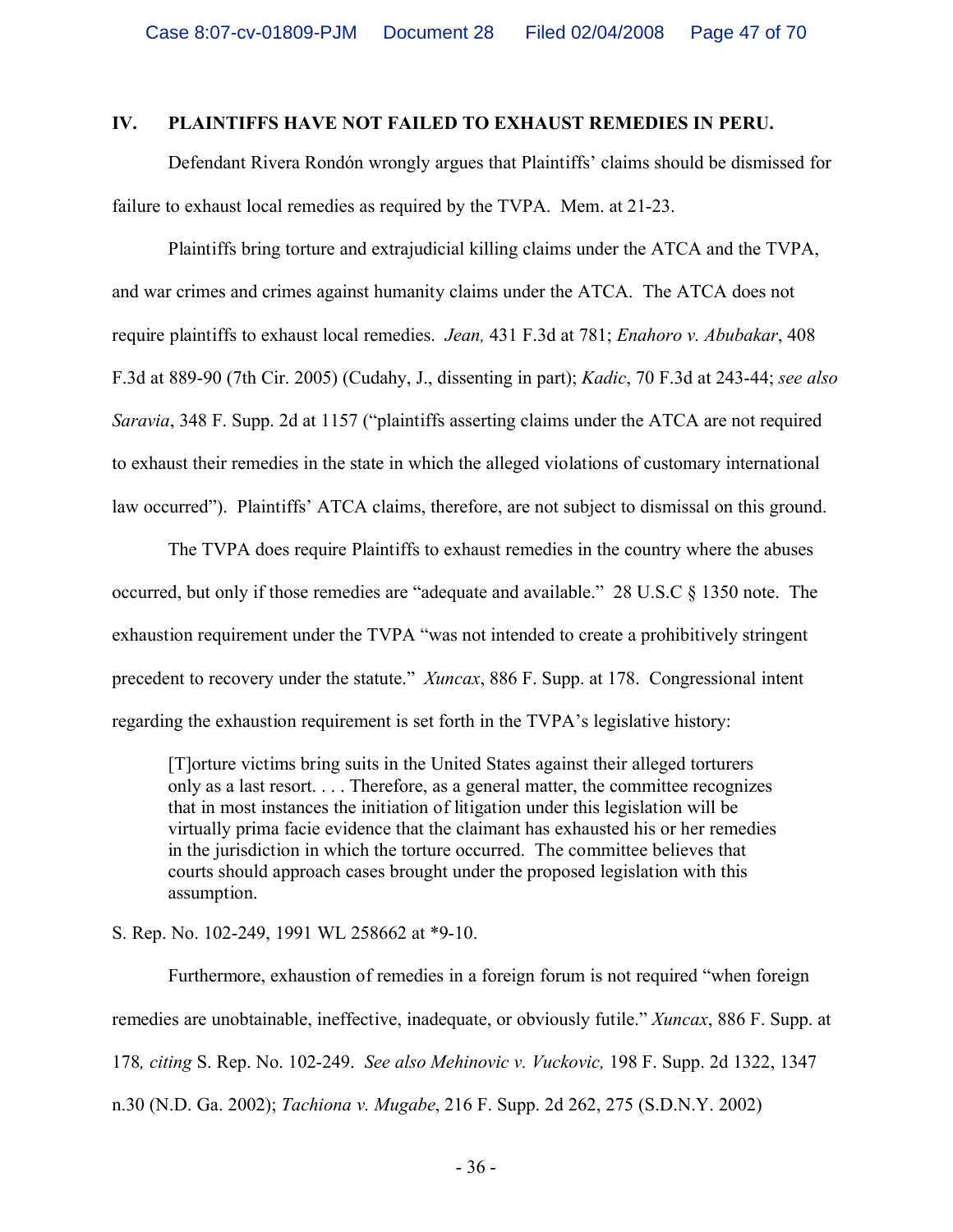("plaintiffs have fulfilled the exhaustion requirement of the TVPA by demonstrating that the Zimbabwean judicial system is sufficiently under the control of President Mugabe . . . so as to render it inaccessible to the plaintiffs"). Claims brought under the TVPA can go forward if remedies in the country where the alleged abuses occurred are unattainable. *Doe v. Liu Qi*, 349 F. Supp. 2d 1258, 1319-20 (N.D. Cal. 2004) (accepting that Falun Gong practitioners in China seeking legal redress are subject to retaliation); *Estate of Rodriquez v. Drummond Co.*, 256 F. Supp. 2d 1250, 1267-68 (N.D. Ala. 2003) (where plaintiffs allege that seeking legal redress in Colombia puts them at great risk of retaliation).

As explained below, because Rivera Rondón has failed to establish that remedies are currently available in Peru, Plaintiffs have met their obligations under the TVPA.

#### **A. Defendant Has Not Met His Burden to Show That Remedies Are Currently Available and Adequate in Peru.**

Defendant has the burden to show that available and adequate remedies currently exist in Peru. *Wiwa v. Royal Dutch Petroleum Co.*, No. 96-8386, 2002 WL 319887 \*17 (S.D.N.Y. Feb. 28, 2002); *Sinaltrainal v. Coca Cola Co.,* 256 F. Supp. 2d 1345 (S.D. Fla. 2003), *Hilao*, 103 F.3d at 778 n.5. That burden has not been met, nor can it be met under the circumstances of this case.

Here, Defendant argues unconvincingly that remedies in Peru are available and adequate even if they "might take some time or that it might be difficult [to obtain them]." Mem. at 22. Under Peruvian Law, criminal proceedings can be initiated *in absentia* but cannot be completed – nor can an opinion acquitting or condemning any defendant be rendered – until the defendant is physically present in the country. Compl. at ¶ 103. Rivera Rondón is currently fighting deportation to Peru, and it is clear that he has no intention to return to face a criminal trial there.

Under Peru's civil law system, Plaintiffs cannot obtain a civil remedy until after the adjudication of criminal charges against Defendant. Compl. ¶ 104. The power to initiate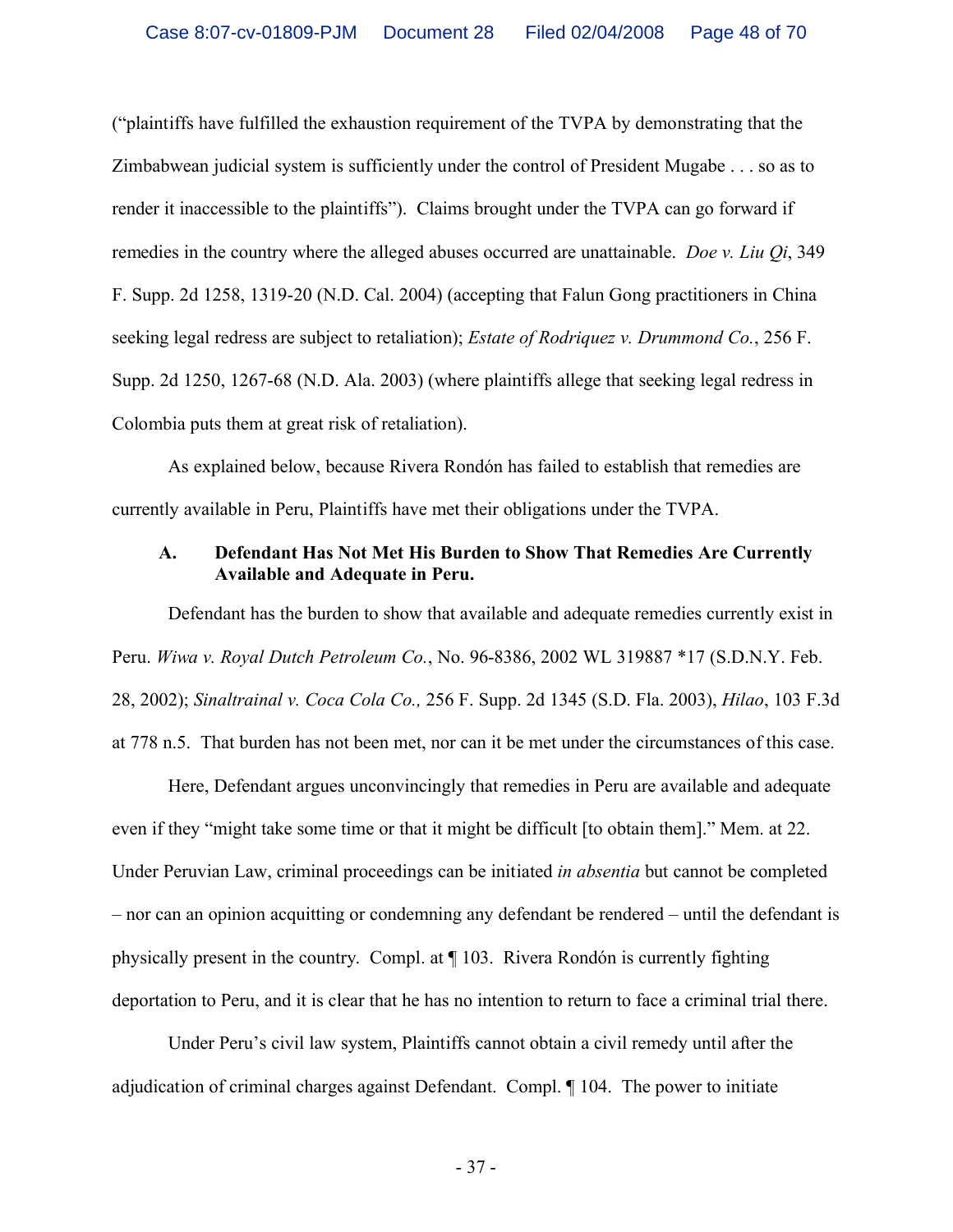criminal proceedings in Peru belongs solely to government prosecutors. Ninaquispe Decl. ¶ 14; *see also* Peruvian Rules of Criminal Procedure, Preliminary Title, Art. IV, Legislative Decree No. 957 (July 29, 2004).<sup>17</sup> Even when the victims or offended party makes the facts available to the prosecutor, the criminal matter is actionable *exclusively* by the prosecutor. To obtain a remedy against a defendant in a criminal matter, victims can participate as *parte civil* ("civilian parties"). Ninaquispe Decl. ¶ 15. This requires the government prosecutor to complete the criminal case, and only after criminal liability has been assessed does a *parte civil* have a right to recover damages. *Id*.

Therefore, full redress for Plaintiffs has been unattainable in Peru. Attempts to seek an adequate civil remedy in Peru are futile so long as the defendant is not physically present in the country. Defendant attempts to minimize the issue by using "process" and "remedy" as synonymous, confusing the legislative intent behind the TVPA. An adequate remedy is granted by a process that presumably begins and ends according to the law. If concluding the process in Peru at this time is impossible, there is no currently available remedy.

## **B. Plaintiffs Have Pursued Remedies in Peru But They Proved Neither Available Nor Adequate.**

In or about 2005, Peruvian prosecutors filed murder charges against Defendant. Compl. ¶ 101; Ninaquispe Decl. ¶19. Soon thereafter, Plaintiffs each exercised their right to become a *parte civil*, the only action available to them at the time. Ninaquispe Decl. 19; Compl. 11 100-105. By doing so, Plaintiffs have done the equivalent to "suing" under United States law. However, their right to civil compensation depends on the completion of the criminal case. The criminal case cannot proceed when the defendant is not physically in Peru. *Id*. Rivera Rondón

<sup>&</sup>lt;sup>17</sup> The cited provision of Peruvian law are attached as Attachment G to Ninaquispe Declaration (attached as Exhibit 3).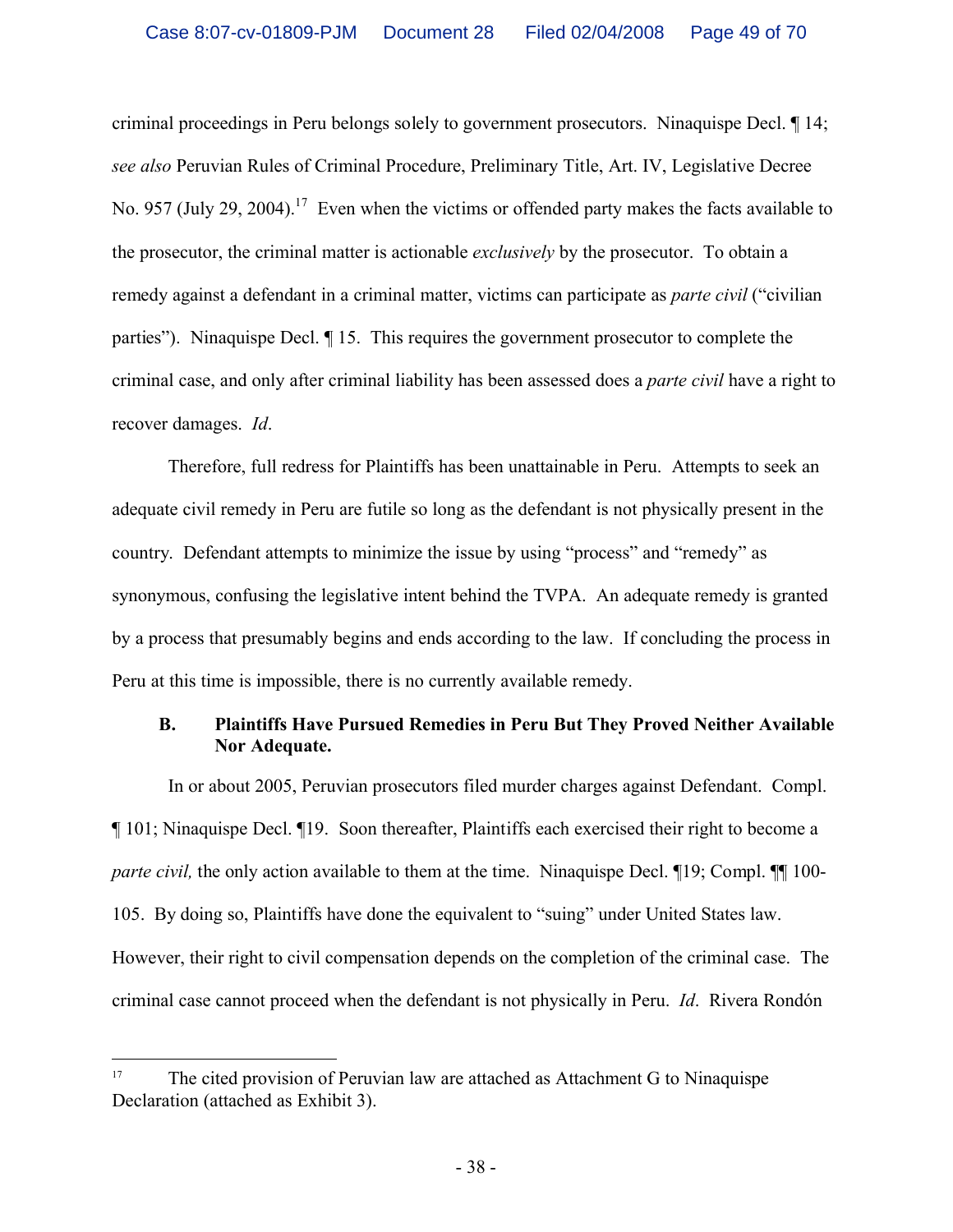remains in the United States, thus the criminal case against him cannot proceed in Peru. Plaintiffs have exercised the only avenue available to them under Peruvian law, which cannot provide a remedy while Rivera Rondón is absent from Peru.

Defendant cites to *Torres v. Southern Peru Copper Corp*, 965 F. Supp. 899 (S.D. Tex. 1996), *aff'd,* 113 F.3d 540 (5th Cir. 1997), to support his argument that adequate remedies exist in Peru. Mem. at 22. In *Torres,* the court found Peru to be an adequate alternative forum for purposes of *forum non conveniens* in a case alleging ordinary state law tort violations. 965 F. Supp. at 904. Regardless of whether Peruvian courts might provide an adequate and fair forum for hearing an ordinary tort dispute, Plaintiffs cannot achieve a remedy in this case due to Rivera Rondón's absence from Peru. The quality and abilities of Peruvian courts is irrelevant to this inquiry.<sup>18</sup> *Vargas v. M/V Mini Lama*, 709 F. Supp. 117, 118 (E.D. La. 1989).

Finally, Defendant cites *Ruiz v. Martinez*, 2007 WL 1857185, at \*6 (W.D. Tex. May 17, 2007). Mem. at 22. In *Ruiz,* the court held that TVPA plaintiffs are required to attempt to seek compensation in the place in which the events occurred prior to suing in the United States. *Id*. Plaintiffs do not take issue with the purposes behind such a requirement. Rather, it is their position that the requirement has been fully satisfied here. As noted above, Plaintiffs have attempted, to no avail, to exhaust their Peruvian remedies by joining the complaint in the criminal case brought in Peru against Rivera Rondón. It is currently impossible for that case to lead to compensation for the Plaintiffs due to Defendant's absence from Peru. Plaintiffs have

<sup>18</sup> Regardless of the accuracy of the *Torres* court's characterization of the Peruvian judicial system, which Plaintiffs do not concede here, the fact that the court found Peru to be a better forum in that case is irrelevant to this case. In *Torres*, the plaintiffs argued only that remedies were not available to them in Peru because the Peruvian court system is corrupt and the costs of such litigation would be prohibitive. 965 F. Supp. at 903-904. These concerns are entirely different from the issues in the present case. Here, the criminal case in Peru is statutorily barred from advancing because the defendant is not in Peru, and without a criminal penalty, Plaintiffs are unable to pursue any civil remedies. Ninaquispe Decl. ¶¶ 14-18.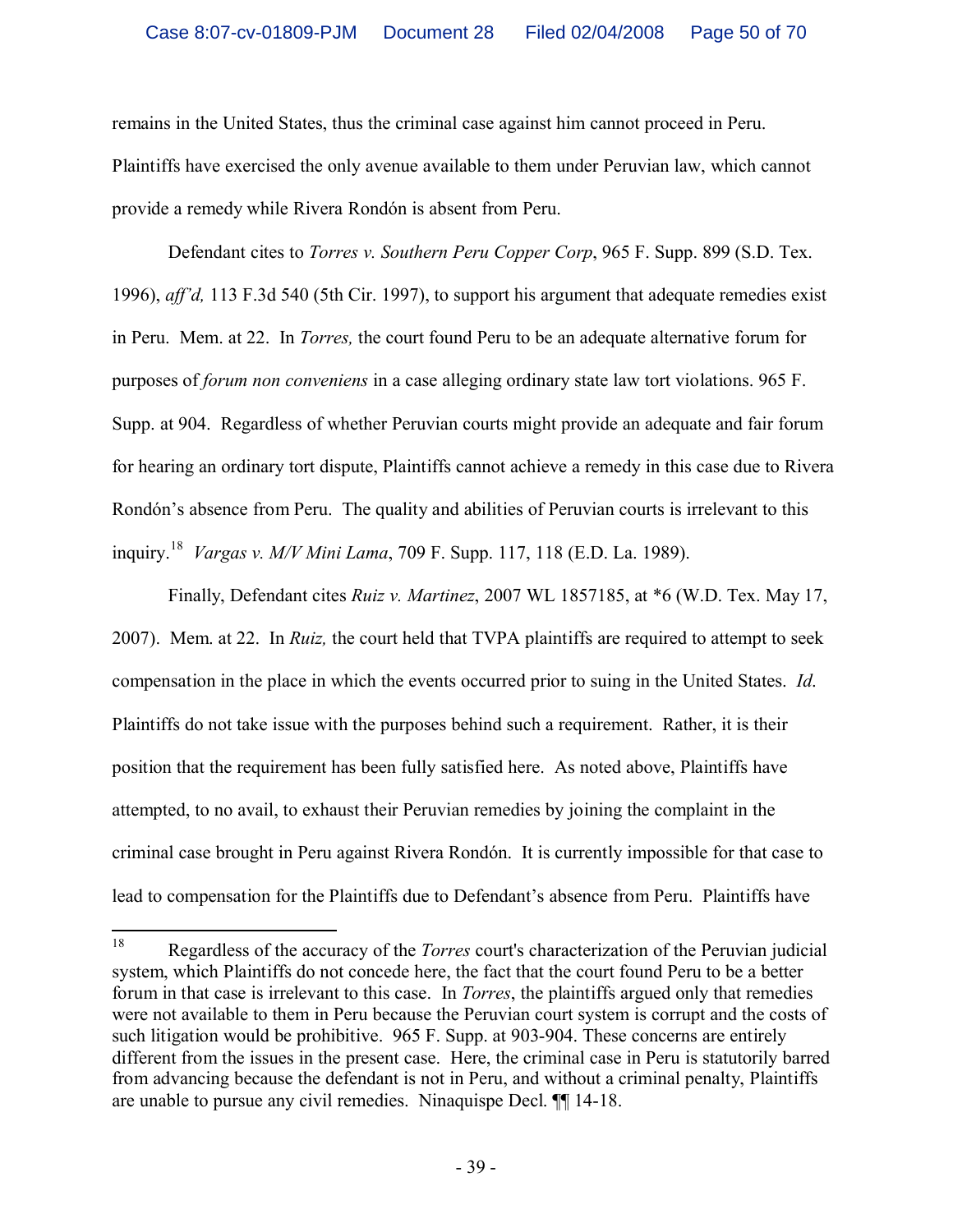exhausted all available local remedies in Peru and can therefore bring this suit in the United States.

## **V. DISMISSAL ON POLITICAL QUESTION GROUNDS IS UNWARRANTED.**

There is no merit to Defendant's contention that this case is nonjusticiable under the political question doctrine. Under that doctrine, courts must abstain in cases whose resolution would require the judiciary to involve itself in policy decisions constitutionally committed to the political branches. *Baker v. Carr,* 369 U.S. 186, 210 (1962); *Japan Whaling Ass'n v. American Cetacean Soc.,* 478 U.S. 221, 230 (1986) ("The political question doctrine excludes from judicial review those controversies which revolve around policy choices and value determinations constitutionally committed for resolution to the halls of Congress or the confines of the Executive Branch."). The political question doctrine is a principle of intra-governmental comity that bars the judicial branch from interfering in matters left exclusively under the Constitution to the political branches. *Id.* The burden of establishing the presence of political questions falls on Defendant. *See Sarei v. Rio Tinto, PLC*, 487 F.3d 1193, 1206 (9th Cir. 2007) (holding that party urging the defense "must carry the primary burden of establishing a political question").

Rivera Rondón has failed to meet his heavy burden in this case. He relies entirely on unsupported and irrelevant allegations, such as: the "United States was providing significant military aid to Peru to fight [Shining Path] terrorists;" and an "example of this aid is what was then known as the 'School of the Americas.'" Mem. at 24. This defense should be rejected for several reasons.

First, Rivera Rondón provides no basis for connecting his role in the crimes committed in the Accomarca Massacre to any policy decision of the United States or to any conduct by members of the U.S. armed forces, whether in conjunction with the "School of the Americas" or otherwise. Nor does he offer any evidence to support these assertions or the claim that "the

 $-40-$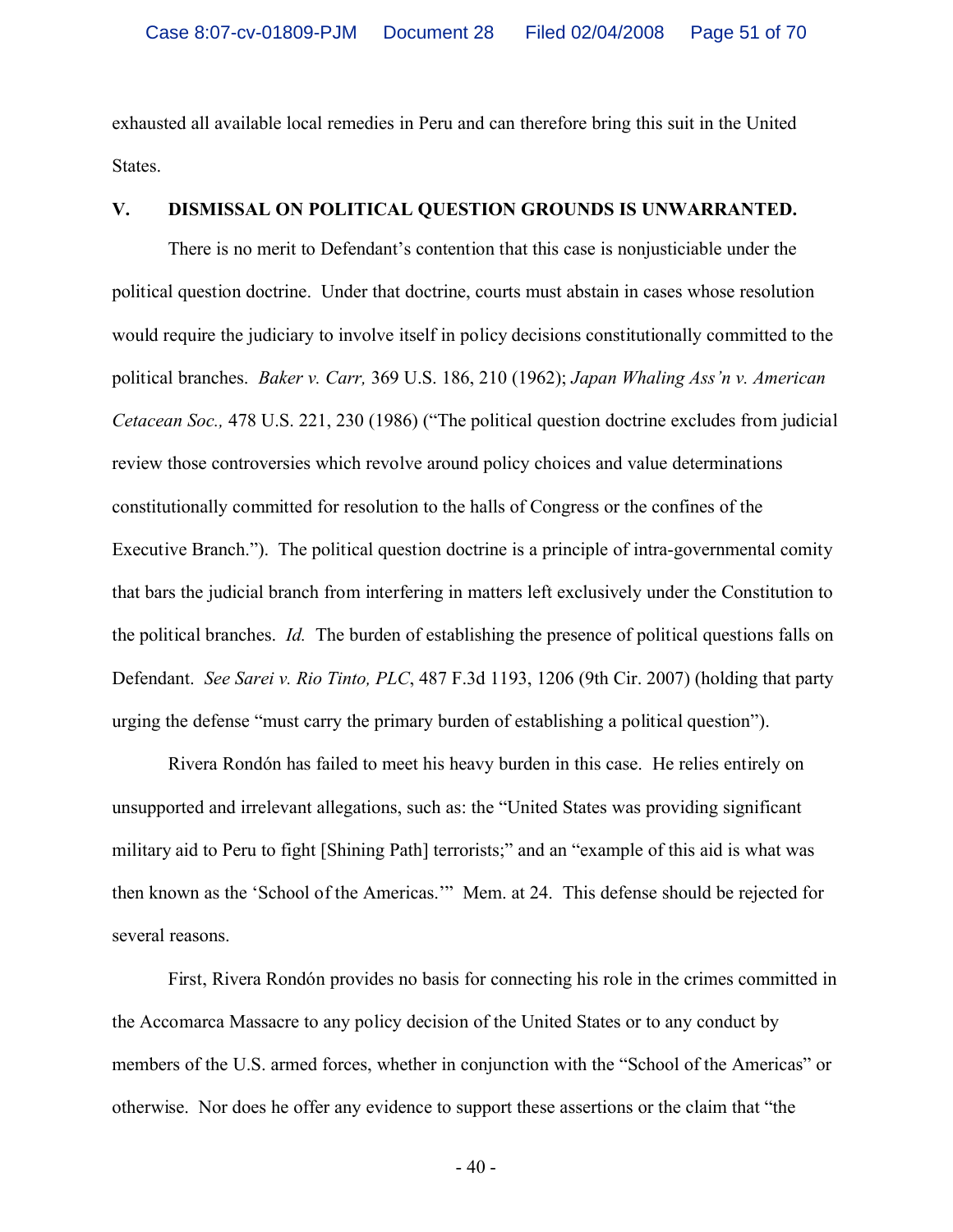events at Accomarca occurred" as a consequence of training the U.S. provided to the Peruvian military. Mem. at 24. The failure to support these sweeping allegations with anything but a solitary citation to 10 U.S.C. § 4415, which merely authorizes the School of the Americas, is reason enough to reject this argument.

Second, assuming for the sake of argument that the United States did provide financial aid and training to the Peruvian military during the relevant time, that circumstance would not create a nonjusticiable political question here. Rivera Rondón does not contend that the planned killing of civilians during the Accomarca Massacre was carried out at the direction of the U.S. military or with the knowledge and support of the U.S. government. Nor can he. Shortly after the massacre, the U.S. Department of State condemned the killings, calling the Peruvian military's campaign against the Shining Path an illegal use of force involving "extrajudicial killings, disappearances, torture, and arbitrary detention." U.S. Department of State, *Country Report on Human Rights Practices for 1985*, 99th Cong. 2d Sess., Report Submitted to the Comm. on Foreign Affairs, U.S. House of Representatives, and the Comm. on Foreign Relations, U.S. Senate, (Jt. Comm. Print, Feb. 1986), at 669 (attached as Exhibit 6). No political question arises merely from alleged assistance provided by the United States. Indeed, courts have found no difficulty adjudicating ATCA and TVPA claims brought against military personnel whose units received similar support from U.S. government sources.<sup>19</sup>

<sup>&</sup>lt;sup>19</sup> *E.g., Cabello*, 402 F.3d at 1153 (defendant Lt. Fernandez Larios entered the United States under protection of U.S. government; he attended combat arms orientation at the School of Americas (School of Americas Watch, *available at* http://www.soaw.org/article.php?id=234) (last visited Jan. 28, 2008); *Arce,* 434 F.3d 1254 (defendant Gen. Garcia attended the counter insurgency course at the School of Americas) (School of Americas Watch, *available at* http://www.soaw.org/article.php?id=238) (last visited Jan. 28, 2008); *Xuncax,* 886 F. Supp. 169 (defendant Gen. Gramajo attended the Kennedy School at Harvard; in 1991, he was a guest speaker at the School of Americas) (School of Americas Watch, *available at* http://www.soaw.org/article.php?id=239) (last visited Jan. 28, 2008); *Chavez v. Carranza,* No.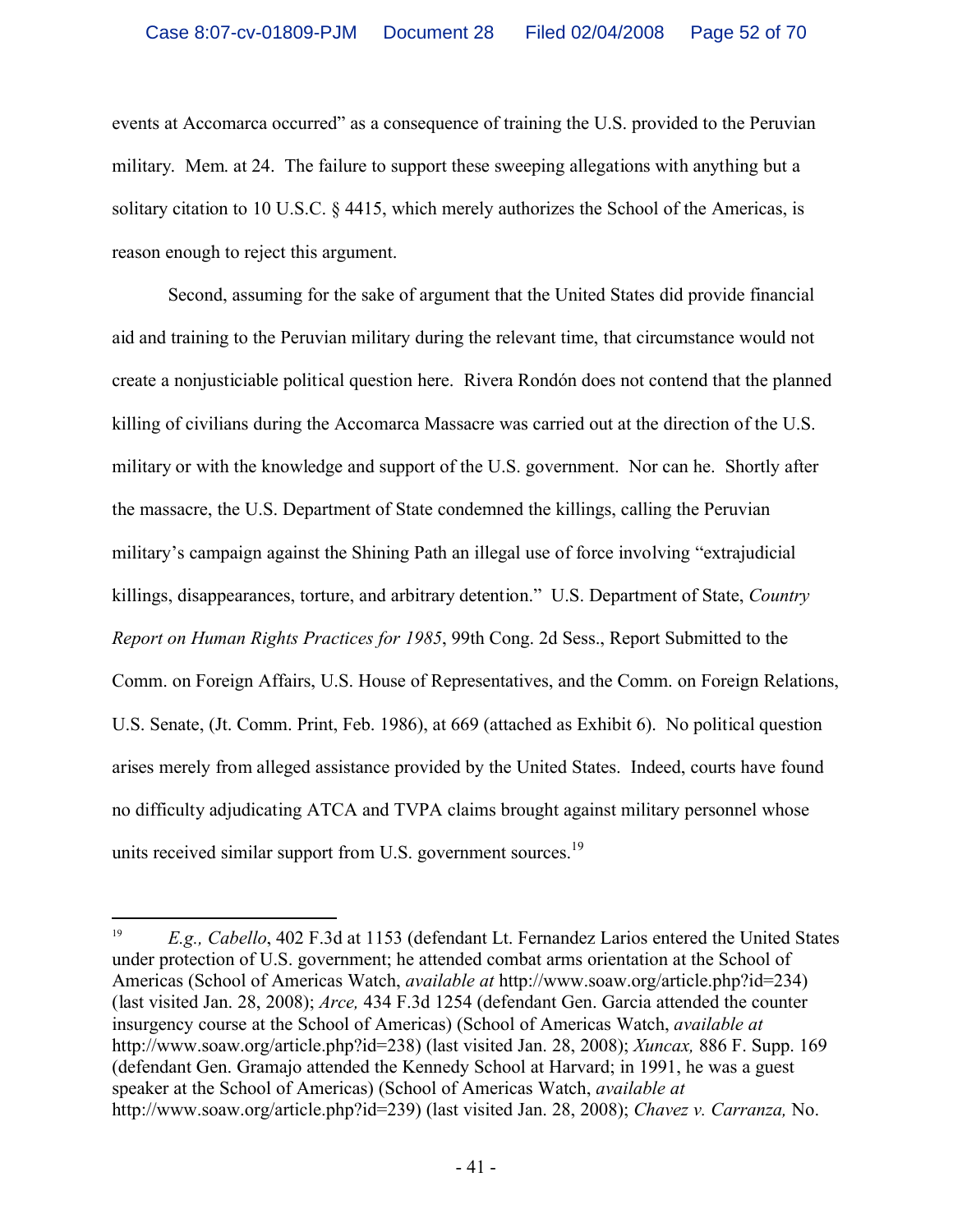This case is thus a far cry from the direct challenges to U.S. military policies and actions made by the plaintiffs in the cases on which Defendant principally relies. Mem. at 25-26. Each of those cases directly called into question the propriety of specific decisions made by U.S. officials in conducting defense operations – issues committed to the Executive Branch under the U.S. Constitution.<sup>20</sup> Nothing of the kind is at issue here. Accordingly, those decisions are inapposite and provide no support for the nonjusticiability argument made by Defendant.

Next, the suggestion that "this case implicates the relationship between the United States and Peru at a pivotal point in their history," Mem. at 25, lacks both case support and a factual predicate. Neither government has approached this Court to state any interest in this action. In fact, the Peruvian government is attempting to prosecute Rivera Rondón and others involved in the Accomarca Massacre. Compl. ¶¶ 100-101.

Finally, Rivera Rondón's reliance on the State Department's Statement of Interest in *Doe v. Liu Qi* is misplaced. Mem. at 26-27. No such statement has been made in this case, and thus Defendant is unable to show the United States has any concern that a ruling against Defendant here somehow will subject U.S. officials to liability abroad. In enacting the TVPA, moreover, Congress and the President had to be mindful of the potential for retaliation. That possibility did not dissuade them, however, from establishing a right of action for brutal acts of torture and extrajudicial killing of the kind committed here.

<sup>03-2932 (</sup>W.D. Tenn. filed Dec. 10, 2003) (defendant Carranza was trained by U.S. military at Fort Sill and later served as a paid informant for the United States) (Trial direct examination of N. Carranza, Nov. 10, 2005, Vol. IX; Tr. at 1390-91, 1469-72; *available at*  http://cja.org/cases/carranza/transcripts/carranza09.txt) (last visited Jan. 28, 2008).

<sup>20</sup> *Aktepe v. United States*, 105 F.3d 1400, 1401-02 (11th Cir. 1997) (claiming for injuries caused when a U.S. naval warship fired two missiles during a training exercise); *Greenham Women Against Cruise Missiles v. Reagan*, 755 F.2d 34, 37 (2d Cir. 1985) (British citizens challenging the deployment of U.S. missiles in the United Kingdom); *Holtzman v. Schlesinger*, 484 F.2d 1307, 1308 (2d Cir. 1973) (Member of Congress suing the Secretary of Defense over the conduct of U.S. military operations in Cambodia).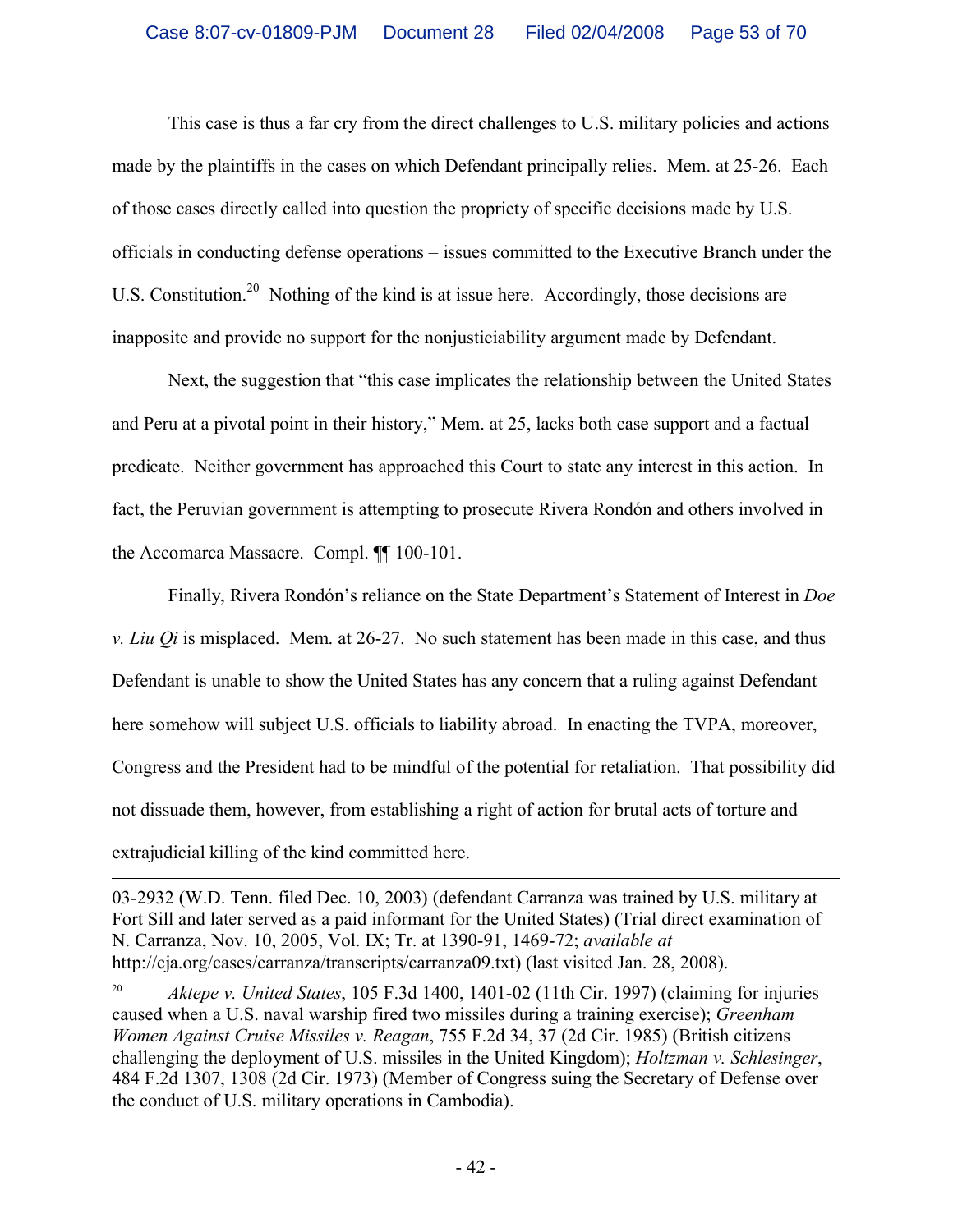#### **VI. PLAINTIFFS' CLAIMS ARE NOT BARRED BY THE ACT OF STATE DOCTRINE.**

Rivera Rondón incorrectly argues that the act of state doctrine bars Plaintiffs' claims. Mem. at 27-29. The act of state doctrine precludes judicial inquiry into the validity of official acts of a recognized foreign sovereign power. *Banco Nacional de Cuba v. Sabbatino*, 376 U.S. 398, 428 (1964). "Act of state issues only arise when a court must decide – that is, when the outcome of the case turns upon – the effect of official action by a foreign sovereign. When that question is not in the case, neither is the act of state doctrine." *W.S. Kirkpatrick & Co., Inc. v. Environmental Tectonics Corp., Intern*., 493 U.S. 400, 406 (1990). The doctrine does not call for judicial abstention merely because a case may call for acts of a former foreign government official to be judged. "Courts in the United States have the power, and ordinarily the obligation, to decide cases and controversies properly presented to them. The act of state doctrine does not establish an exception for cases and controversies that may embarrass foreign governments . . . ." *Id.* at 409. "[T]he act of state doctrine is not an 'inflexible' rule, but rather requires case-by-case analysis to ensure that none of the underlying principles are violated." *Dominican Republic v. AES Corp.*, 466 F. Supp. 2d 680, 695 (D. Va. 2006) (quoting *Eckert Int'l v. Government of Sovereign Democratic Republic of Fiji*, 834 F. Supp. 167, 171 (D. Va. 1993)).

#### **A. Defendant Rivera Rondón Has Not Shown That An Act of State Is At Issue in This Case.**

As a threshold matter, Defendant has the burden to prove that an act of state is at issue in the case. *Alfred Dunhill of London, Inc. v. Republic of Cuba*, 425 U.S. 682, 694 (1976). Rivera Rondón has not produced evidence of any official act here that would trigger the act of state doctrine.

Plaintiffs' claims call on this Court to find Defendant liable for his role in acts of torture, extrajudicial killing, war crimes and crimes against humanity. Those are not official, public acts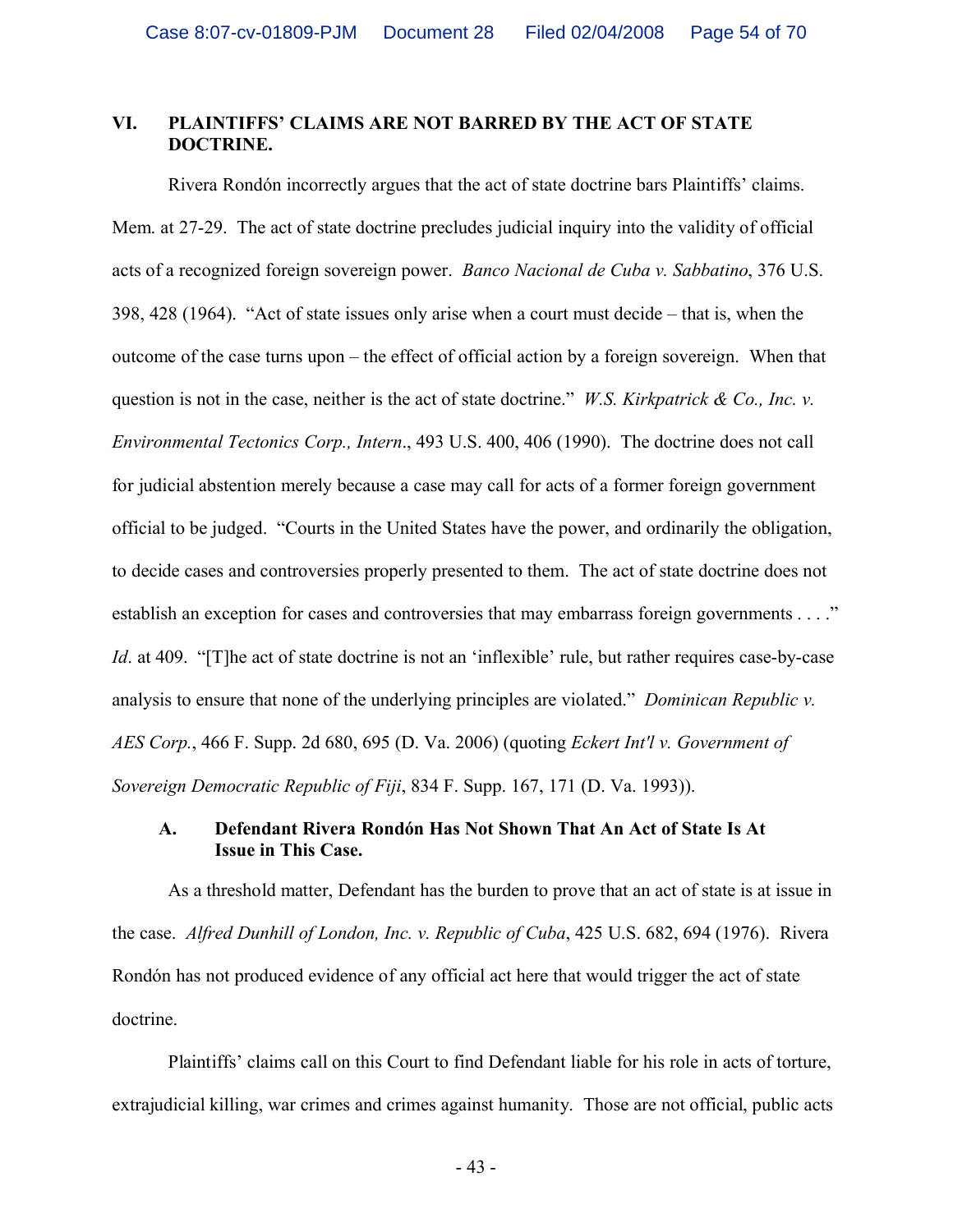of the government of Peru. Actions taken by government officials in violation of norms of customary international law, such as the abuses alleged here, are not "official" acts for the purposes of the act of state doctrine. *See Trajano,* 978 F.2d at 498 n.10, *Hilao*, 25 F.3d at 1471- 72; *Filártiga,* 630 F.2d at 889; *Siderman de Blake v. Republic of Argentina*, 965 F.2d 699, 713 (9th Cir. 1992); *Sharon v. Time, Inc.*, 599 F. Supp. 538, 544 (S.D.N.Y. 1984) (actions taken by an official implicated in the massacre of noncombatants "acting outside the scope of his authority as an agent of the state are simply not acts of state"). In *Kadic*, the Second Circuit stated, in dicta, "[A]ppellee has not had the temerity to assert in this Court that the acts he allegedly committed [murder, rape, torture, and arbitrary detention of civilians] are the officially approved policy of a state. . . . We think it would be a rare case in which the act of state doctrine precluded suit under section 1350." 70 F.3d at 250.

Plaintiffs' allegations of atrocities concern acts illegal under Peruvian law. <sup>21</sup> *See* Section III.B., *supra.* The Senate report of the TVPA confirms that torture and similar human rights abuses can never be "public acts" for the purposes of the act of state doctrine. S. Rep. No. 102- 249, 1991 WL 258662 at \*8 (Exhibit 1 attached). The abuses alleged here are violations of international law and the national laws of Peru, thus cannot be "public acts" of a foreign official for act of state purposes. Rivera Rondón has offered no contrary analysis and no evidence that the Accomarca Massacre was an official public act of the Peruvian government, authorized under Peruvian law. Clearly, the act of state doctrine does not apply here.

<sup>&</sup>lt;sup>21</sup> Peruvian Criminal Code, Vol. 2, Title XIV-A, "Crimes Against Humanity," Arts. 319-324; Chap. 3 "Torture," Arts. 321-324, Vol. 2, Title I, "Crimes Against Life, Physical Integrity and Health," Chap 1, "Murder," Arts. 106-113 (1991) (Attachment A to Ninaquispe Declaration); Ninaquispe Decl. ¶ 8, 9.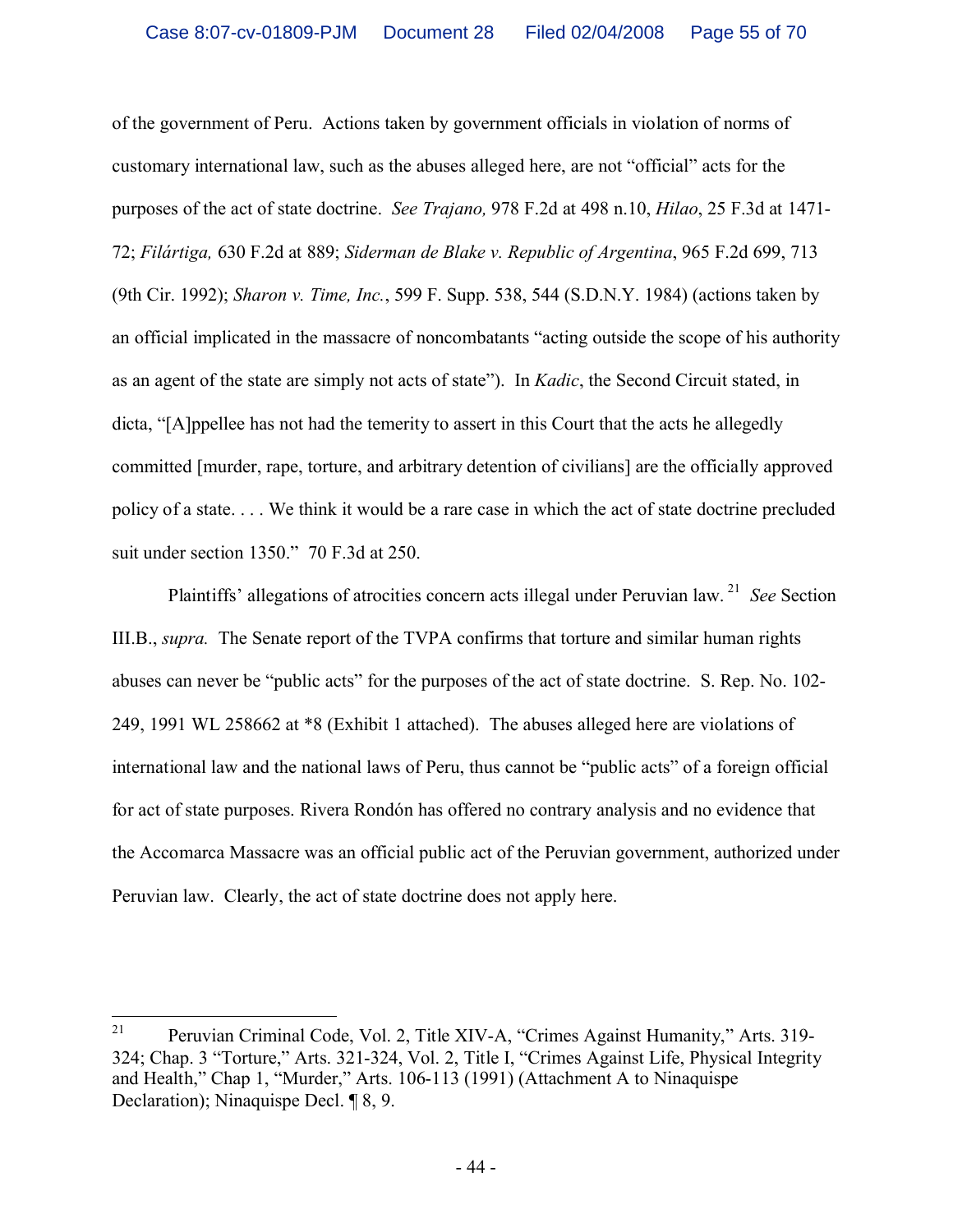#### **B. Abstention is Unwarranted Under the** *Sabbatino* **Factors.**

Even if the acts alleged are considered official acts, a balancing of the factors as required by *Sabbatino* still weighs against dismissal. Defendant lists the three factors as: "(a) 'the degree of codification or consensus concerning a particular area of international law,' (b) the extent to which the issue 'touch[es] ... sharply on national nerves,' with greater justification for 'exclusivity in the political branches' the more 'important the implications of an issue are for our foreign relations,' and (c) whether 'the government which perpetrated the challenged act of state is no longer in existence.'" Mem. at 27 (quoting *Sabbatino*, 376 U.S. at 428).

#### **1. The acts alleged in this case have been universally condemned as violations of international law.**

This first factor under *Sabbatino* weighs in favor of adjudication. "[T]he greater the degree of codification or consensus concerning a particular area of international law, the more appropriate it is for the judiciary to render decisions regarding it . . . ." *Sabbatino*, 376 U.S. at 428. The acts alleged in the Complaint violate universally agreed upon legal principles (see discussion of specific claims *infra*). Courts "can decide claims arising out of alleged violations of fundamental human rights." Restatement (Third) of the Foreign Relations Law of the United States § 443 cmts. b, c (1987). They have done so in dozens of cases. *See* Section III.A., *supra*  at 22-23 and 33 n.14. Indeed, Congress explicitly called on the courts to adjudicate human rights cases like these when it passed the TVPA.

#### **2. Adjudication is consistent with United States foreign policy.**

The second *Sabbatino* factor weighs against dismissal when a case does not touch sharply on our own national nerves. *Sabbatino*, 376 U.S. at 428 ("[T]he less important the implications of an issue are for our foreign relations, the weaker the justification for exclusivity in the political branches"). Human rights abuses, which are acts outside the scope of an official's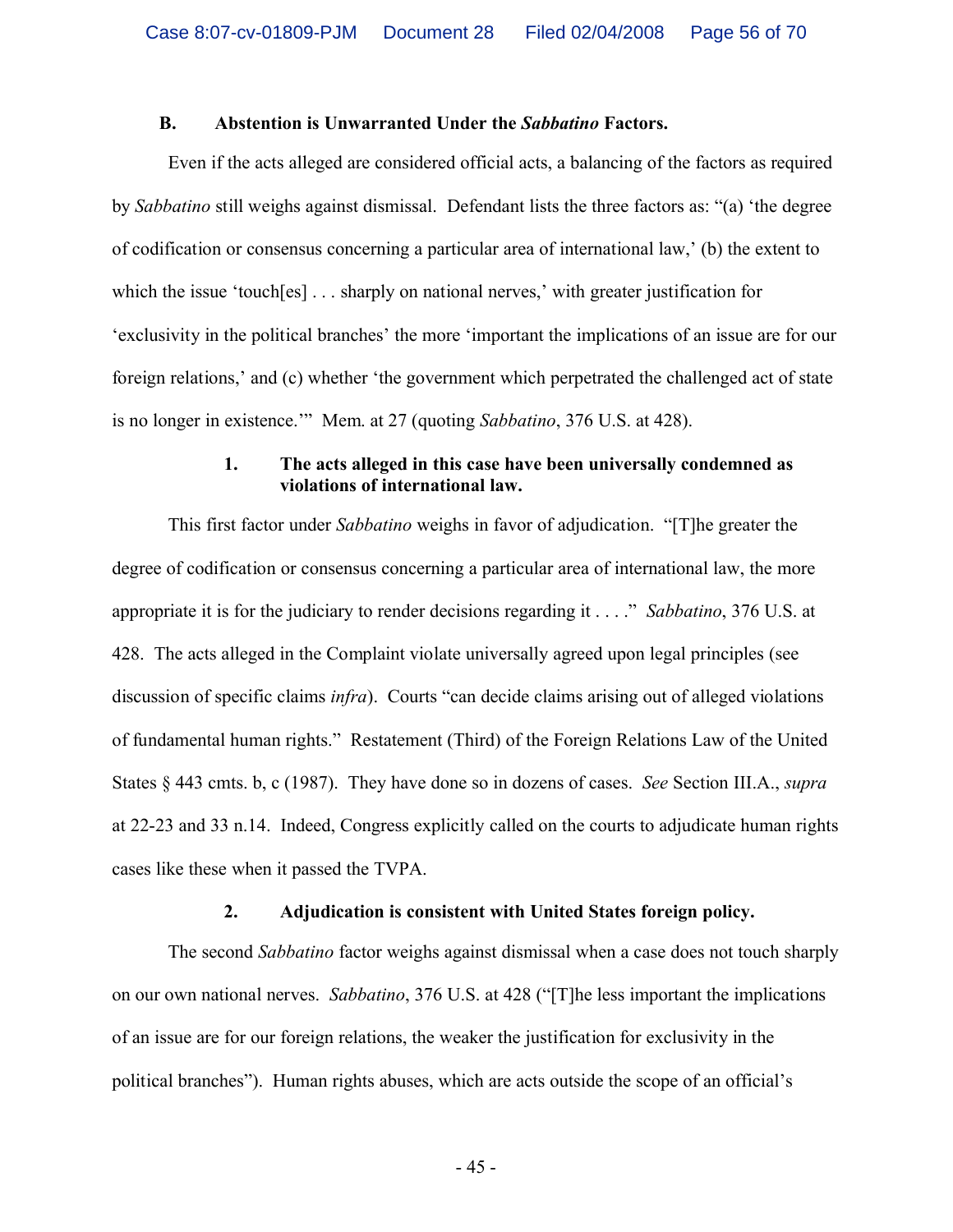authority, do not implicate strong foreign policy concerns. *Hilao*, 25 F.3d at 1472 ( "A lawsuit against a foreign official acting outside the scope of his authority does not implicate any of the foreign diplomatic concern involved in bringing suit against another government in United States courts"). The acts committed by Defendant and other soldiers in carrying out the Accomarca Massacre clearly falls outside the scope of his lawful authority. See section III.B, *supra*. Adjudication of this suit, therefore, does not require the court to pass on the validity of sovereign acts of a foreign government.

Furthermore, the United States government has condemned the Accomarca Massacre and expressed concern about human rights abuses occurring in Peru during that period. *See* State Dept., 1985 country report on human rights: Peru at 663-664 (attached as Exhibit 6); U.S. State Department, 1999 country reports on human rights practices: Peru, *available at* http://www.state.gov/www/global/human\_rights/1999\_hrp\_report/peru.html (Peruvian armed forces refuse to explain why Hurtado has been promoted to rank of major despite his role in the 1985 Accomarca Massacre of over 60 civilians). In light of the United States' consistent condemnation of the Accomarca Massacre, this is not "the sort of case that is likely to hinder the Executive Branch in its formulation of foreign policy, or result in differing pronouncements on the same subject." *Liu v. Republic of China,* 892 F.2d 1419, 1433 (9th Cir. 1989). *See also Nat'l Coalition Gov't Union of Burma v. Unocal, Inc.*, 176 F.R.D. 329, 354 (C.D. Cal. 1997) (noting, in examining the foreign policy factor, that "the coordinate branches of government have already denounced the foreign state's human rights abuses and imposed sanctions"). Adjudication of this case is consistent with United States foreign policy toward Peru.

Unlike *Doe v. Israel*, cited by Defendant, Mem. at 28, the present case does not represent the type of sensitive foreign policy issues implicated in a case involving the Israeli-Palestinian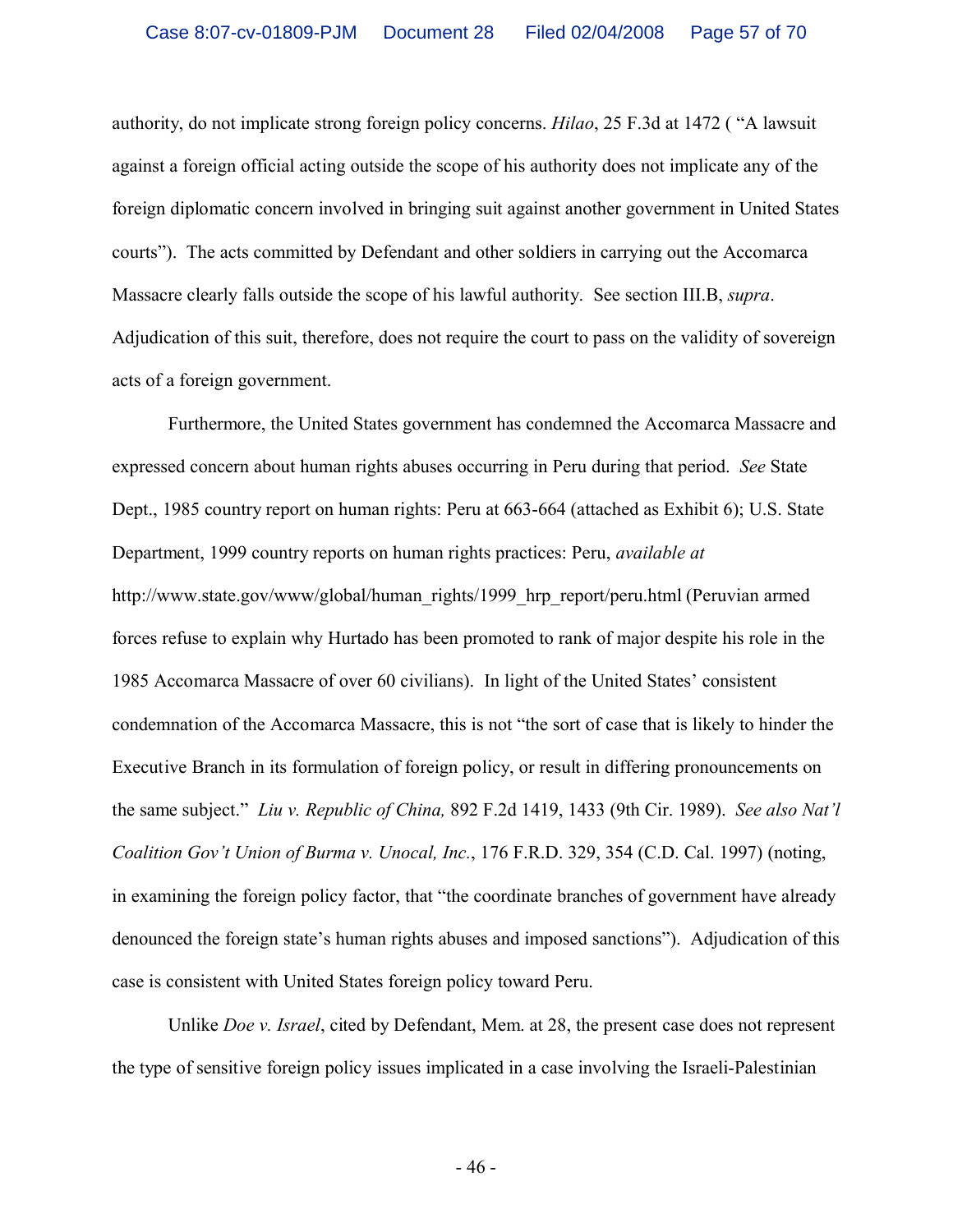conflict. 400 F. Supp. 2d 86 (D.D.C. 2005). In that case, the court focused on the second *Sabbatino* factor and dismissed the case on act of state grounds, holding, "Plaintiffs' claims would require the Court to adjudicate sensitive issues of a political nature that would offend notions of international comity." *Id*. at 113. Defendant does not offer any evidence that such sensitive foreign policy issues are implicated in the present case. Indeed, as noted above, the Peruvian government itself is attempting to prosecute Rivera Rondón and the others who participated in the Accomarca Massacre. Compl. ¶¶ 100-101.

Additionally, the facts here do not give rise to the same foreign policy concerns in *Saltany v. Reagan*, 702 F. Supp 319, 321 (D.D.C. 1988). *Saltany* involved "[p]ermission given by the head of government of one sovereign nation, speaking from its seat of government, to allow its territory to be utilized by an ally, at the ally's express request, to mount a military operation against a third power could not possibly be otherwise characterized." *Id.* at 321. The fact that the party facing suit, or the "ally," in *Saltany,* refers to an ally of the United States, sued in United States court for actions taken in furtherance of its alliance with the United States, weighed heavily in favor of dismissal in that case. *Id*. However, no analogous foreign policy implications exist in the present suit that may jeopardize the relationship between the United States and Peru.

#### **3. Because the Fujimori era ended seven years ago, and the crimes at issue are the subject of proceedings pending in Peru, a suit against Rivera Rondón does not give rise to act of state concerns.**

Finally, the *Sabbatino* Court held that "[t]he balance of relevant considerations may also be shifted if the government which perpetrated the challenged act of state is no longer in existence . . . ." 376 U.S. at 428. This factor weighs in favor of adjudication as today's Peru does not resemble that of 1985.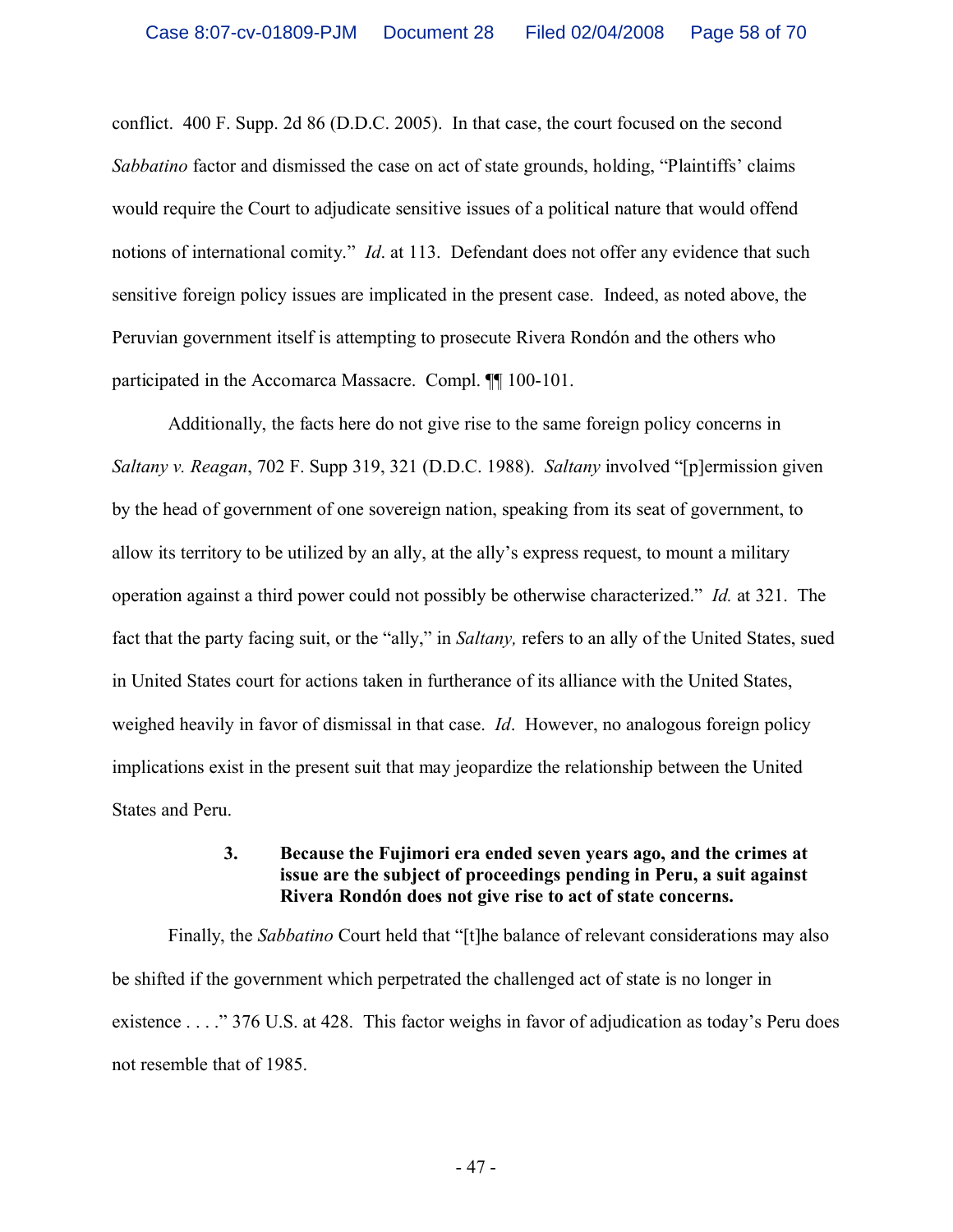Rivera Rondón misrepresents the situation in Peru. Peru has not been a "stable democracy, with continuity of government" as Rivera Rondón states. Mem. at 27. After the election of Fujimori in 1990, Peru underwent a period of significant upheaval and severe repression. Compl. ¶ 84. In 1992, Fujimori declared a "self-coup," in which he closed Congress, purged the judiciary and suspended the Constitution. *Id*. His despotic rule lasted until 2000.

The situation in Peru has improved in recent years. President Alan García, who was president from 1985-1990 during a period marked by widespread human rights abuses committed by government forces, has been recently re-elected to office. Compl. ¶¶ 82, 102. Recent developments show that the current government is taking steps toward accountability. Peru's amnesty law was declared invalid in 2001 and authorities in Peru have initiated judicial proceedings to prosecute the perpetrators of the Accomarca Massacre. *Id.* ¶¶ 99-101. Following his extradition to Peru last September, Fujimori is being tried in televised proceedings in a Peruvian court for ordering human rights abuses relating to two massacres committed during his regime. $^{22}$ 

As Plaintiffs point out in the Complaint, Peruvian officials filed criminal charges against Rivera Rondón in 2005 for his role in the Accomarca Massacre. *Id.* ¶¶ 90, 101. However, the case cannot move forward while he remains outside of Peru. *Id.* at ¶ 103.

## **VII. THE COMPLAINT STATES A CLAIM UPON WHICH RELIEF CAN BE GRANTED UNDER ATCA AND THE TVPA.**

Rivera Rondón seeks dismissal on the mistaken ground that Plaintiffs have not alleged that he did anything to cause the atrocities that were committed during the Accomarca Massacre. Mem. at 29-30. This argument disregards Plaintiffs' detailed allegations of Defendant's role in

<sup>22</sup> Dan Collyns, "Peru Struggles With Its Dark Past," BBC News, Dec. 10, 2007, *available at* http://news.bbc.co.uk/go/pr/fr/-/2/hi/americas/7132375.stm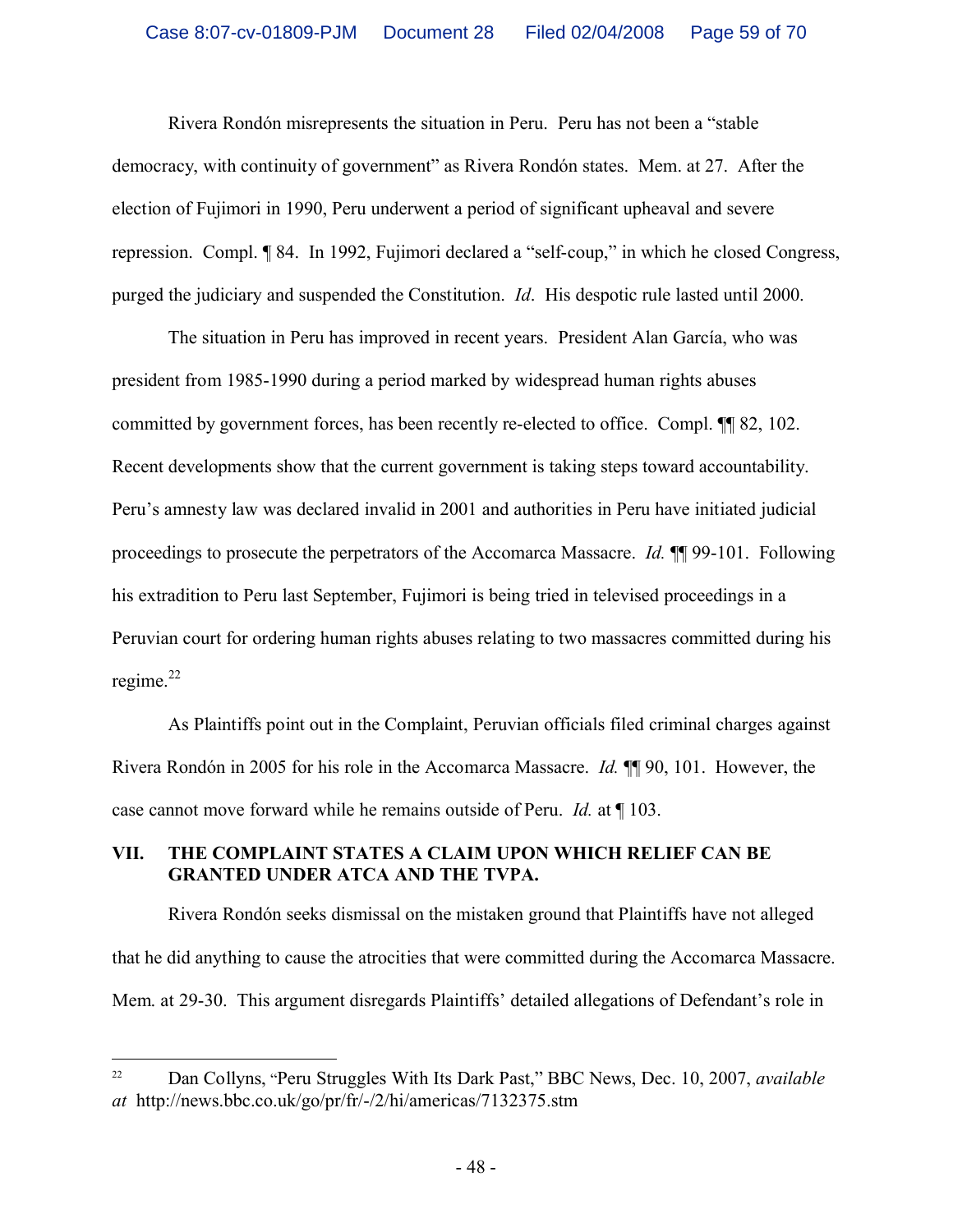the operation. It also ignores numerous decisions by U.S. courts and international bodies that establish liability for accomplices who participate in such heinous violations of international law norms. His arguments should be rejected.

The Complaint alleges seven counts against Defendant Rivera Rondón. It invokes jurisdiction under ATCA for violations of international law based on extrajudicial killing, torture, war crimes, and crimes against humanity. Compl. ¶¶ 107, 115, 125, 135, 142, 149, 154. It also makes claims directly under the TVPA for extrajudicial killing and torture. *Id.* ¶¶ 107, 115, 125. For each claim, Rivera Rondón's liability is based on three distinct theories: conspiracy, aiding and abetting, and joint criminal enterprise ("JCE"). There is no question that the claims asserted in the Complaint are actionable pursuant to ATCA's grant of subject matter jurisdiction and directly under the remedial scheme adopted by Congress in the TVPA.

ATCA, enacted as part of the Judiciary Act of 1789, establishes federal jurisdiction for "any civil action by an alien for a tort only, committed in violation of the law of nations or a treaty of the United States." *Sosa,* 542 U.S. at 712, 713 n.10 (quoting 28 U.S.C. § 1350). Each claim asserted here constitutes a violation of international law and the TVPA:

- · **Extrajudicial killing** is actionable under TVPA § 2(a)(2) and is a violation of international law. *Saravia*, 348 F. Supp. 2d at 1148-49, 1153-54 (finding liability under TVPA and ATCA); *Xuncax*, 886 F. Supp. at 184; *Forti v. Suarez-Mason*, 672 F. Supp. 1531, 1542 (N.D. Cal. 1987) *reconsid. granted in part on other grounds*, 694 F. Supp. 101 (N.D. Cal. 1988).
- **Torture** is actionable under TVPA § 2(a)(1) because it contravenes universally accepted norms of international law. *Aldana v. Del Monte Fresh Produce, N.A. Inc.*, 416 F.3d 1242, 1250-51 (11th Cir. 2005); *Barrueto*, 205 F. Supp. 2d at 1331- 33, *aff'd on other grounds sub. nom. Cabello v. Fernandez-Larios*, 402 F.3d 1148, 1154 (11th Cir. 2005); *Kadic*, 70 F.3d at 243 ("official torture is prohibited by universally accepted norms of international law, and the Torture Victim Act confirms this holding and extends it to cover summary execution").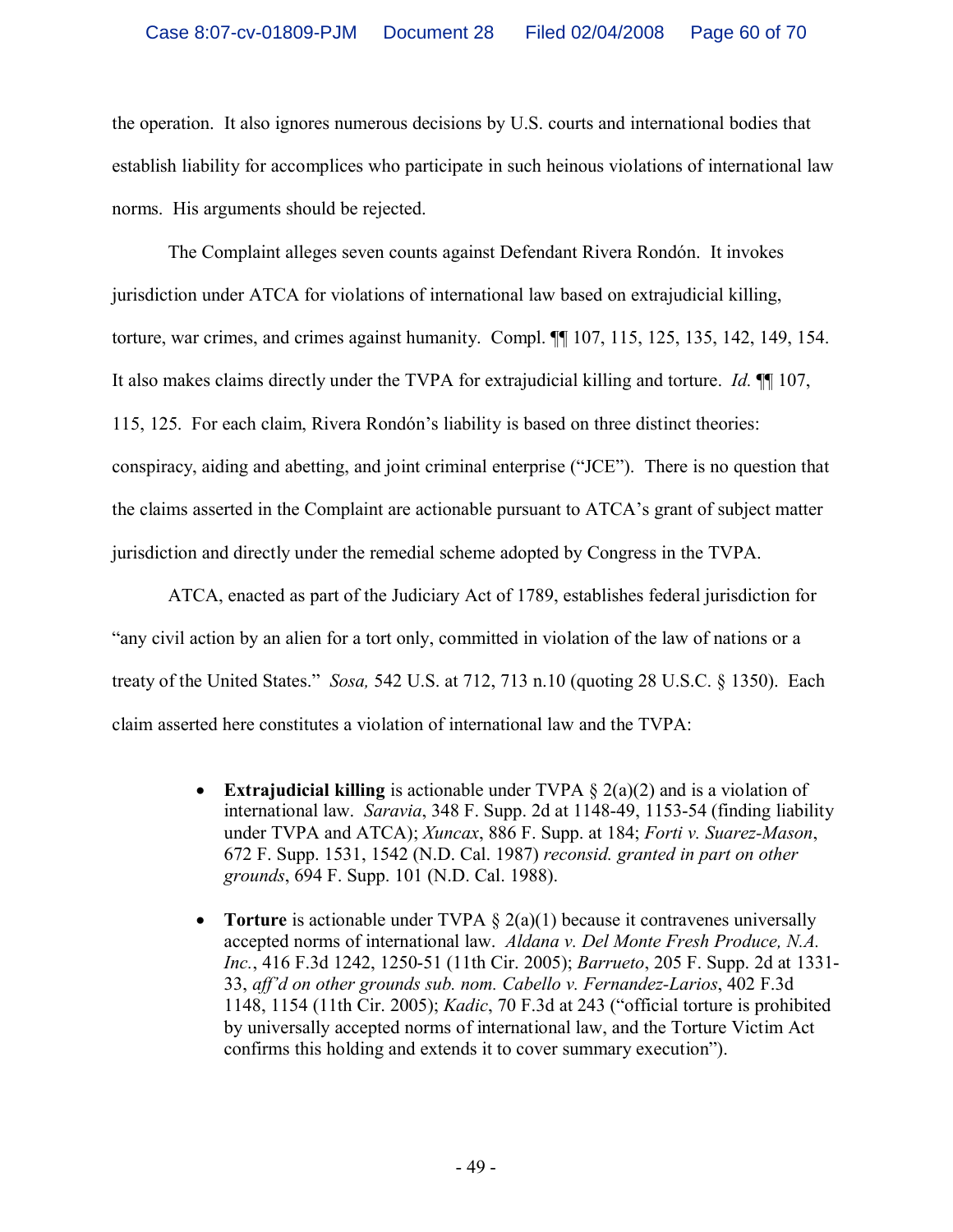- · Courts have repeatedly recognized that torture also is actionable under the ATCA. *See, e.g., Filártiga,* 630 F.2d at 884-85; *Sosa*, 542 U.S. at 732 ("[F]or purposes of civil liability, the torturer has become – like the pirate and slave trader before him – *hostis humani generis*, an enemy of all mankind.") (quoting *Filártiga*, 630 F.2d at 890); *Hilao,* 25 F.3d at 1474-75; *Siderman de Blake*, 965 F.2d at 717; *Mehinovic,* 198 F. Supp. 2d at 1347; *Paul,* 901 F. Supp. at 335; *Xuncax*, 886 F. Supp. at 178, 184-85; *Barrueto*, 205 F. Supp. 2d at 1331 n.5.
- · **War crimes,** carrying out "a deliberate plan . . . to massacre and exterminate . . . all unarmed noncombatant civilians . . . without cause or trial" directed against the civilian population "are recognized in international law as violations of the law of war." *In re Yamashita,* 327 U.S. 1, 14 (1946); *Kadic*, 70 F.3d at 242-43; *Iwanowa*, 67 F. Supp. 2d at 439-41 (forced labor during World War II constituted a war crime); *Mehinovic*, 198 F. Supp. 2d at 1350-51 (pattern of torture, inhumane treatment and arbitrary detention of civilians during war in Bosnia constituted violation of Common Article 3 of the Geneva Convention and customary international humanitarian norms); *Doe v. Islamic Salvation Front*, 993 F. Supp. at 8 (allegations of violence against women in Algeria stated a claim of war crimes under Common Article 3).

Grave breaches of the Geneva Conventions and violations of Common Article 3 meet the *Sosa* requirements of widely accepted, clearly defined violations of the law of nations. Prior to *Sosa*, lower courts recognized ATCA jurisdiction over war crimes under a three-prong test: universal, definable, obligatory. Since the *Sosa* standard is virtually identical to this test, war crimes continue post-*Sosa* to support ATCA jurisdiction.

· **Crimes against humanity** can be pursued under international law for widespread and systematic attacks against a civilian population. Justice Breyer's concurring opinion in *Sosa* acknowledges that crimes against humanity are among the offenses that are both "universally condemned" and for which there is "agreement that universal jurisdiction exists to prosecute" such conduct, therefore supporting the exercise of jurisdiction under ATCA. *Sosa*, 542 U.S. at 762; *see also Mujica v. Occidental Petroleum Corp.,* 381 F. Supp. 2d 1164, 1180 (C.D. Cal. 2005); *Saravia*, 348 F. Supp. 2d at 1156-57. Other courts, while not expressly ruling on the actionability of the norm, have implicitly accepted claims of crimes against humanity. *See, e.g., Cabello*, 402 F.3d at 1154 ("[C]rimes against humanity ... have been a part of the United States and international law long before Fernandez's alleged actions.") (citation omitted).

The TVPA claims for extrajudicial killing and torture are well-pleaded, based on detailed

factual allegations. Compl. ¶¶ 54-72, 107-33. The statute requires that the defendant act under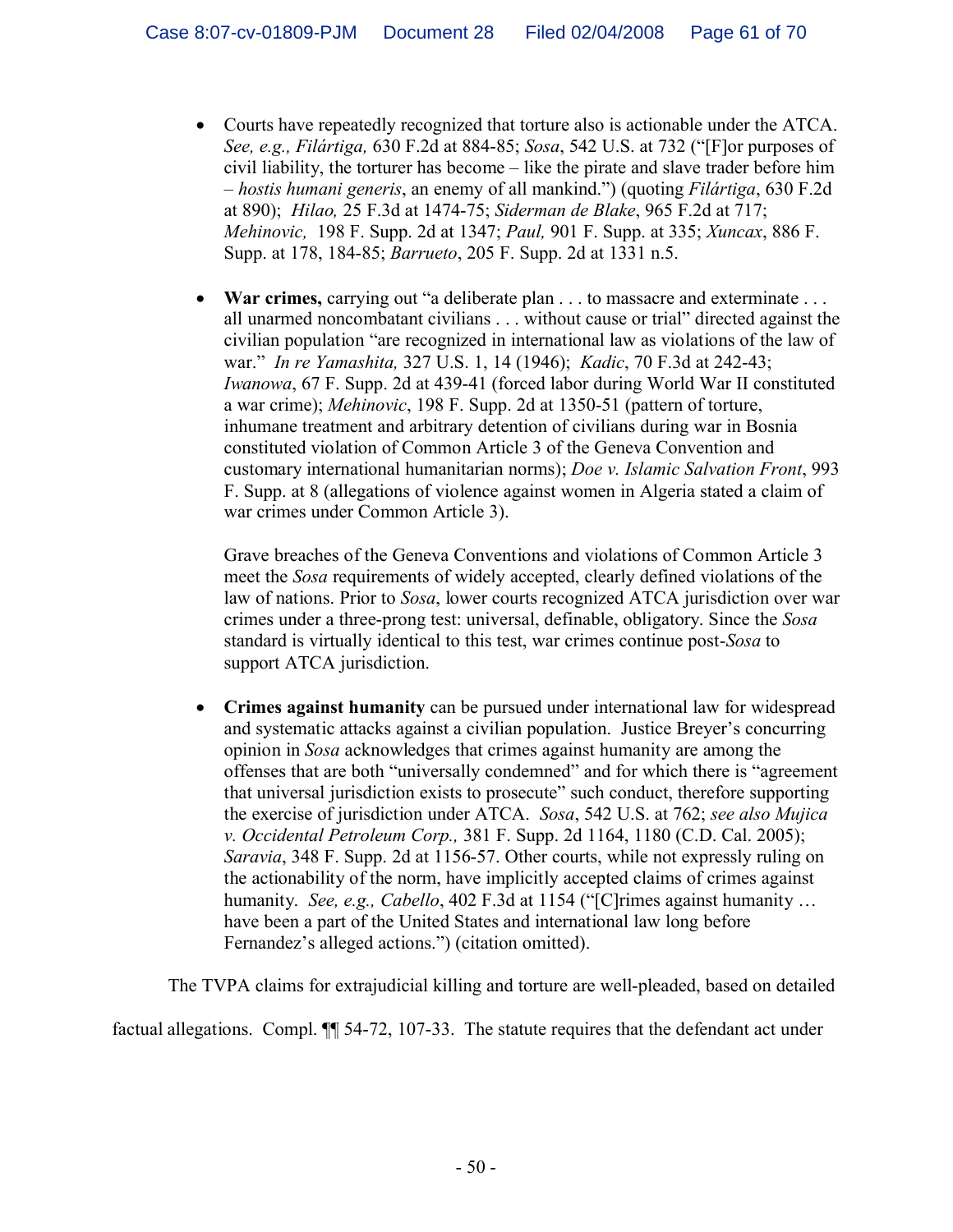the authority, or color of law, of a foreign nation,  $\S(2(a)(1))$ , a requirement the Complaint amply satisfies, again with detailed factual allegations. *Id.* ¶¶ 43, 45, 48-53. *See* Section III.C, *supra.*

Liability for torts in violation of international law under ATCA, and for killings and torture in violation of the TVPA, is not limited to direct liability alone. By their express terms, neither ATCA nor the TVPA limits its scope to claims imposing direct liability. Rather, as demonstrated below, both statutes recognize indirect accomplice liability a sufficient ground for maintaining a right of action. Thus, Plaintiffs have a valid cause of action against Rivera Rondón for the acts or omissions of others to whom he gave assistance, or with whom he conspired, in carrying out the Accomarca Massacre.

Numerous courts have held defendants liable under ATCA and the TVPA for conspiracy and aiding and abetting, two of the theories of liability asserted here. *Cabello,* 402 F.3d at 1157 ("ATCA reaches conspiracies and accomplice liability" and "the TVPA was intended to reach beyond the person who actually committed the acts to those ordering, abetting or assisting in the violation"). *Accord, Mehinovic*, 198 F. Supp. 2d at 1355 (holding that ATCA extends liability to those who aid and abet others in the commission of torts that violate international law); *Doe v. Saravia*, 348 F. Supp. 2d 1112 (former captain in El Salvadoran Air Force found liable for conspiracy and aiding and abetting in the assassination of Archbishop Romero).

JCE, the final theory of accomplice liability asserted by Plaintiffs, also has been accepted as a basis for liability under international law. *Bowoto v. Chevron Corp.*, No. C-99-02506-SI, 2006 WL 2455752, at \*8 n.13 (N.D. Cal. Aug. 22, 2006) (recognizing joint criminal enterprise liability as one type of liability applicable in TVPA and ATCA cases); Statute of the International Tribunal for the Prosecution of Persons Responsible for Serious Violations of International Humanitarian Law Committed in the Territory of the Former Yugoslavia since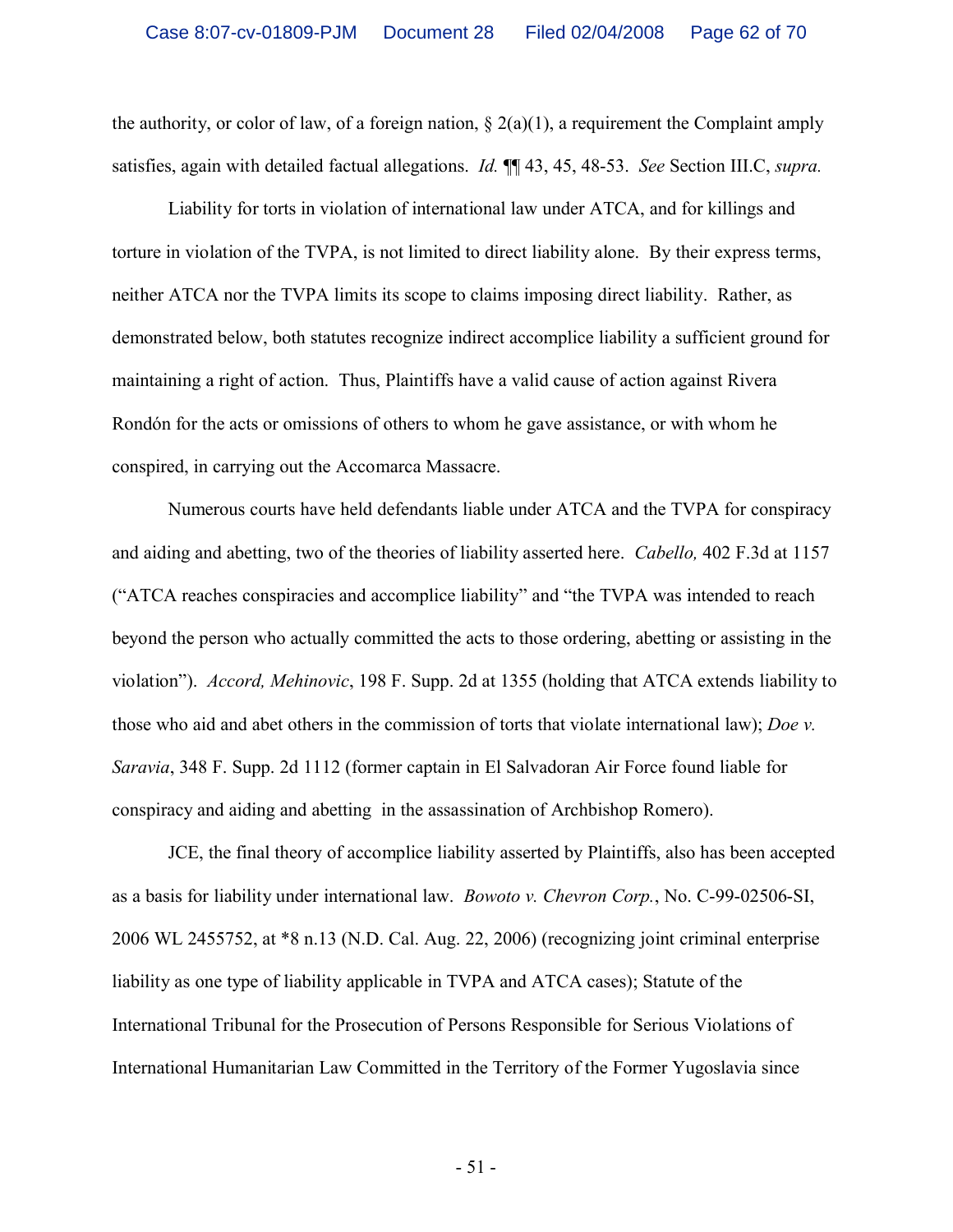1991 ("ICTY"), art. 7(1), *available at* http://www.icls.de/dokumente/icty\_statut.pdf (last visited January 23, 2008).<sup>23</sup> Jurisprudence from the ICTY and other international criminal tribunals are important sources of authority for determining liability under the ATCA and TVPA. *Mehinovic*, 198 F. Supp. 2d at 1344 (noting that statutes and opinions of the ICTY are "particularly relevant" for determining liability under the TVPA and ATCA); *Presbyterian Church of Sudan v. Talisman Energy, Inc.,* 374 F. Supp. 2d 331, 338 (S.D.N.Y. 2005) (recognizing ICTY and other international criminal tribunals as "occupy[ing] a special role in enunciating the current context of customary international law norms").

Rivera Rondón misses the mark when he insists that the Complaint fails to state a claim because it does not allege that he personally tortured or killed anyone in Plaintiffs' village, that he personally had any villager in his custody or physical control, that he personally fired a weapon or ordered anyone else to do so, or that he even saw anyone being killed or tortured. Mem. at 30-31. As demonstrated above, authoritative rulings from U.S. courts and international tribunals contradict Rivera Rondón's assumption that liability under ATCA and the TVPA is limited to wrongful acts specifically committed by Rivera Rondón himself. In the end, his bare contention that "[t]here is simply no such cause of action" for conspiracy, aiding and abetting, and JCE under the TVPA, Mem. at 32, betrays a fundamental misunderstanding of the governing law.

<sup>23</sup> As the ICTY Tribunal explained in *Prosecutor v. Bradjanin*, Case No. IT-99-36-T, ¶ 258 at 111 (ICTY Trial Chamber, Sept. 1, 2004), "[t]here are three distinct categories of JCE set out in the jurisprudence of this Tribunal." (attached as Exhibit B to Plaintiffs' Motion for Default motion and Trial on Damages) (filed separately in paper form as lengthy exhibit). The elements of JCE under the ICTY Statute are as follows: "1. a plurality of persons; 2. the existence of a common plan, design or purpose that amounts to or involves the commission of a crime provided by the Statute; and 3. the participation of the accused in the common plan involving the perpetration of on of the crimes provided for in the Statute." *Id.* ¶ 260 at 112. These elements are fully pleaded in Plaintiffs' Complaint. Compl. ¶¶ 48-53, 78.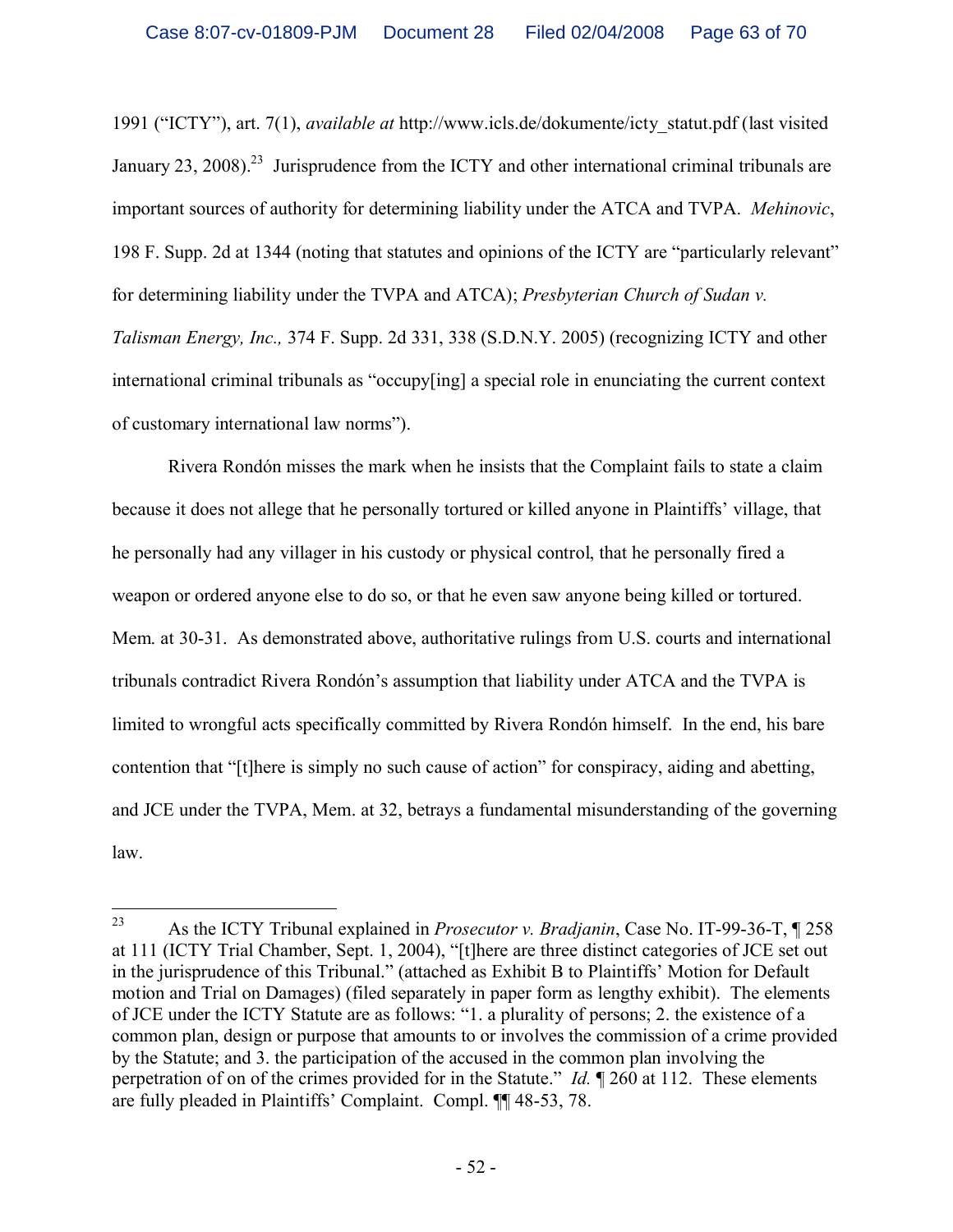Rivera Rondón also misapprehends the law in arguing that conspiracy, aiding and abetting, and JCE do not give rise to liability independent of the illegal or wrongful acts on which liability is premised. Mem. at 32-33. This argument misses the entire point of indirect liability, effectively urging that only those who commit the underlying crimes are subject to liability. That proposition, of course, is squarely at odds with the authorities cited above and misconstrues the concept of independent liability. It is one thing to suggest that one is not liable indirectly in the absence of any unlawful acts being committed (that is to say, there is no basis for imposing conspiracy liability where conspirators have malicious intentions that are never carried out). It is quite another thing to suggest, as Defendant does here, that a co-conspirator is immune from conspiracy liability for acts actually carried out by other co-conspirators in furtherance of the conspiracy. The law is otherwise, as demonstrated above. Indeed, the ICTY's appellate decision in the *Milutinović* case cited in support of Defendant's position, Mem. at 33, when read without the ellipses he inserts, makes the very distinction noted above and thus reveals the fatal defect in Rivera Rondón's argument.<sup>24</sup>

Next, Rivera Rondón erroneously maintains that he cannot be liable for allegedly conspiring with other members of the military because "it is legally impossible to conspire with oneself." Mem. at 33. No ATCA or TVPA case so holds. There is no bar against holding members of an organization, including members of a military unit, liable individually under a

<sup>&</sup>lt;sup>24</sup> "Criminal liability pursuant to a [JCE] is not a liability for mere membership or for conspiring to commit crimes, but a form of liability concerned with the participation in the commission of a crime as part of a [JCE], a different matter. The Prosecution in the present case made that point clear when it said that [the defendant] was being charged not for his membership in a [JCE] but for his part in carrying it out." *Prosecutor v. Milutinović,* Decision on Dragolijub Ojdanić's Motion Challenging Jurisdiction – *Joint Criminal Enterprise,* Case No. IT-99-37- AR72, ¶ 26 at 12 (ICTY App. Chamber, May 21, 2003) *available at* http://ww.un.org/icty/supplement/supp41-e/multinovic-a.htm (last visited Feb. 1, 2008). Plaintiffs' allegations against Rivera Rondón here fully meet this legal standard.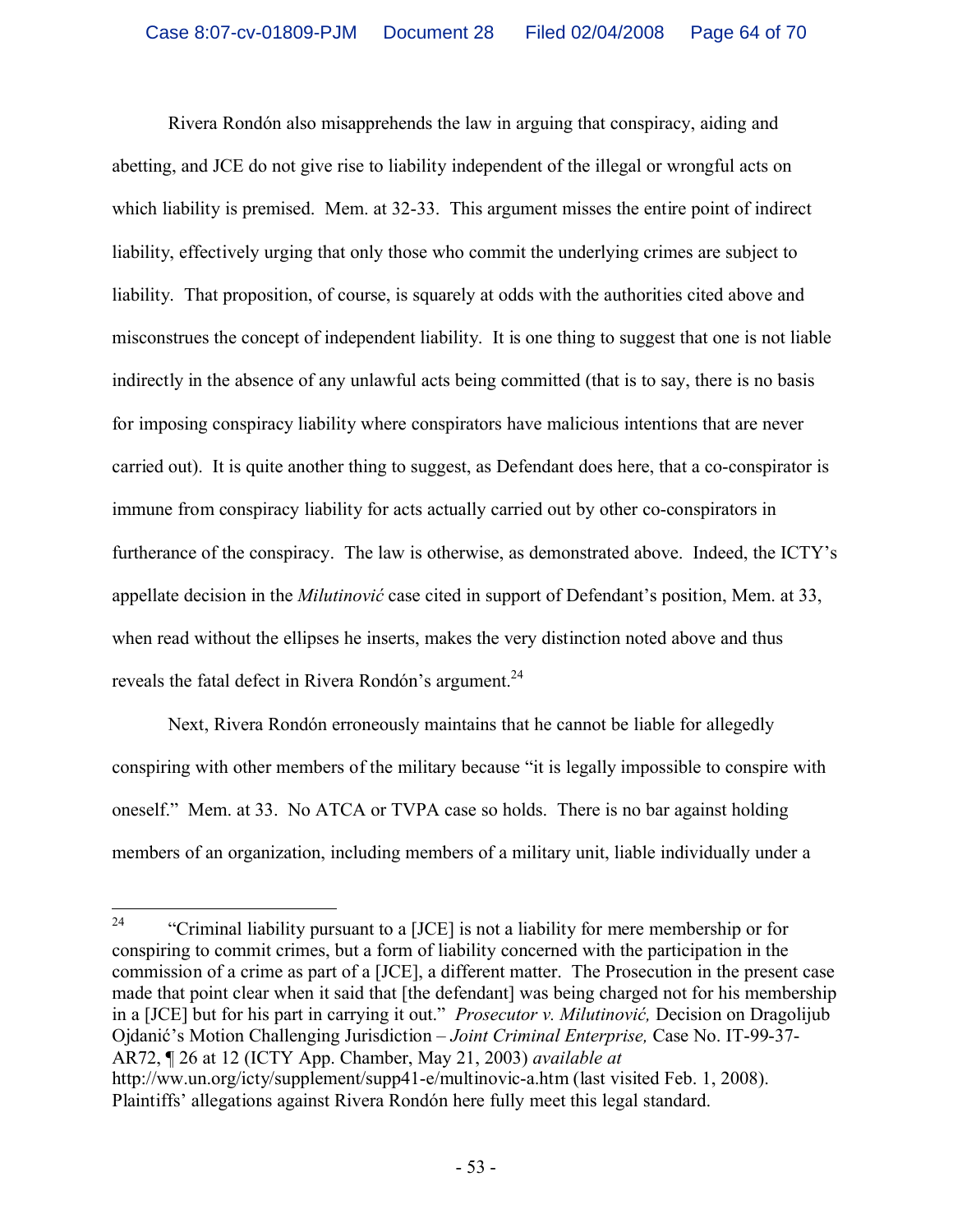conspiracy theory for acts in violation of governing law. *See Cabello*, 402 F.3d at 1159-60 (affirming soldier's liability under ATCA and TVPA for conspiring with the Chilean government and other members of his squad to kill civilian prisoners without legal authority and in violation of law); *Mehinovic*, 198 F. Supp 2d at 1358 (granting default judgment and damages under ATCA and TVPA for conspiracy, among other claims, where defendant soldier in Bosnian Serb Army "acted with other guards and soldiers to detain, torture and abuse plaintiffs"). *Cf. United States v. Jaks,* 28 M.J. 908, 909-910 (Army Ct. Mil. Rev. 1989) (upholding criminal conviction of U.S. Army soldier for conspiring with other soldiers to convert goods).

Finally, Rivera Rondón makes several claims that severely undermine his credibility. He contends, for example, that the Complaint fails to allege a "common scheme or plan to commit atrocities." Mem. at 33. He evidently missed the allegation that the Accomarca Massacre "was carried out pursuant to a common plan, design, and scheme . . . to commit human rights abuses against civilians." Compl. ¶ 76. He then takes the argument a step farther, criticizing the Complaint because "no facts [are] alleged which might suggest [a common scheme or plan]." Mem. at 33. This contention likewise skips over the allegations that follow, which describe the factual basis for the "common scheme or plan" element of Plaintiffs' claims:

- There was an "operational plan 'to capture and/or destroy' terrorist elements in Quebrada de Huancayoc"(Compl. ¶ 48);
- The plan had a secret military codename: "Operation Huancayoc" (*Id.* 149);
- · Rivera Rondón's unit was one of the two patrols given responsibility under the plan "for going into Quebrada de Huancayoc" (*Id.* ¶ 52);
- · Numerous atrocities were committed in Operation Huancayoc against innocent civilians, including women and children (*Id.* ¶ 54-61);
- · To support the objectives of Operation Huancayoc, Rivera Rondón positioned his unit "ïn the upper part of Quebrada de Huancayoc" to "block[] possible escape routes for the villagers" (*Id.* 162);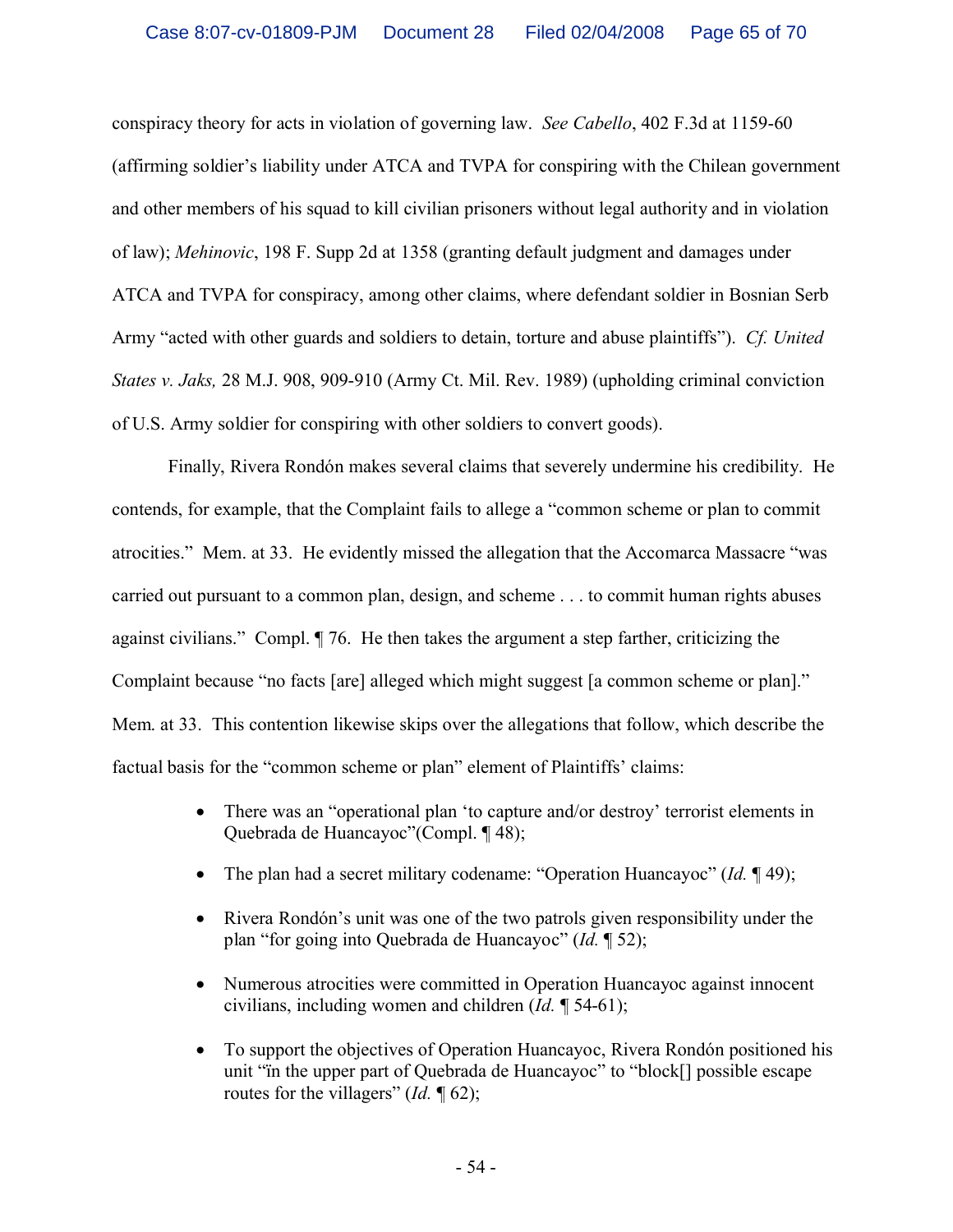- · To cover up the atrocities committed during the operation, Rivera Rondón's written report failed to "mention any interaction with civilians in Quebrada de Huancayoc or the fact that dozens of people were killed during the operation" (*Id.*   $\P(66)$ ;
- The operation was "part of a pattern and practice of widespread and systematic human rights violations committed against the civilian population" (*Id.* ¶ 75);
- The killing continued; "less than two weeks [later], Peruvian soldiers murdered approximately 59 civilians in . . . nearby towns" (*Id.* ¶ 68); and
- "On or about September 8, 1985, Peruvian Army soldiers returned to Accomarca and murdered at least two eyewitnesses to the Accomarca Massacre." (*Id.* ¶ 70).

Rivera Rondón has asserted no legitimate defense here. The Complaint states a claim upon which relief can be granted. It is amply supported with nonconclusory assertions of fact and a substantial body of law. The motion to dismiss on Rule 12(b)(6) grounds should therefore be denied.

## **VIII. FEDERAL COURTS HAVE JURISDICTION TO ADJUDICATE ATCA CLAIMS BROUGHT BY NONRESIDENT ALIENS, SUCH AS PLAINTIFFS.**

Defendant Rivera Rondón insists that, by its use of the word "aliens" in ATCA, Congress intended only *resident* aliens (i.e., citizens of another country who reside in the U.S.) may bring ATCA claims. Because Plaintiffs are *nonresident* aliens, Rivera Rondón reasons, this Court lacks subject matter jurisdiction under ATCA. Mem. at 34-35. The Supreme Court has ruled otherwise, however, thus eviscerating Defendant's theory.

In *Rasul v. Bush*, 542 U.S. 466 (2004), the Supreme Court held that nonresident aliens were entitled to invoke the jurisdiction of the district court under ATCA, as well as under other federal statutes. Rejecting the lower courts' dismissal of ATCA claims for lack of jurisdiction, Justice Stevens, writing for the Court's majority, explained as follows:

The courts of the United States have traditionally been open to nonresident aliens. *Cf. Disconto Gesellschaft v*. *Umbreit,* 208 U.S. 570, 578 (1908)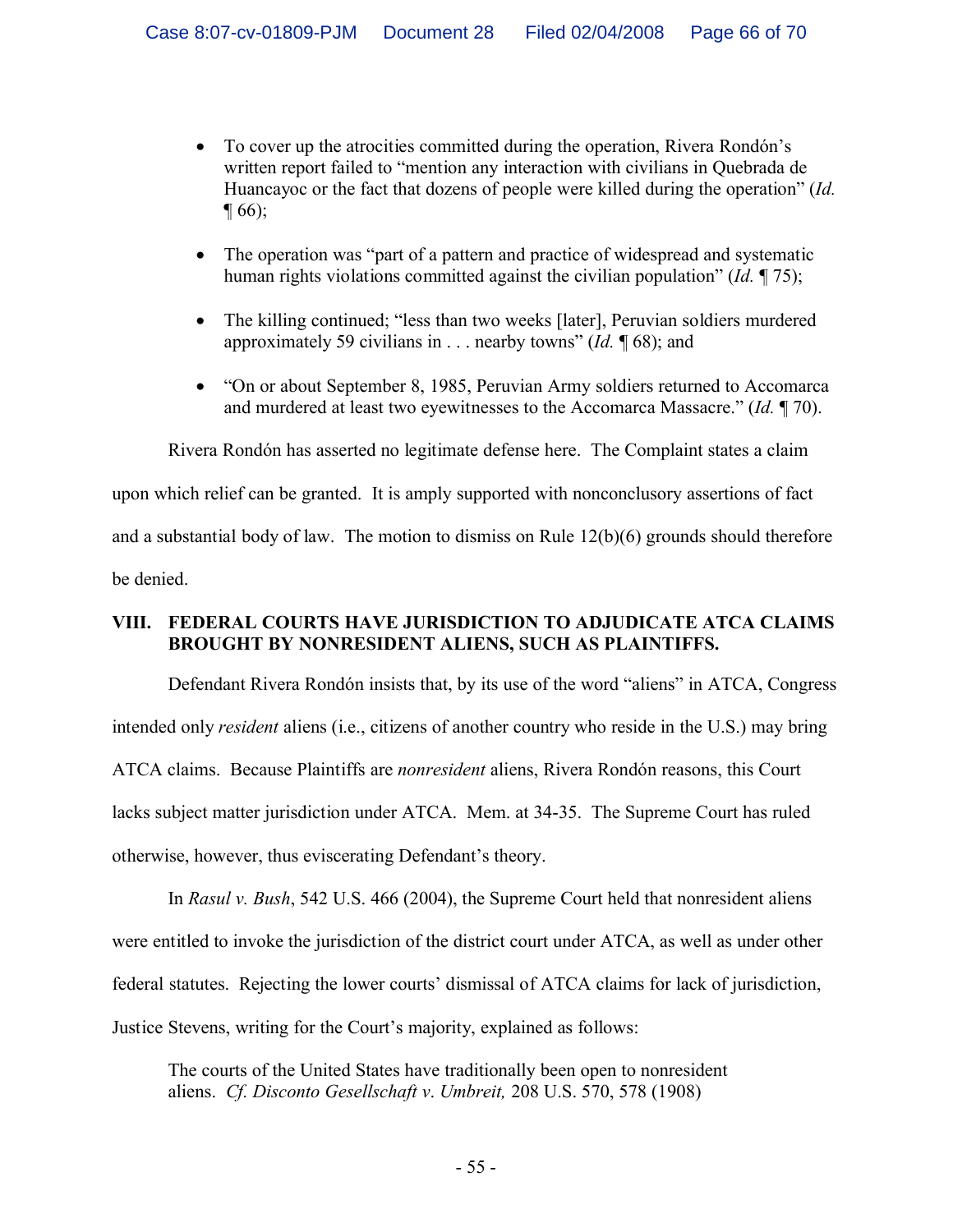("Alien citizens, by the policy and practice of the courts of this country, are ordinarily permitted to resort to the courts for the redress of wrongs and the protection of their rights"). And indeed, 28 U.S.C. § 1350 explicitly confers the privilege of suing for an actionable "tort . . . committed in violation of the law of nations or a treaty of the United States" on aliens alone.

*Id.* at 484-85 (that petitioners were being held in military custody outside of the U.S. was

immaterial to the question of jurisdiction over their non-habeas statutory claims). *Accord, Sosa,*

542 U.S. at 698-99 (decided one day after *Rasul*) (exercising subject matter jurisdiction of

ATCA claim brought by alien residing in Mexico when complaint filed). *See also Chavez*, 413

F. Supp. 2d at 896-97; *Wiwa v. Royal Dutch Petroleum Co.*, 226 F.3d 88, 94 (2d Cir. 2000), *cert.* 

*denied,* 532 U.S. 941 (2001); *Abiola v. Abubakar*, 267 F. Supp. 2d 907, 909 (N.D. Ill. 2003).

*Rasul* establishes unequivocally that ATCA creates federal subject matter jurisdiction

generally over claims of "aliens alone," without distinguishing between resident and nonresident

aliens. Defendant Rivera Rondón's reliance on Plaintiffs' residence abroad to challenge this

Court's jurisdiction is clearly without merit and must be rejected.<sup>25</sup>

#### **IX. HAVING BEEN APPOINTED PERSONAL REPRESENTATIVES OF SEVEN DECEDENT ESTATES IN FLORIDA, PLAINTIFFS HAVE STANDING TO BRING THIS ACTION IN MARYLAND ON BEHALF OF THOSE ESTATES.**

In Maryland courts, a foreign personal representative may exercise all powers of her

office, including suing on behalf of the estate. Md. Code Ann., Est. & Trusts  $\S$  5-502(a).

*VanGrack, Axelson & Williamowsky, P.C. v. Estate of Abbasi*, 261 F. Supp. 2d 352, 358 (D. Md.

2003) (holding that Estate established in Pakistan and its Personal Representative are subject to

<sup>&</sup>lt;sup>25</sup> In response to *Rasul*, Congress enacted certain legislation stripping federal courts of jurisdiction over a limited class of claims by certain nonresident aliens pursuing habeas corpus relief from their detention at Guantánamo. Detainee Treatment Act of 2005, Pub. L. No. 109- 148, 119 Stat. 2680 (2005); Military Commissions Act of 2006, Pub. L. No. 109-366, 120 Stat. 2600 (2006). That legislation, however, does not limit the statutory right of nonresident aliens to avail themselves of the jurisdiction of federal courts to seek damages for wrongful death and personal injuries resulting from the commission of torts in violation of international law.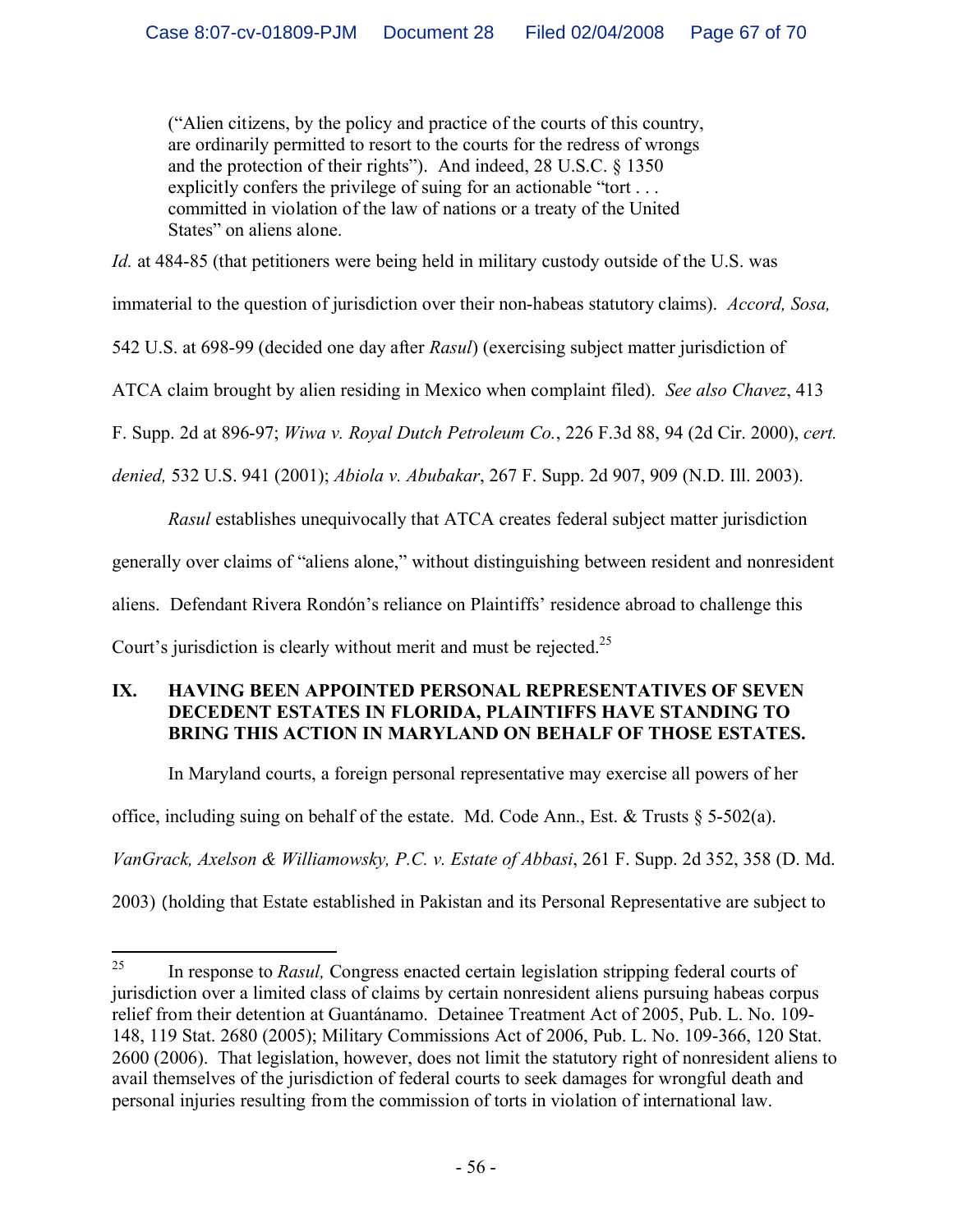the provisions of Md. Code Ann., Est. & Trusts  $\S$  5-502(a) relating to ability to sue or be sued in Maryland). A foreign personal representative is not required to take out local letters testamentary in Maryland before exercising her powers here on behalf of the estate. *Id*. § 5-501; 5-102; s*ee also VanGrack,* 261 F. Supp. 2d at 358.

On January 28, 2008, the 11th Judicial Circuit Court in Miami-Dade County, Florida ("Probate Court") appointed Plaintiffs as the personal representatives for each respective Decedent's estate and issued the Plaintiffs Letters of Administration. (Attached as Exhibit 7 Declaration of Robert M. Brochin and Attachment A thereto). The only Decedent for which the Probate Court has not, as yet, opened an estate is that for Plaintiff Teófila Ochoa's brother, Celestino Ochoa Lizarbe. The Letters of Administration issued by the Probate Court give Plaintiffs "full power to administer the estate according to law" including the power to sue on behalf of the estate. *Id*.

These recent decisions by the Probate Court obviously had not taken place when the Complaint was filed, although Plaintiffs by then had filed Petitions for Administration for the estates of their Decedents, all victims of torture and killing in the Accomarca Massacre. Compl. ¶¶ 9, 11. Plaintiffs also filed requests for appointment as personal representatives of the respective estates. *Id*. The attached declaration of attorney Brochin describes post-Complaint proceedings in the Probate Court relating to opening of the estates and appointment of Plaintiffs as personal representatives.

Rivera Rondón concedes that the decedent estates have standing before this Court if valid estates are opened and a personal representative is appointed with legal capacity to maintain this action. Mem. at 35. For seven of the eight decedent estates, those conditions now have been

- 57 -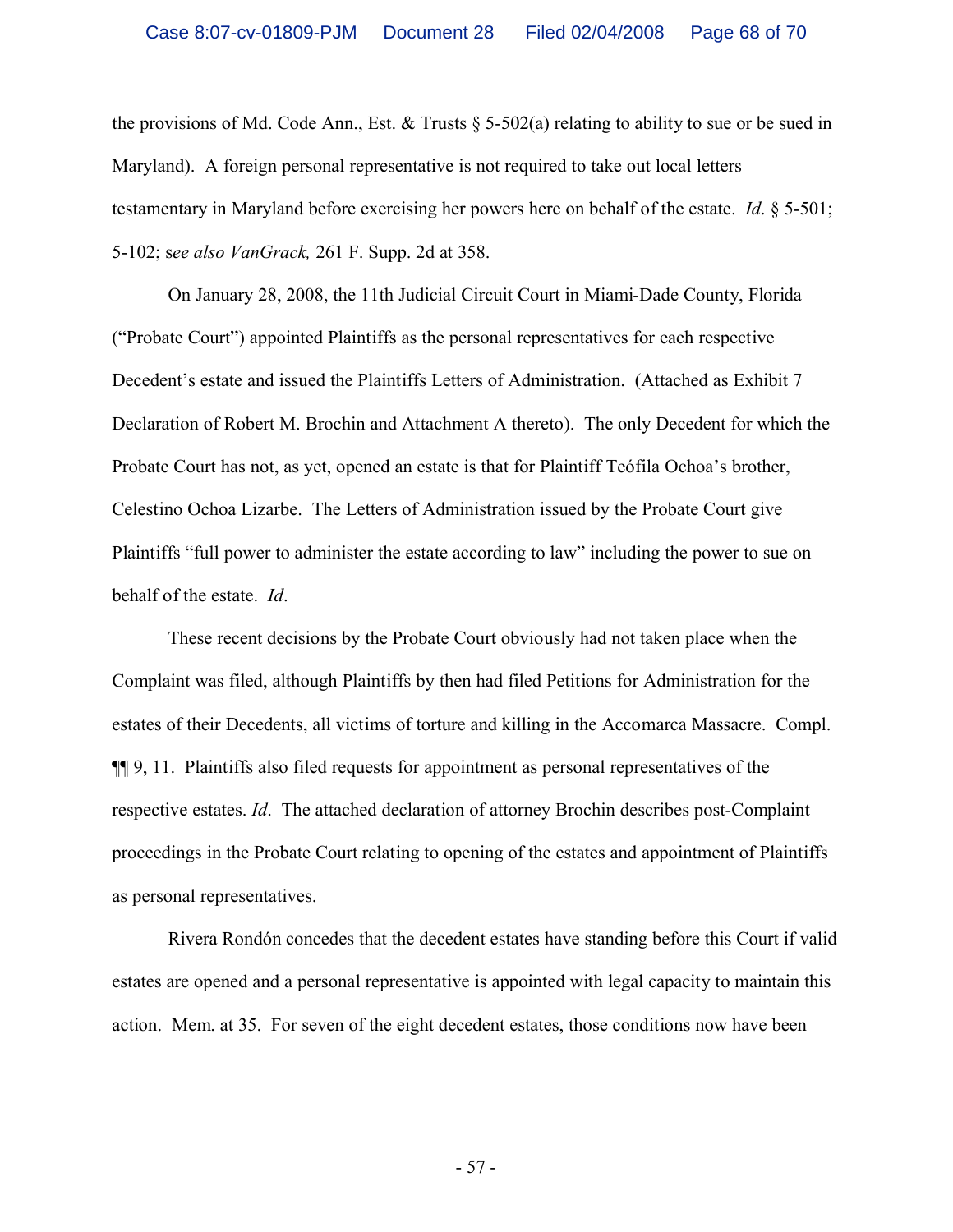satisfied, and the Plaintiffs have standing to prosecute this action on behalf of those estates. Defendant's motion to dismiss must be denied as to them.

For the estate of Celestino Ochoa Lizarbe, the necessary documentation is being gathered from Peru and will be submitted to the Florida Probate Court in due course. We have every expectation that, upon submission of the evidence to the Probate Court, Plaintiff Teófila Ochoa will seek to be named Personal Representative of the estate. Accordingly it makes little sense to dismiss the claims for that estate at this time. If the Court is not inclined to keep the claims pending until the Florida Probate Court finally decides the matter, dismissal should be without prejudice.

## **X. VENUE IS PROPER.**

This Court has subject matter jurisdiction under ATCA and the TVPA, and neither statute has a venue provision. *See* 28 U.S.C. § 1350 and 28 U.S.C. § 1331. Further, this Court has personal jurisdiction over Defendant because he resides in Maryland and received personal service of process. Mem. in Support of Plaintiffs' Motion for Reconsideration, Dec. 21, 2007, at 4, 7-9, Paper No. 21-2; Affidavit of Service, Paper No. 8. Accordingly, venue is proper in this Court pursuant to 28 U.S.C. § 1391(b)(1). <sup>26</sup> Furthermore**,** Defendant Rivera Rondón, a citizen of Peru, is an alien and a permanent resident of Maryland. Compl. ¶ 5. Venue is therefore proper in any district of Plaintiffs' choosing. 28 U.S.C. § 1391(d) ("An alien may be sued in any district."); *Xuncax*, 886 F. Supp. at 193) (venue for claims brought under the ATCA was properly in the United States District Court for the District of Massachusetts because defendant,

<sup>&</sup>lt;sup>26</sup> Section 1391(b)(1) of the venue statute provides in pertinent part as follows:

<sup>(</sup>b) A civil action where jurisdiction is not founded solely on diversity of citizenship may, except as otherwise provided by law, be brought only in (1) a judicial district where the defendant resides . . . .